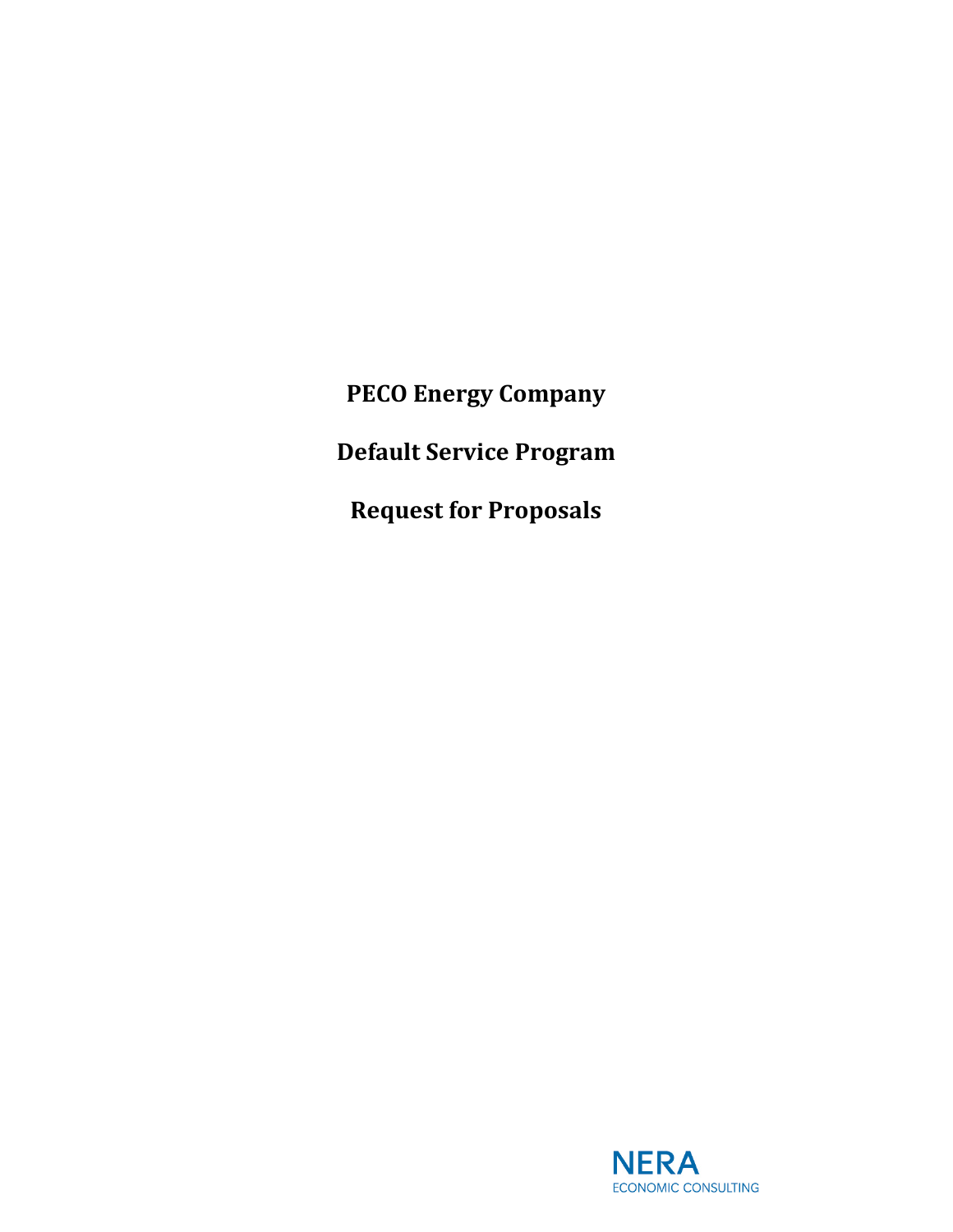# **TABLE OF CONTENTS**

| <b>ARTICLE I.</b>    |             |  |
|----------------------|-------------|--|
| I.1.                 |             |  |
| 1.2.                 |             |  |
| 1.3.                 |             |  |
| I.4.                 |             |  |
| ARTICLE II.          |             |  |
| $II.1$ .             |             |  |
| IL2.                 |             |  |
| <b>ARTICLE III.</b>  |             |  |
|                      | ARTICLE IV. |  |
| $IV.1$ .             |             |  |
| IV.2.                |             |  |
| IV.3.                |             |  |
| IV.4.                |             |  |
| IV.5.                |             |  |
| <b>ARTICLE V.</b>    |             |  |
| $V.1$ .              |             |  |
| V.2.                 |             |  |
| V.3.                 |             |  |
| V.4.                 |             |  |
| V.5.                 |             |  |
| ARTICLE VI.          |             |  |
| <b>ARTICLE VII.</b>  |             |  |
| $VII.1$ .            |             |  |
| VII.2.               |             |  |
| VII.3.               |             |  |
|                      |             |  |
| <b>ARTICLE VIII.</b> |             |  |

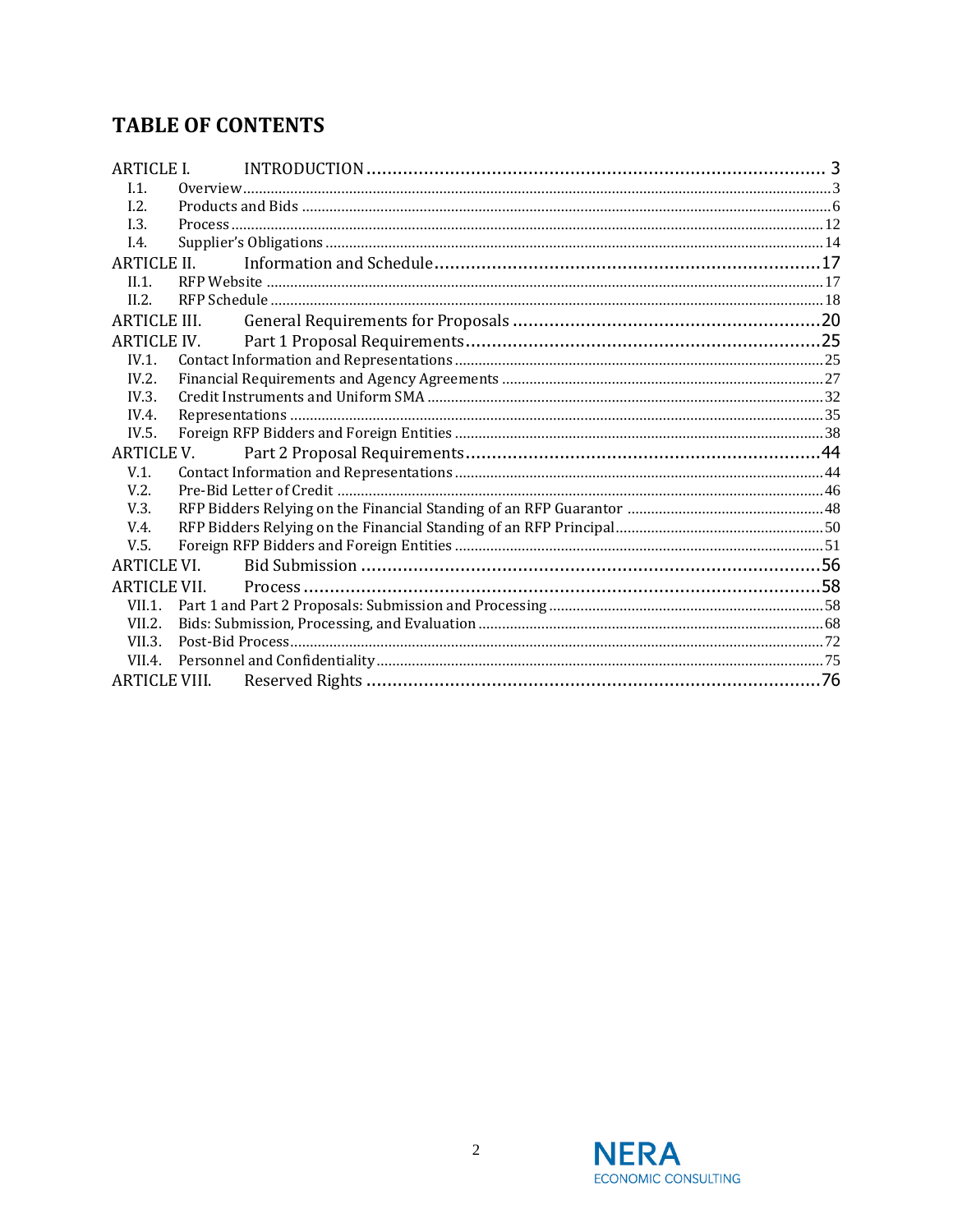# <span id="page-2-0"></span>**ARTICLE I. INTRODUCTION**

#### <span id="page-2-1"></span>**I.1. Overview**

- I.1.1. Capitalized terms in this document, which are not defined explicitly herein, are defined in the PECO Energy Company - Pennsylvania Default Service Supplier Master Agreement ("Uniform SMA" or "SMA"). The Uniform SMA is attached as Appendix 1 to this document.
- I.1.2. As part of its fifth Default Service Plan ("DSP V"), PECO Energy Company ("Company" or "PECO") proposed a competitive bidding process to obtain full requirements supply for the Company to meet a portion of its obligations as Default Service Provider pursuant to Chapter 28 of the Pennsylvania Public Utility Code, 66 Pa. C. S. §§ 2801-2812. This competitive bidding process is consistent with Chapter 28, with P.L. 1592 No. 129 ("Act 129"), with the Pennsylvania Public Utility Commission's ("Commission" or "PaPUC") Default Service regulations in its Final Rulemaking Order in Docket No. L-2009-2095604, and the Commission's Final Policy Statement on Default Service in Docket No. M-2009-2140580. The Commission approved this competitive bidding process (Docket No. P-2020- 3019290) in its Order dated December 3, 2020.
- I.1.3. PECO currently provides electric generation service to all customers within its service territory who do not select an electric generation supplier ("EGS"). Such customers are "Default Service customers" or "DS Customers". The competitive bidding process procures supply for the period beginning June 1, 2021 when PECO's fourth Default Service Plan ("DSP IV") expires.
- I.1.4. The competitive bidding process will be conducted through a series of Requests for Proposals ("RFPs") issued twice yearly. The RFP consists of a total of fourteen (14) documents. This main document is called the "RFP Rules" and it describes generally how the RFP will be conducted. Prior to each solicitation, an "Addendum to the RFP Rules" will be issued and it will provide information relevant to that solicitation such as the schedule and products to be procured. The following documents are appended to, and shall be considered an integral part of, the RFP Rules:

Appendix 0: Addendum to the RFP Rules Appendix 1: Uniform SMA Appendix 2: Alternate Guaranty Process Appendix 3: Illustrative Standard Part 1 Form Appendix 4: Illustrative Short Part 1 Form Appendix 5: Chief Financial Officer Attestation

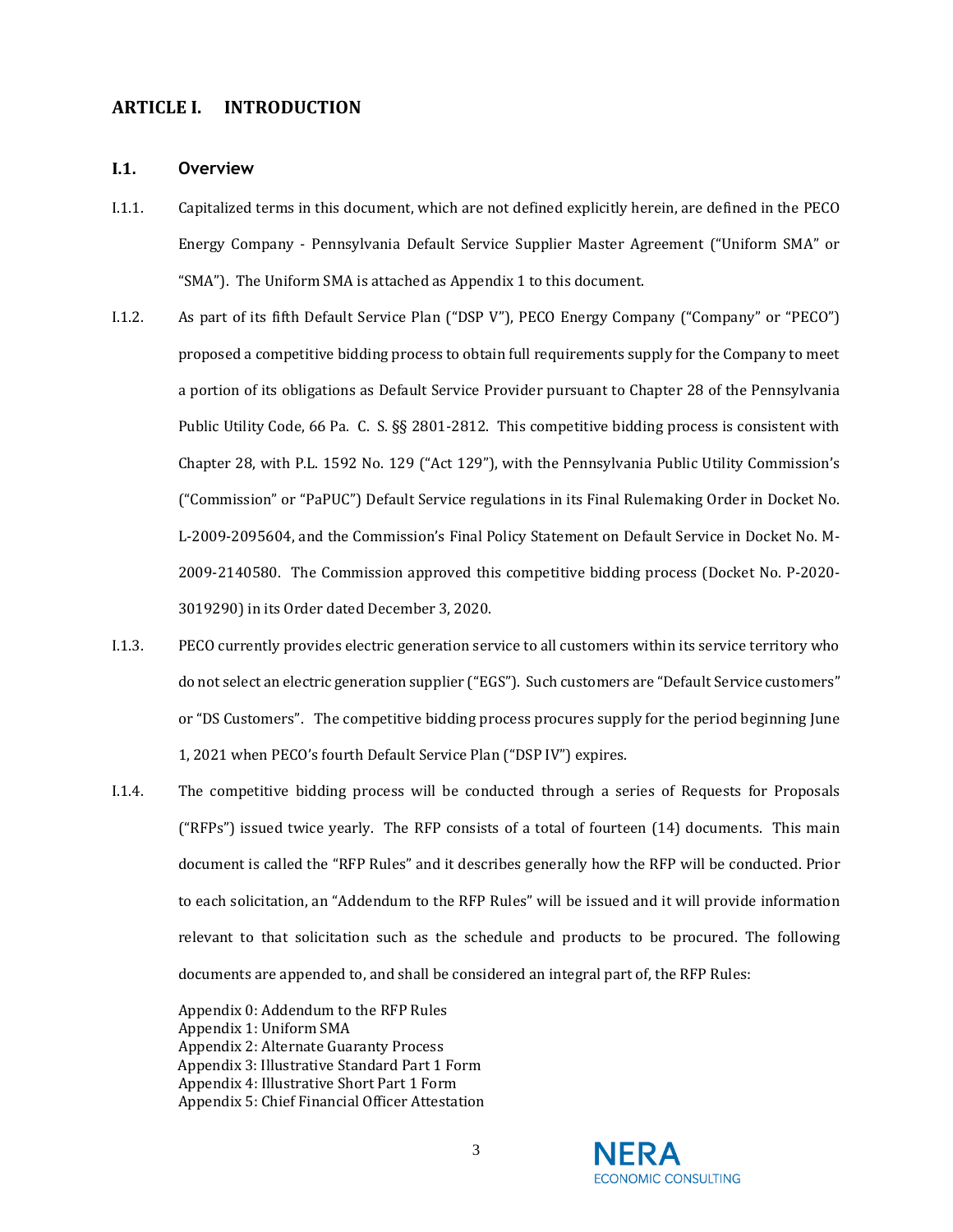Appendix 6: Officers' Certificate (for RFP Bidders under an Agency Agreement) Appendix 7: Illustrative Standard Part 2 Form Appendix 8: Illustrative Short Part 2 Form Appendix 9: Standard Pre-Bid Letter of Credit Appendix 10: Sample Bid Form Appendix 11: Tentative Schedule for Future Solicitations Appendix 12: Confidentiality Statement

I.1.5. DSP V plans for the procurement of full requirements supply for three (3) "Classes" of Default Service customers: the Residential ("RES") Class, the Small Commercial ("SC") Class, and the Consolidated Large Commercial and Industrial ("CCI") Class. Each such Class (or "DS Customer Group") is a group of specific rate schedules as provided in the following table:

|  |  | Table I-1. Customer Classes. |  |
|--|--|------------------------------|--|
|--|--|------------------------------|--|

| <b>Class</b>      | <b>Customers Included</b>   | Rate<br><b>Schedule</b> | <b>Description</b>                                                  |
|-------------------|-----------------------------|-------------------------|---------------------------------------------------------------------|
| Residential       | All residential customers   | R                       | Residence Service                                                   |
|                   |                             | <b>RH</b>               | <b>Residential Heating Service</b>                                  |
| Small             | Non-residential customers   | GS                      | General Service                                                     |
| Commercial        | with Peak Load Contribution | <b>HT</b>               | <b>High-Tension Power</b>                                           |
|                   | up to and including 100kW   | P <sub>D</sub>          | Primary - Distribution Power                                        |
|                   | and lighting customers      | AL                      | Alley Lighting in City of Philadelphia                              |
|                   |                             | TLCL                    | <b>Traffic Lighting Constant Load Service</b>                       |
|                   |                             | POL                     | Private Outdoor Lighting                                            |
|                   |                             | $SL-C$                  | Smart Lighting Control Lighting Customer<br><b>Owned Facilities</b> |
|                   |                             | $SL-E$                  | <b>Street Lighting Customer-Owned Facilities</b>                    |
|                   |                             | SL-S                    | <b>Street Lighting-Suburban Counties</b>                            |
| Consolidated      | Non-residential customers   | GS                      | <b>General Service</b>                                              |
| Large             | with Peak Load Contribution |                         | High-Tension Power                                                  |
| Commercial<br>and | greater than 100 kW         | PD.                     | Primary -Distribution Power                                         |
| Industrial        |                             | EP                      | <b>Electric Propulsion</b>                                          |

I.1.6. For the RES and SC Classes, the Company will solicit bids for the procurement of full requirements service on a fixed-price basis. For the CCI Class, the Company will solicit bids for the procurement of full requirements service with energy priced to the PJM day-ahead spot market. The Default Service supply ("Default Supply" or "DS Supply") for a Class is the full requirements electricity supply based on the load of the retail customers in that Class measured and recorded by the Company and settled by PJM. The load of the Default Service customers in a Class is the "Default Load" or "DS Load" of that Class. A supplier selected through the competitive bidding process under DSP V to provide Default

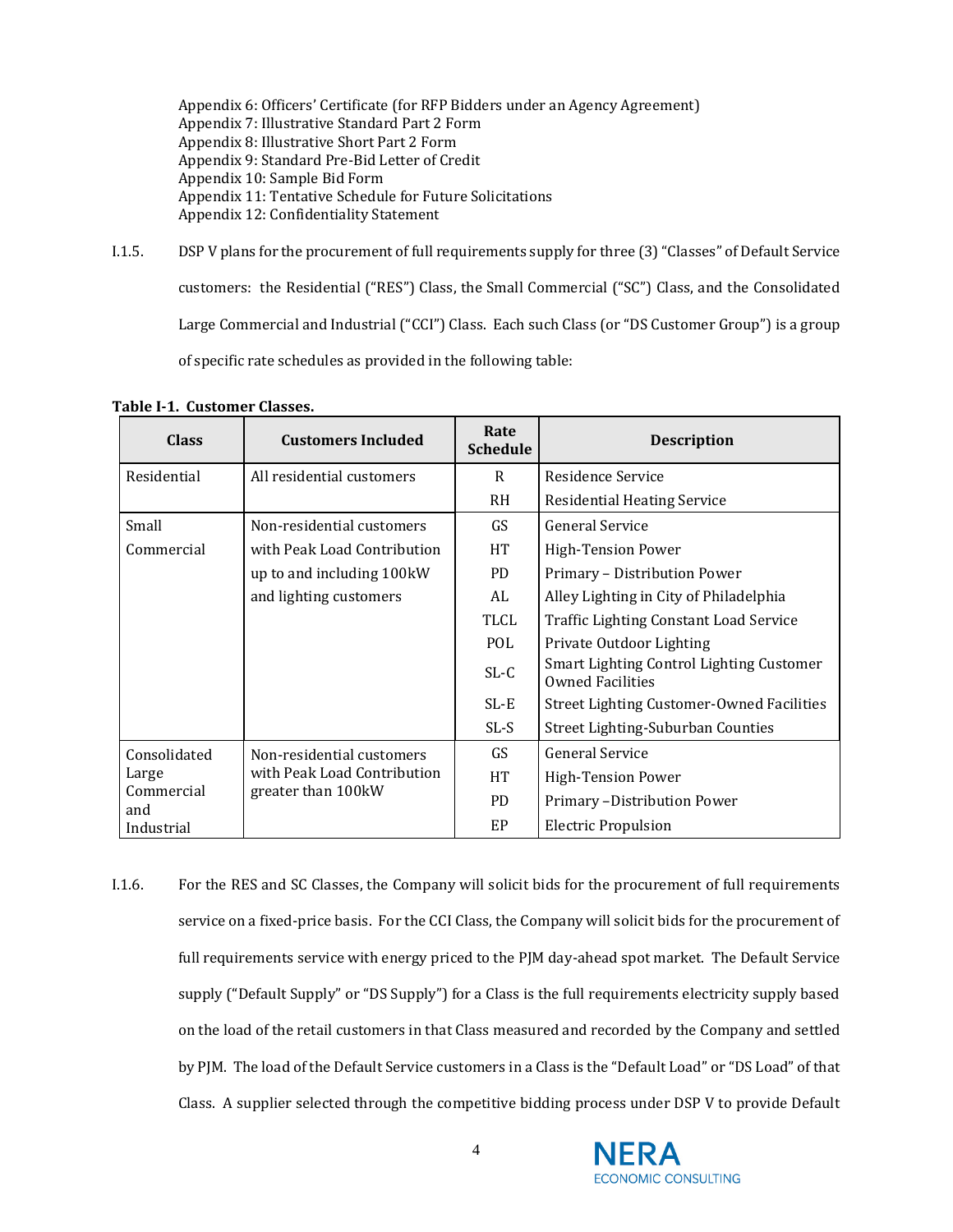Supply for a particular Class and approved by the Commission becomes a "Default Supplier" or "DS Supplier" for that Class.

- I.1.7. A Default Service customer may choose to begin receiving service from an EGS on the customer's meter reading date in accordance with the Company's standard switching requirements as described in the Company's Electric Generation Supplier Coordination Tariff including, without limitation, prior advance notice to the Company. A customer served by an EGS may return to Default Service on the customer's meter reading date in accordance with the Company's standard switching requirements as described in the Company's Electric Generation Supplier Coordination Tariff including, without limitation, prior advance notice to the Company.
- I.1.8. There are eight (8) "solicitations" or "DS Solicitations" under DSP V that will select electricity suppliers to provide Default Supply for the period June 1, 2021 through May 31, 2025 and for a portion of the Company's requirements for the RES Class and SC Class for the period beyond June 1, 2025. Each solicitation will be identified by the month and year in which the Bid Date occurs. Solicitations will be held in March and September of each year, starting with a solicitation in March 2021 and ending with a solicitation in September 2024. A typical schedule for a solicitation is provided in Paragraph [II.2.1.](#page-17-1) For each solicitation, the Addendum to the RFP Rules will be updated to include the dates for that solicitation and to refer to the particular products to be procured in that solicitation. The Independent Evaluator and the Company may advise the Commission to postpone or modify the schedule of a solicitation when market conditions are impacted by extraordinary events, such as the advent of war, terrorism, or an act of God.
- I.1.9. Standard rates of Default Service customers for a Class are determined on the basis of the prices determined through this RFP for that Class. As provided in the Commission's directive dated October 12, 2010 (Docket No. M-2009-2082042), PECO provides a Default Service rate calculation model that translates the prices determined through this RFP into Default Service rates. This calculation model is posted to the PECO website:

<https://www.peco.com/MyAccount/MyService/Pages/ElectricPricetoCompare.aspx>

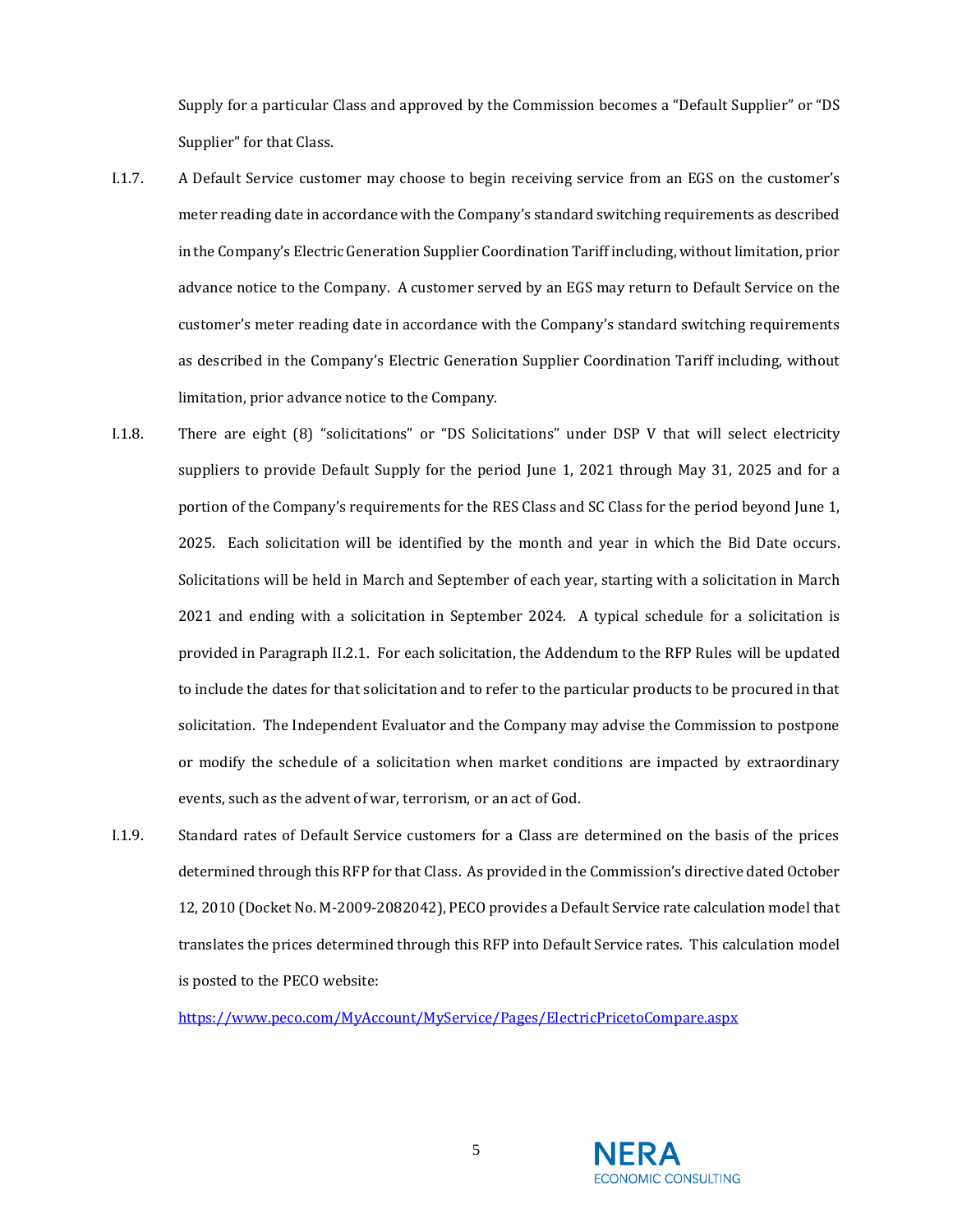- I.1.10. Except for customers who participate in PECO's Customer Assistance Program, default service customers in the Residential and Small Commercial Classes can elect a time of use ("TOU") default service rate. Under this option, a customer: 1) pays a higher rate for peak usage (2 PM through 6 PM each week day) compared to the standard default service rate; 2) receives a discount off the standard default service rate during super off-peak hours (12 AM to 6 AM each day); and 3) receives a smaller discount in all other hours.
- I.1.11. The rates for the Residential Class are also determined on the basis of the cost to PECO to acquire the necessary supply through PJM-administered markets to serve 0.8% of the Default Load of the RES Class. For this portion of the RES Class, PECO acquires sufficient Alternative Energy Credits ("AECs") at market prices to satisfy any near-term obligations under the AEPS Act. PECO also receives an annual allocation of capacity and associated energy from the New York Power Authority and uses this allocation to offset the amount of supply needed for the RES Class.
- I.1.12. These RFP Rules may be updated to reflect additional decisions by the Commission, relevant changes in law, or non-material modifications to the processing of Proposals expected to improve potential participation by suppliers. Additionally, the Independent Evaluator and the Company may amend the RFP Rules if necessary to correct typographical errors, cure inconsistencies in the provisions of this RFP, or clarify the intent of the provisions of this RFP.

# <span id="page-5-0"></span>**I.2. Products and Bids**

- I.2.1. Default Load for each Class is divided into tranches. A tranche for a Class represents a fixed percentage of the Default Load for that Class. A Default Supplier serving a tranche in a particular Class provides full requirements service for the percentage of that Class' Default Load represented by that one (1) tranche for a specified period.
- I.2.2. The total number of tranches of Default Load is based on that Class' annual Peak Load Contribution ("PLC") on the PECO system in accordance with PJM. The MW-Measure is calculated as the annual PLC for the Default Load of the Class divided by the total number of tranches. This figure is calculated for reference purposes only.

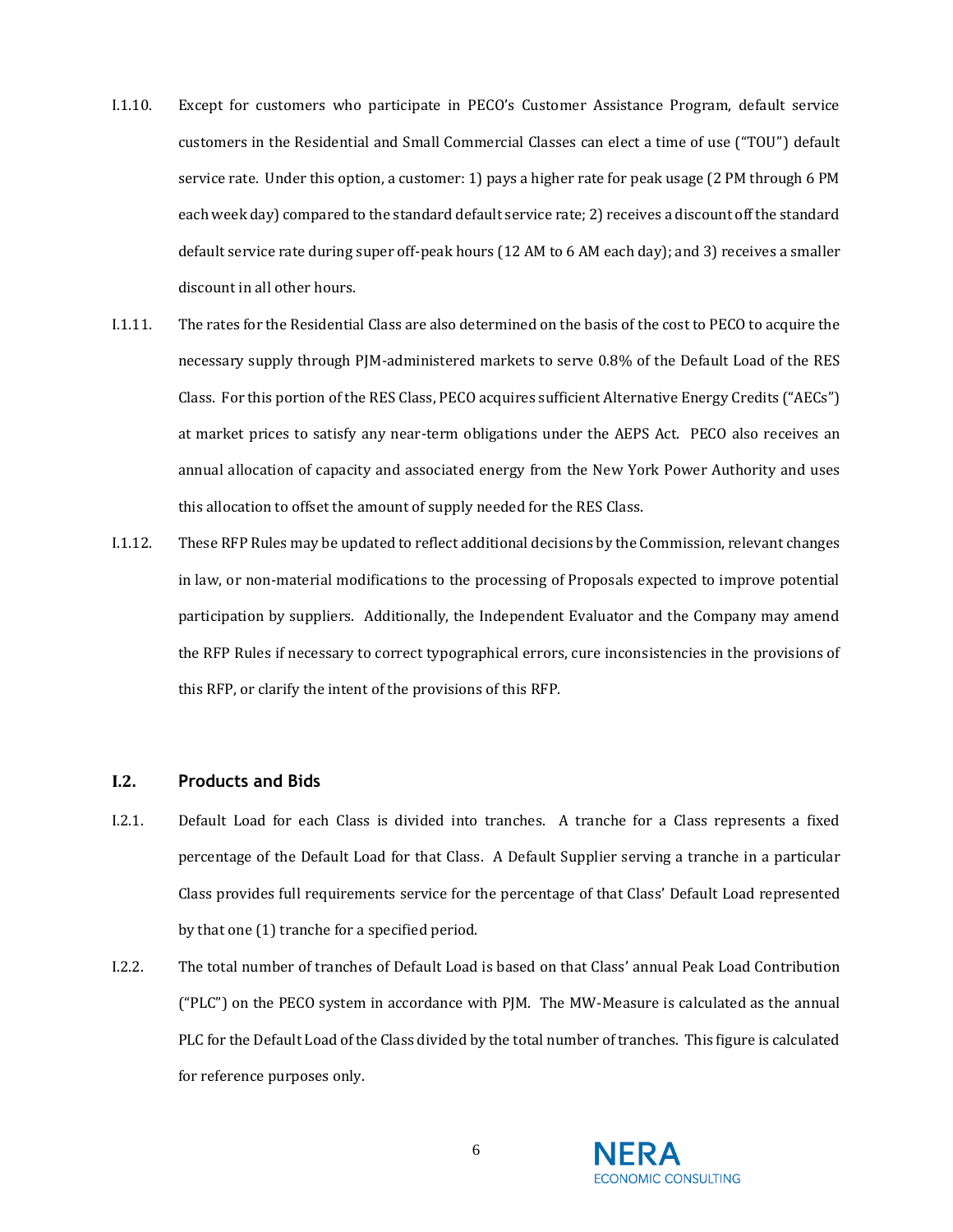- I.2.3. Each Class has "Load Caps", which are limits on the number of tranches of Default Supply that an RFP Bidder can bid and serve for that Class. The Load Caps ensure that there will be a diversified pool of Default Suppliers for each Class. The Load Caps for a Class are set so that the Default Service customers of that Class have no more than a 50% exposure to any one Default Supplier at any given time. If two or more Default Suppliers are affiliated, the Load Caps will apply jointly to such group of Default Suppliers.
- I.2.4. The total number of tranches, Load Caps, and the percentage size of each tranche to be procured under DSP V are shown in the table below. The Total Peak (MW), Default Peak (MW), and MW-Measure of each tranche are updated for each solicitation and will be provided in the Addendum to the RFP Rules.

| <b>Class</b> | <b>Total</b><br><b>Tranches</b> | Load<br>Cap | % Size of a<br><b>Tranche</b> |
|--------------|---------------------------------|-------------|-------------------------------|
| <b>RES</b>   | 62                              | 31          | 1.60%                         |
| SC           | 24                              | 12          | 4.17%                         |
| CCI          |                                 |             | 12.50%                        |

**Table I-2. Number of Tranches and Size of a Tranche for Default Load.**

- I.2.5. The total number of tranches and the tranche size for the SC and CCI Classes are subject to change. The Independent Evaluator and PECO may revise the total number of tranches for a Class if doing so is expected to increase supplier interest. The Independent Evaluator informs Commission Staff of such a revision and announces the revision to suppliers in advance of suppliers presenting their qualifications.
- I.2.6. The actual Default Load for the RES, SC, or CCI Class will depend upon many factors including, but not limited to, customer migration to EGSs and weather conditions. The maximum peak load of a Class may be higher or lower than the PLC utilized to determine the MW-Measure of tranches for that Class. Each participant is responsible for evaluating the uncertainties associated with Default Service Load for a particular Class and supply period.
- I.2.7. A product for purposes of this RFP is defined by three characteristics: a) the Class to which it contributes Default Supply; b) the length of the supply period; and c) the date at which the supply period begins. For example, the RES-12-Jun21 product represents Default Supply for the RES Class

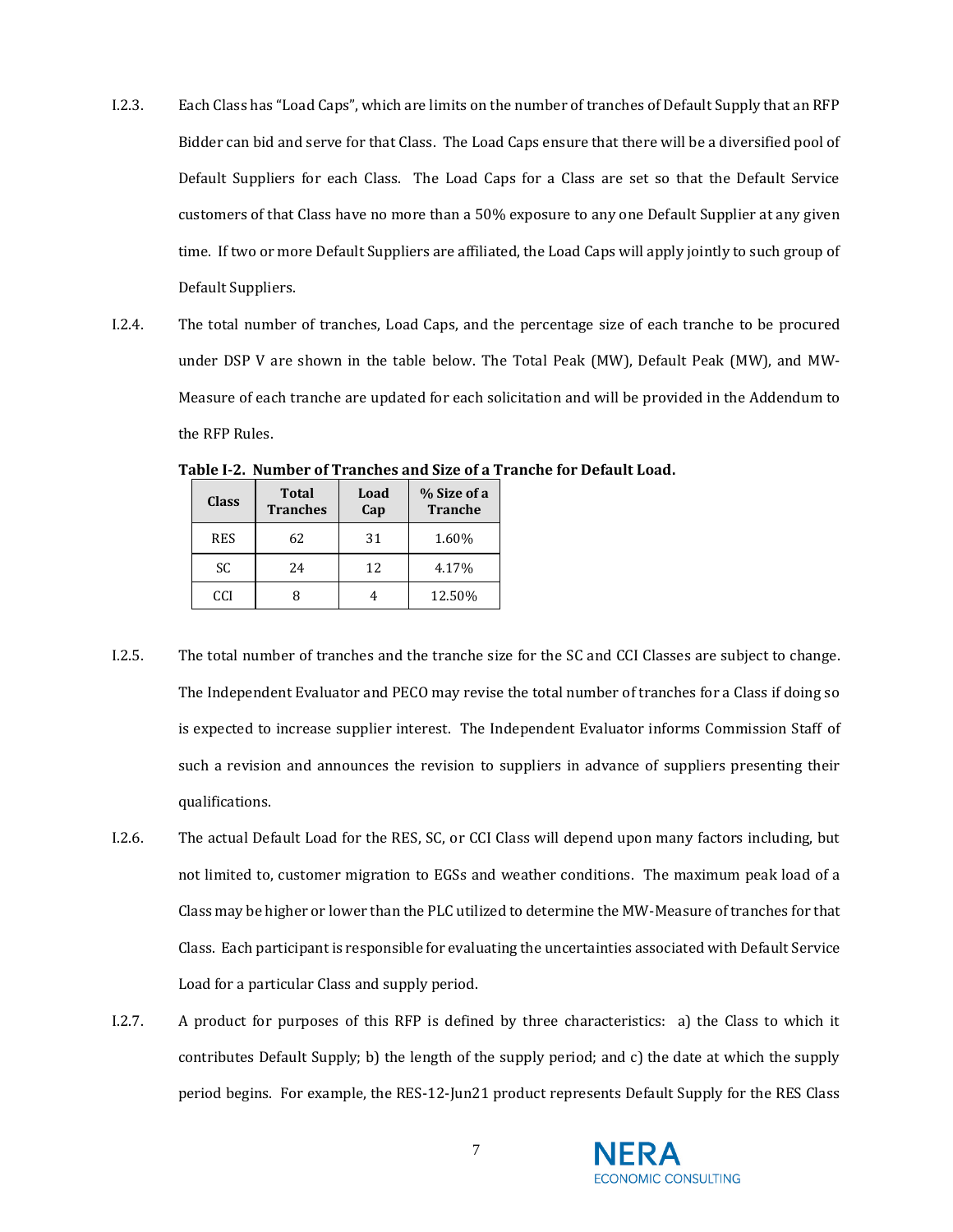for the supply period from June 1, 2021 through May 31, 2022. A product name may be abbreviated when the context is clear; for example, RES-12 refers to all products for the Residential Class that are twelve (12) months in duration, regardless of the start date of the supply period.

- I.2.8. A Proposal is a response to this RFP for a solicitation pursuant to these RFP Rules. An entity that submits any part of a response to this RFP for a solicitation is an "RFP Bidder". A Bid for a tranche for any product is a price in dollars per MWh rounded to the nearest cent. An RFP Bidder may submit different Bids for different tranches of a given product.
- I.2.9. The table below provides the products that will be procured for each solicitation under DSP V.

|                | Solicitation  |                   |               |                     |               |                   |               |                   |
|----------------|---------------|-------------------|---------------|---------------------|---------------|-------------------|---------------|-------------------|
| <b>Product</b> | March<br>2021 | September<br>2021 | March<br>2022 | September<br>2022   | March<br>2023 | September<br>2023 | March<br>2024 | September<br>2024 |
| RES-12-Jun21   | 12            | $\bigcirc$        | 0             | $\circ$             | $\circ$       | $\circ$           | $\circ$       | $\circ$           |
| RES-24-Jun21   | 11            | $\circ$           | $\circ$       | $\circ$             | $\circ$       | 0                 | $\circ$       | $\circ$           |
| RES-12-Dec21   | $\circ$       | 12                | $\circ$       | $\circ$             | $\circ$       | $\circ$           | $\circ$       | $\circ$           |
| RES-24-Dec21   | $\circ$       | 9                 | 0             | $\circ$             | 0             | $\circ$           | $\circ$       | $\circ$           |
| RES-12-Jun22   | $\circ$       | $\bigcirc$        | 12            | $\circ$             | $\circ$       | $\bigcirc$        | $\circ$       | $\circ$           |
| RES-24-Jun22   | $\circ$       | $\circ$           | 9             | $\circ$             | $\circ$       | $\circ$           | $\circ$       | $\circ$           |
| RES-12-Dec22   | $\circ$       | $\circ$           | $\circ$       | 12                  | $\circ$       | $\bigcirc$        | $\circ$       | $\circ$           |
| RES-24-Dec22   | $\circ$       | $\bigcirc$        | $\circ$       | 9                   | $\circ$       | $\bigcirc$        | $\bigcirc$    | $\circ$           |
| RES-12-Jun23   | $\bigcirc$    | $\bigcirc$        | $\circ$       | $\bigcirc$          | 12            | $\bigcirc$        | $\bigcirc$    | $\circ$           |
| RES-24-Jun23   | $\circ$       | $\bigcirc$        | $\circ$       | $\circlearrowright$ | 11            | $\bigcirc$        | $\bigcirc$    | $\bigcirc$        |
| RES-12-Dec23   | $\circ$       | $\bigcirc$        | $\circ$       | $\bigcirc$          | $\circ$       | 12                | $\bigcirc$    | $\circ$           |
| RES-24-Dec23   | $\circ$       | $\circ$           | $\circ$       | $\circ$             | $\circ$       | 9                 | $\circ$       | $\circ$           |
| RES-12-Jun24   | $\circ$       | $\bigcirc$        | 0             | $\circ$             | $\circ$       | $\circ$           | 12            | $\circ$           |
| RES-24-Jun24   | $\circ$       | $\circ$           | 0             | $\circ$             | $\circ$       | $\circ$           | 9             | $\circ$           |
| RES-12-Dec24   | $\circ$       | $\circ$           | 0             | $\circ$             | $\circ$       | $\circ$           | $\circ$       | 12                |
| RES-24-Dec24   | $\circ$       | $\circ$           | $\circ$       | $\circ$             | $\circ$       | $\circ$           | $\circ$       | 9                 |
| SC-12-Jun21    | 6             | $\circ$           | $\circ$       | $\circ$             | $\circ$       | 0                 | $\circ$       | $\bigcirc$        |

**Table I-3. Schedule of Procurement for Products.**

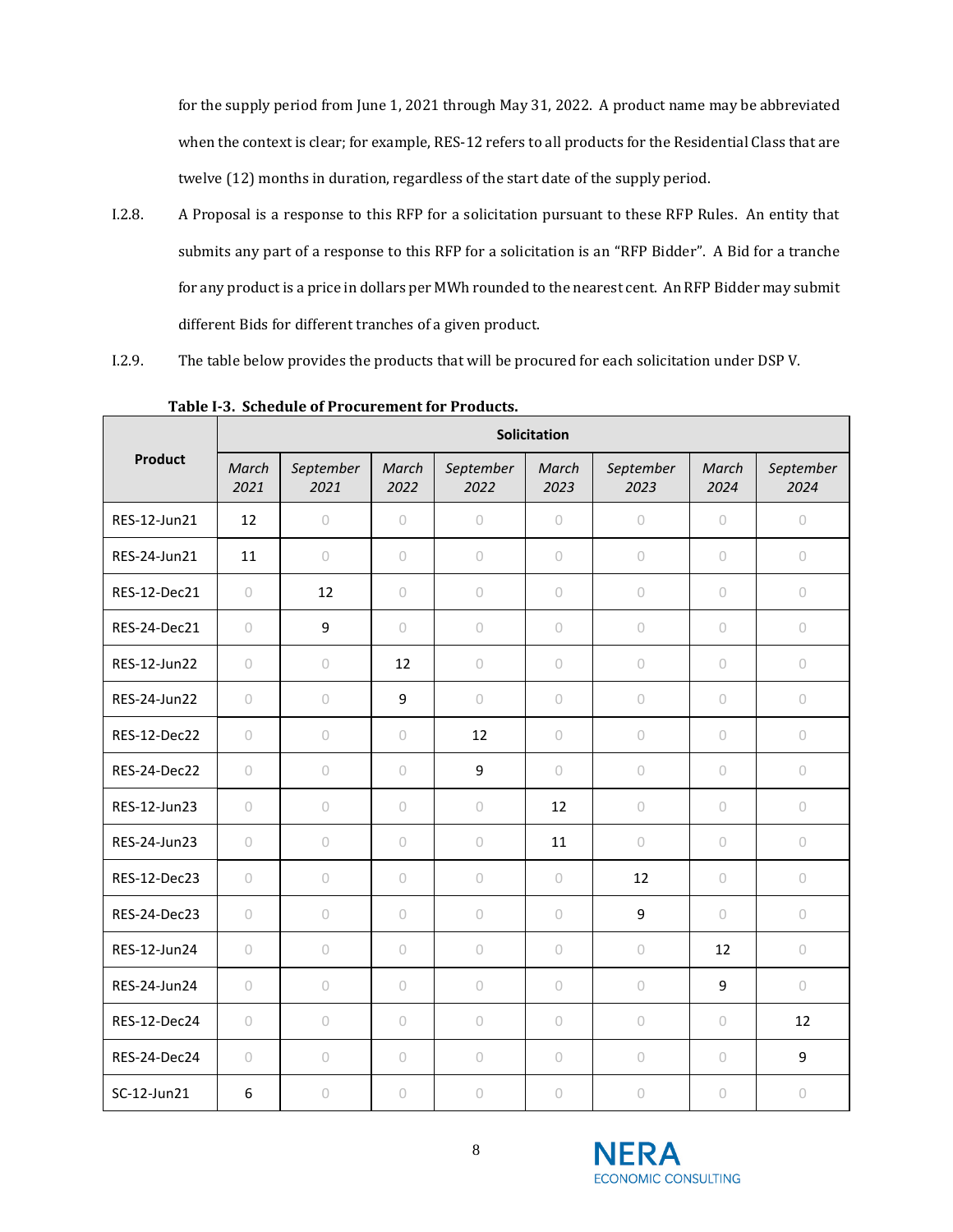|                | <b>Solicitation</b> |                   |               |                   |                |                     |               |                   |
|----------------|---------------------|-------------------|---------------|-------------------|----------------|---------------------|---------------|-------------------|
| <b>Product</b> | March<br>2021       | September<br>2021 | March<br>2022 | September<br>2022 | March<br>2023  | September<br>2023   | March<br>2024 | September<br>2024 |
| SC-24-Jun21    | $\overline{3}$      | $\bigcirc$        | 0             | $\bigcirc$        | $\bigcirc$     | $\cup$              | $\bigcirc$    | $\bigcirc$        |
| SC-12-Dec21    | $\circ$             | 6                 | 0             | $\bigcirc$        | $\circ$        | $\circlearrowright$ | $\circ$       | $\bigcirc$        |
| SC-24-Dec21    | $\circ$             | $\overline{3}$    | 0             | $\circ$           | $\circ$        | $\circ$             | $\circ$       | $\circ$           |
| SC-12-Jun22    | $\circ$             | $\bigcirc$        | 6             | $\bigcirc$        | $\bigcirc$     | $\cup$              | $\circ$       | $\bigcirc$        |
| SC-24-Jun22    | $\bigcirc$          | $\bigcirc$        | 3             | $\bigcirc$        | $\bigcirc$     | $\bigcirc$          | $\circ$       | $\bigcirc$        |
| SC-12-Dec22    | $\circ$             | $\bigcirc$        | 0             | 6                 | $\bigcirc$     | $\circlearrowright$ | $\circ$       | $\bigcirc$        |
| SC-24-Dec22    | $\circ$             | $\bigcirc$        | 0             | $\overline{3}$    | $\circ$        | $\bigcirc$          | 0             | 0                 |
| SC-12-Jun23    | $\circ$             | $\bigcirc$        | $\circ$       | $\bigcirc$        | 6              | $\circ$             | $\circ$       | $\bigcirc$        |
| SC-24-Jun23    | $\circ$             | $\bigcirc$        | 0             | $\circ$           | $\overline{3}$ | $\bigcirc$          | $\circ$       | $\bigcirc$        |
| SC-12-Dec23    | $\circ$             | $\bigcirc$        | $\circ$       | $\bigcirc$        | $\bigcirc$     | $\boldsymbol{6}$    | $\bigcirc$    | $\bigcirc$        |
| SC-24-Dec23    | $\circ$             | $\bigcirc$        | $\circ$       | $\bigcirc$        | $\circ$        | 3                   | $\circ$       | $\bigcirc$        |
| SC-12-Jun24    | $\circ$             | $\bigcirc$        | 0             | $\circ$           | $\circ$        | $\circlearrowright$ | 6             | $\bigcirc$        |
| SC-24-Jun24    | $\circ$             | $\circ$           | 0             | $\circ$           | $\circ$        | $\cup$              | 3             | $\circ$           |
| SC-12-Dec24    | $\circlearrowright$ | $\bigcirc$        | $\circ$       | $\bigcirc$        | $\bigcirc$     | $\circlearrowright$ | $\bigcirc$    | 6                 |
| SC-24-Dec24    | $\circ$             | $\bigcirc$        | 0             | $\bigcirc$        | $\circ$        | $\bigcirc$          | $\circ$       | 3                 |
| CCI-12-Jun21   | 8                   | $\circ$           | 0             | $\bigcirc$        | $\circ$        | $\circlearrowright$ | $\circ$       | $\bigcirc$        |
| CCI-12-Jun22   | $\circ$             | $\bigcirc$        | 8             | $\bigcirc$        | $\circ$        | $\circ$             | $\circ$       | $\bigcirc$        |
| CCI-12-Jun23   | $\bigcirc$          | $\bigcirc$        | 0             | $\bigcirc$        | 8              | $\bigcirc$          | $\bigcirc$    | $\bigcirc$        |
| CCI-12-Jun24   | $\circ$             | $\circ$           | 0             | $\bigcirc$        | $\bigcirc$     | $\circ$             | 8             | $\bigcirc$        |

I.2.10. The Load Caps apply to all products that contribute to Default Supply for a Class at a given point in time. The table below provides the products procured under DSP IV and products to be procured under DSP V that contribute to Default Supply for that Class during that time period and that should be considered in determining whether Load Caps apply to a particular Default Supplier. The products procured under DSP IV are italicized. For example, at any given point in time in the period from June 1, 2022 to November 30, 2022, the Default Supply for the RES Class includes the following products:

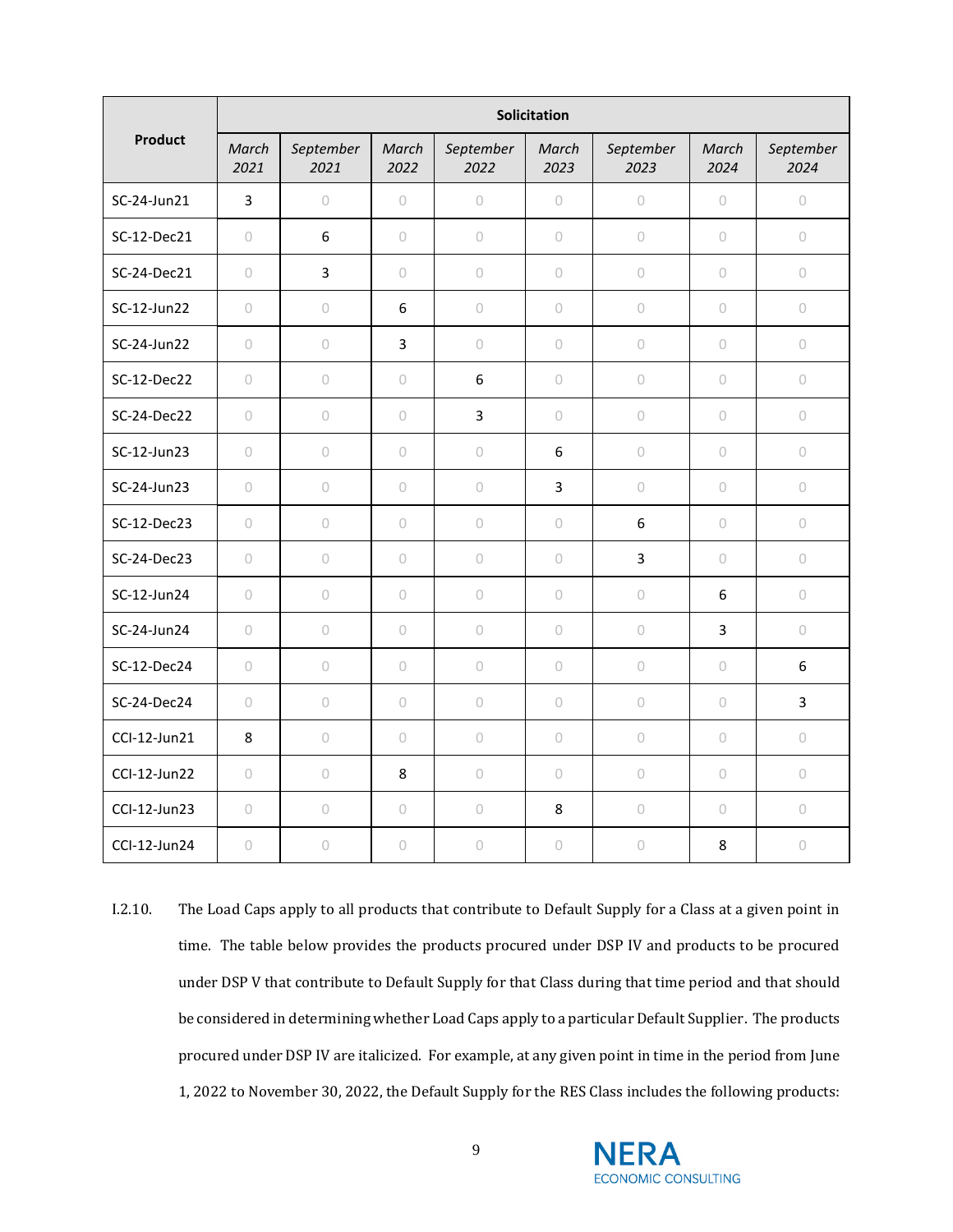RES-24-Dec20 and RES-24-Jun21 and RES-12-Dec21 and RES-24-Dec21 and RES-12-Jun22 and RES-

24-Jun22.

| Table I-4. Load Caps. |
|-----------------------|
|                       |

|              |                    | <b>Products that contribute to Default Supply</b> |                              |  |  |
|--------------|--------------------|---------------------------------------------------|------------------------------|--|--|
| <b>Class</b> | <b>Time Period</b> | during time period                                |                              |  |  |
|              |                    | <b>From DSP IV</b>                                | <b>From DSP V</b>            |  |  |
|              |                    | RES-24-Dec19                                      | RES-12-Jun21                 |  |  |
|              | Jun-Nov21          | RES-24-Jun20                                      | RES-24-Jun21                 |  |  |
|              |                    | RES-12-Dec20                                      |                              |  |  |
|              |                    | RES-24-Dec20                                      |                              |  |  |
|              |                    |                                                   | RES-12-Jun21                 |  |  |
|              | Dec21-May22        | RES-24-Jun20                                      | RES-24-Jun21                 |  |  |
|              |                    | RES-24-Dec20                                      | RES-12-Dec21                 |  |  |
|              |                    |                                                   | RES-24-Dec21                 |  |  |
|              |                    |                                                   | RES-24-Jun21                 |  |  |
|              |                    |                                                   | RES-12-Dec21                 |  |  |
|              | Jun-Nov22          | RES-24-Dec20                                      | RES-24-Dec21                 |  |  |
|              |                    |                                                   | RES-12-Jun22                 |  |  |
|              |                    |                                                   | RES-24-Jun22                 |  |  |
|              |                    |                                                   | RES-24-Jun21                 |  |  |
|              |                    |                                                   | RES-24-Dec21                 |  |  |
|              | Dec22-May23        |                                                   | RES-12-Jun22                 |  |  |
|              |                    |                                                   | RES-24-Jun22                 |  |  |
|              |                    |                                                   | RES-12-Dec22                 |  |  |
|              |                    |                                                   | RES-24-Dec22                 |  |  |
|              |                    |                                                   | RES-24-Dec21                 |  |  |
| <b>RES</b>   |                    |                                                   | RES-24-Jun22<br>RES-12-Dec22 |  |  |
|              | Jun-Nov23          |                                                   | RES-24-Dec22                 |  |  |
|              |                    |                                                   | RES-12-Jun23                 |  |  |
|              |                    |                                                   | RES-24-Jun23                 |  |  |
|              |                    |                                                   | RES-24-Jun22                 |  |  |
|              |                    |                                                   | RES-24-Dec22                 |  |  |
|              |                    |                                                   | RES-12-Jun23                 |  |  |
|              | Dec23-May24        |                                                   | RES-24-Jun23                 |  |  |
|              |                    |                                                   | RES-12-Dec23                 |  |  |
|              |                    |                                                   | RES-24-Dec23                 |  |  |
|              |                    |                                                   | RES-24-Dec22                 |  |  |
|              |                    |                                                   | RES-24-Jun23                 |  |  |
|              |                    |                                                   | RES-12-Dec23                 |  |  |
|              | Jun-Nov24          |                                                   | RES-24-Dec23                 |  |  |
|              |                    |                                                   | RES-12-Jun24                 |  |  |
|              |                    |                                                   | RES-24-Jun24                 |  |  |
|              |                    |                                                   | RES-24-Jun23                 |  |  |
|              |                    |                                                   | RES-24-Dec23                 |  |  |
|              |                    |                                                   | RES-12-Jun24                 |  |  |
|              | Dec24-May25        |                                                   | RES-24-Jun24                 |  |  |
|              |                    |                                                   | RES-12-Dec24                 |  |  |
|              |                    |                                                   | RES-24-Dec24                 |  |  |

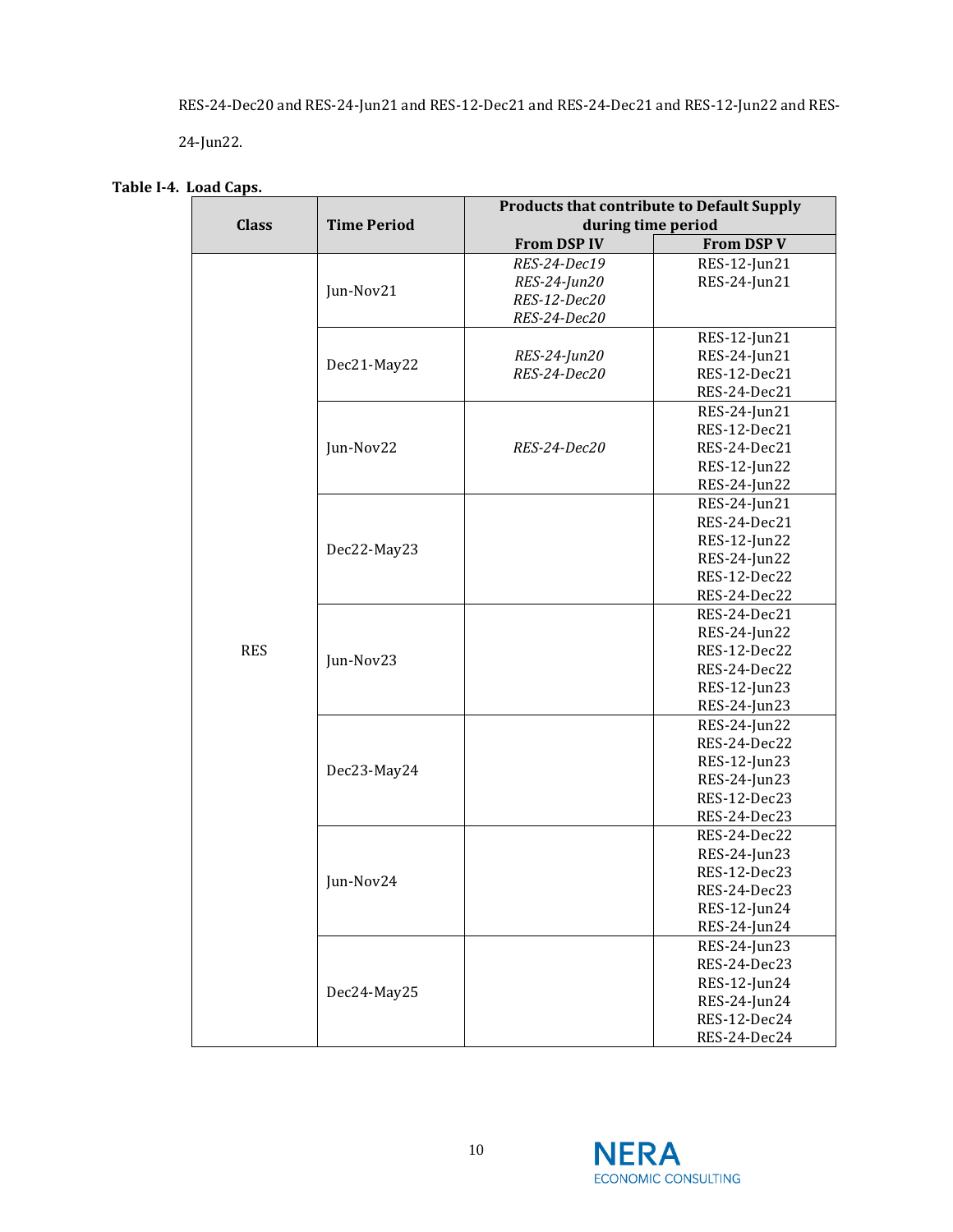| <b>Class</b> | <b>Time Period</b> | <b>Products that contribute to Default Supply</b><br>during time period |                                                                                           |  |  |
|--------------|--------------------|-------------------------------------------------------------------------|-------------------------------------------------------------------------------------------|--|--|
|              |                    | <b>From DSP IV</b>                                                      | <b>From DSP V</b>                                                                         |  |  |
|              | Jun-Nov21          | $SC-24-Dec19$<br>$SC-24$ -Jun20<br>SC-12-Dec20<br>SC-24-Dec20           | SC-12-Jun21<br>SC-24-Jun21                                                                |  |  |
|              | Dec21-May22        | $SC-24$ -Jun20<br>$SC-24-Dec20$                                         | SC-12-Jun21<br>$SC-24$ -Jun21<br>SC-12-Dec21<br>SC-24-Dec21                               |  |  |
|              | Jun-Nov22          | $SC-24-Dec20$                                                           | $SC-24$ -Jun21<br>SC-12-Dec21<br>SC-24-Dec21<br>SC-12-Jun22<br>$SC-24$ -Jun22             |  |  |
|              | Dec22-May23        |                                                                         | SC-24-Jun21<br>SC-24-Dec21<br>SC-12-Jun22<br>$SC-24$ -Jun22<br>SC-12-Dec22<br>SC-24-Dec22 |  |  |
| SC           | Jun-Nov23          |                                                                         | SC-24-Dec21<br>$SC-24$ -Jun22<br>SC-12-Dec22<br>SC-24-Dec22<br>SC-12-Jun23<br>SC-24-Jun23 |  |  |
|              | Dec23-May24        |                                                                         | $SC-24$ -Jun22<br>SC-24-Dec22<br>SC-12-Jun23<br>SC-24-Jun23<br>SC-12-Dec23<br>SC-24-Dec23 |  |  |
|              | Jun-Nov24          |                                                                         | SC-24-Dec22<br>SC-24-Jun23<br>SC-12-Dec23<br>SC-24-Dec23<br>SC-12-Jun24<br>SC-24-Jun24    |  |  |
|              | Dec24-May25        |                                                                         | SC-24-Jun23<br>SC-24-Dec23<br>SC-12-Jun24<br>$SC-24$ -Jun24<br>SC-12-Dec24<br>SC-24-Dec24 |  |  |
| CCI          | Any                |                                                                         | $CCI-12$                                                                                  |  |  |

I.2.11. The Addendum to the RFP Rules for each solicitation will contain a table with the available tranches and Load Caps for that solicitation specifically as well as an explanation of the Load Caps for that solicitation.

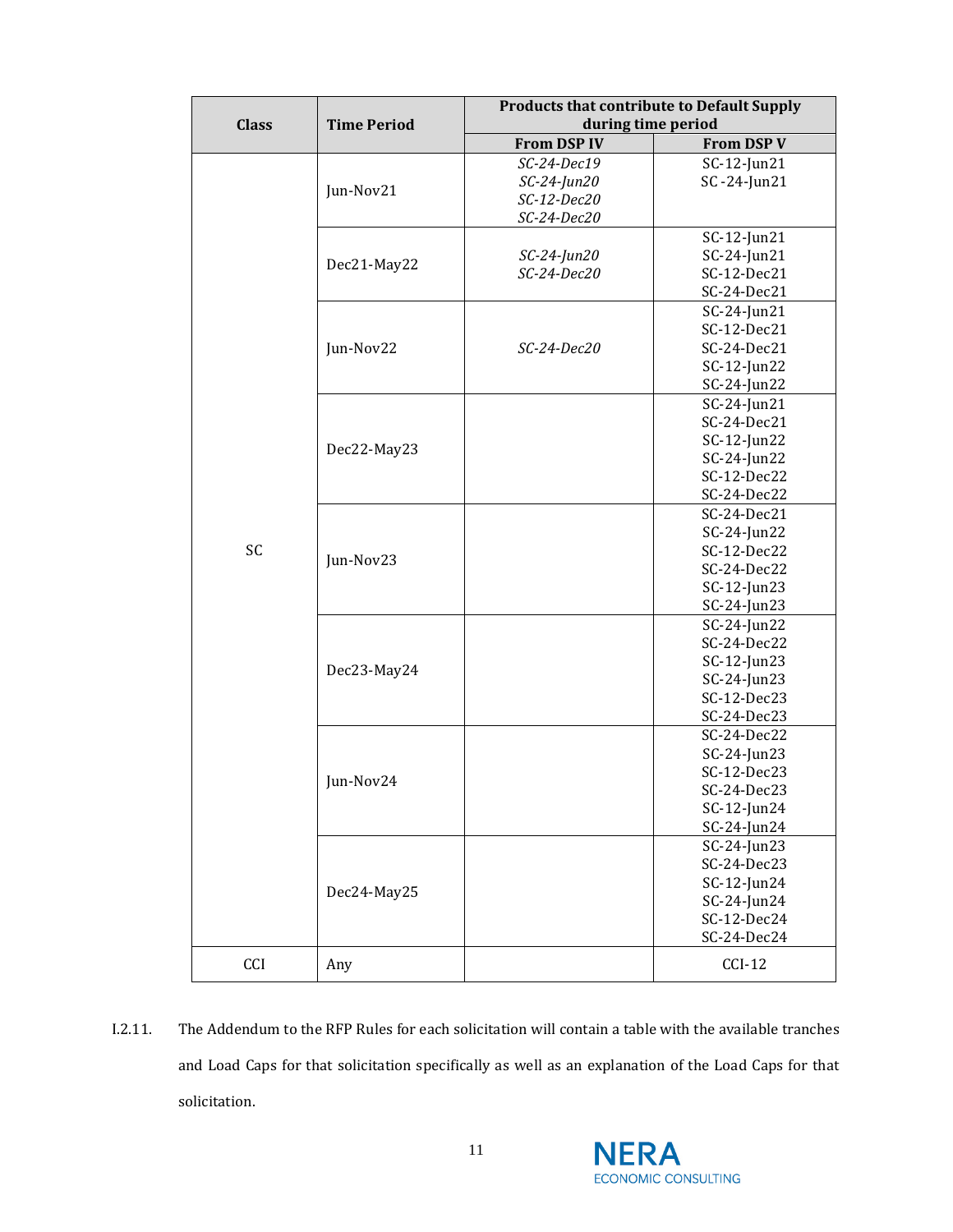- I.2.12. A supplier participating in this RFP bids to provide Default Supply for one or more of the RES, SC, and CCI Classes, and for one or more supply periods. The obligations of the Default Supplier are described in the "Uniform SMA". The term Uniform SMA is an abbreviation for PECO Energy Company Pennsylvania Default Service Supplier Master Agreement, which may also be abbreviated by "SMA", "DS Supplier Master Agreement" or "Supplier Master Agreement". The main provisions of the Uniform SMA are summarized in Sectio[n I.4.](#page-13-0)
- I.2.13. The contingency plan in the event that PECO is unable to obtain Default Supply for all tranches of a product in a solicitation is as follows. If the product is more than six (6) months in duration, PECO will assume responsibility for the unfilled tranches as a PJM LSE for the first six (6) months of the supply period, acquiring the necessary supply through PJM-administered markets and obtaining sufficient AECs at market prices to satisfy any near-term obligations under the AEPS Act. The unfilled tranches, with a supply period that starts six (6) months later than tranches that were unfilled, will be placed for re-bid in the next solicitation. For products that are six (6) months or shorter, PECO will assume responsibility for the unfilled tranches as an LSE and will acquire the necessary supply through PJM-administered markets for the entire supply period. PECO reserves the right to file an alternate plan with the Commission.
- I.2.14. Any prospective supplier that meets the qualification standards established in these RFP Rules and that is willing to provide prices at which to serve tranches of Default Service Load can respond to this RFP, including any PECO affiliates.

#### <span id="page-11-0"></span>**I.3. Process**

I.3.1. Prior to a typical solicitation, a supplier unable to use the Guaranty provided as Appendix G to the Uniform SMA (the "Standard Guaranty") can request consideration by PECO of an alternate form of guaranty that the supplier uses in its normal course of business. Such request must be received no later than fifteen (15) business days prior to the opening of the Part 1 Window. Within three (3) business days of receipt of such a request, the Independent Evaluator will issue a timetable for receipt of the materials from the supplier and for consideration of these materials by PECO. This timetable

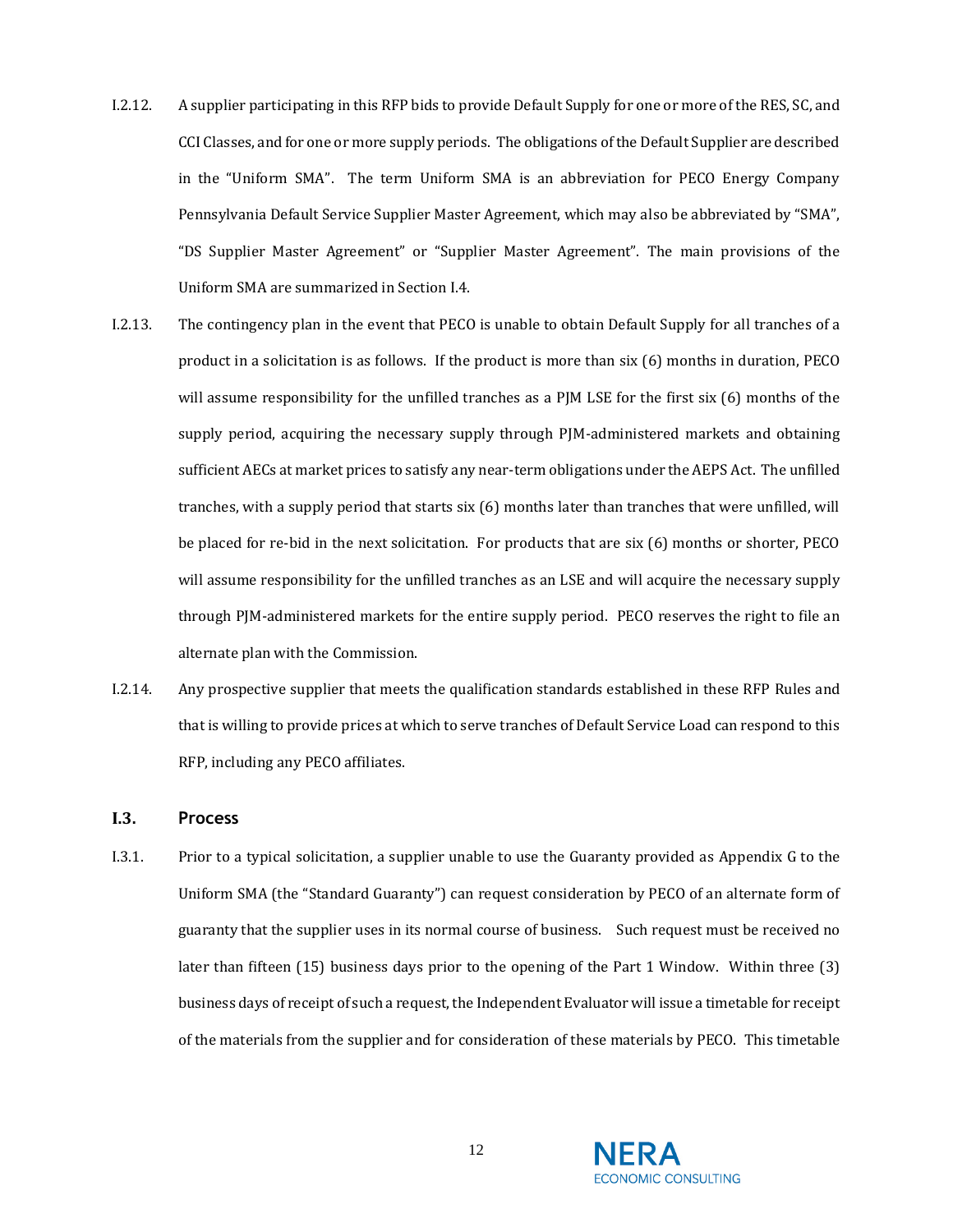will be such that a final decision on whether to accept the supplier's alternate form of guaranty will be communicated to the supplier prior to the Part 1 Window.

- I.3.2. To qualify for a typical solicitation, suppliers provide materials to respond to the qualification standards described in [Article IV.](#page-24-0) RFP Bidders that did not qualify in a previous solicitation under DSP V use the Standard Part 1 Form available online through the Proposal submission website to respond to these qualification standards. Previously qualified RFP Bidders under DSP V may participate in an abbreviated qualification process by using the Short Part 1 Form available online through the Proposal submission website to respond to these qualification standards. An Illustrative Standard Part 1 Form and an Illustrative Short Part 1 Form are available as Appendix 3 and Appendix 4 respectively to these RFP Rules and are also available electronically on the RFP website: [www.PECOProcurement.com.](http://www.pecoprocurement.com/) The generic term "Part 1 Form" refers either to the Standard Part 1 Form or the Short Part 1 Form. Part 1 Proposals are submitted during the "Part 1 Window".
- I.3.3. To become eligible to bid for a solicitation, RFP Bidders that have met the qualification standards of Article IV must respond to the Part 2 Proposal requirements described i[n Article V](#page-43-0) of these RFP Rules. RFP Bidders use the Part 2 Form available online through the Proposal submission website to respond to these requirements. RFP Bidders that became eligible to submit Bids in a previous solicitation held under DSP V may participate in an abbreviated process by using the Short Part 2 Form available online through the Proposal submission website to respond to these requirements. The generic term "Part 2 Form" refers either to the Standard Part 2 Form or the Short Part 2 Form. Part 2 Proposals are submitted during the "Part 2 Window".
- I.3.4. RFP Bidders use the Bid Form provided by the Independent Evaluator to submit their Bids. A sample Bid Form is provided for illustrative purposes as Appendix 10 of these RFP Rules. Each RFP Bidder's Bids must be received between 10 AM and 12 PM (noon) on the "Bid Date" or "Bid Proposal Due Date".
- I.3.5. On the first business day after the Bid Date, the Independent Evaluator presents to the Commission the results of the solicitation in a confidential report. The Commission has one (1) business day to consider the report of the Independent Evaluator and to approve or reject each of the winning Bids. If the PaPUC does not act within one (1) business day, the winning Bids are deemed to be approved.



13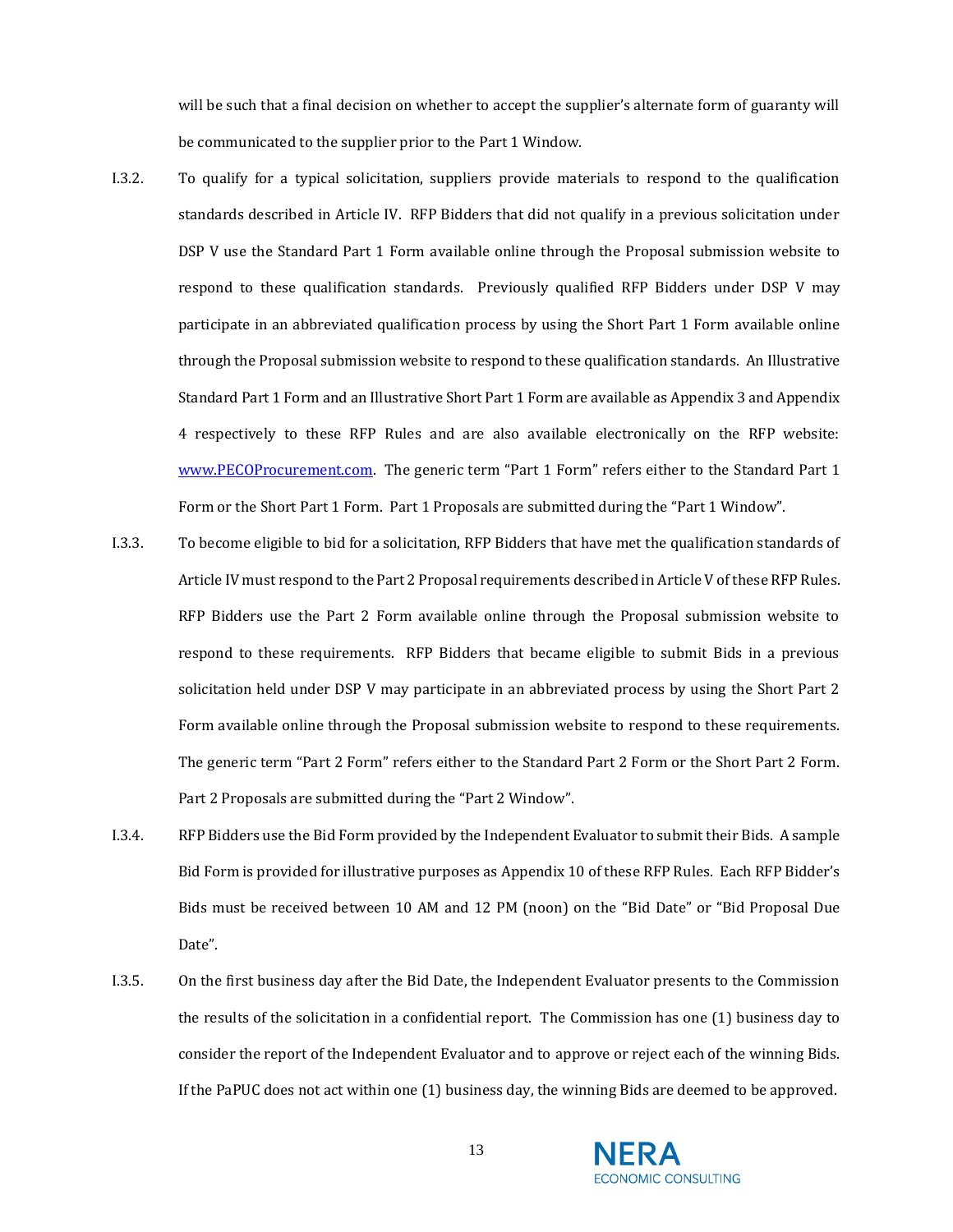- I.3.6. PECO and each RFP Bidder with Bids that are approved by the Commission proceed to the execution of the Uniform SMA and the Transaction Confirmations within one (1) business day of the Commission decision. PECO and each such RFP Bidder execute a single Uniform SMA during the course of DSP V. Each solicitation, PECO and each such RFP Bidder execute a Transaction Confirmation for each product for which such RFP Bidder has Bids that are approved by the Commission. Appendix E to the Uniform SMA specifies the AEPS percentage obligations in effect on the Bid Date for the period covered by each Transaction Confirmation.
- I.3.7. Within fifteen (15) days of the close of the solicitation, the Independent Evaluator releases the weighted average price for each product procured as well as the percentage of load represented by each tranche.

#### <span id="page-13-0"></span>**I.4. Supplier's Obligations**

- I.4.1. A supplier selected through this RFP to provide Default Supply for a particular Class and approved by the Commission becomes a "Default Supplier" for that Class. A Default Supplier may be providing Default Supply for one or more of the RES, SC, and CCI Classes.
- I.4.2. This Section describes in general terms several provisions of the Uniform SMA. This is a summary only and is subject to and qualified in its entirety by the Uniform SMA provided as Appendix 1 to the RFP Rules. Each RFP Bidder accepts the obligations and associated rights to provide Default Supply as defined in the Uniform SMA as part of its Proposal.
- I.4.3. Default Suppliers for a Class will serve the Company's Default Load for that Class. Default Service for one of these Classes is the Company's full requirements service including, without limitation, energy, capacity, transmission (excluding Network Integration Transmission Service), ancillary services, AECs for compliance with the AEPS Act, transmission and distribution losses, congestion management costs, and such other services or products that are required to serve the specified percentage of Default Load for that Class (except for distribution service). Default Load for the RES Class is reduced by a fractional percentage of committed energy and capacity obtained under contract with Allegheny Electric Cooperative, Inc. for supply from the New York Power Authority.

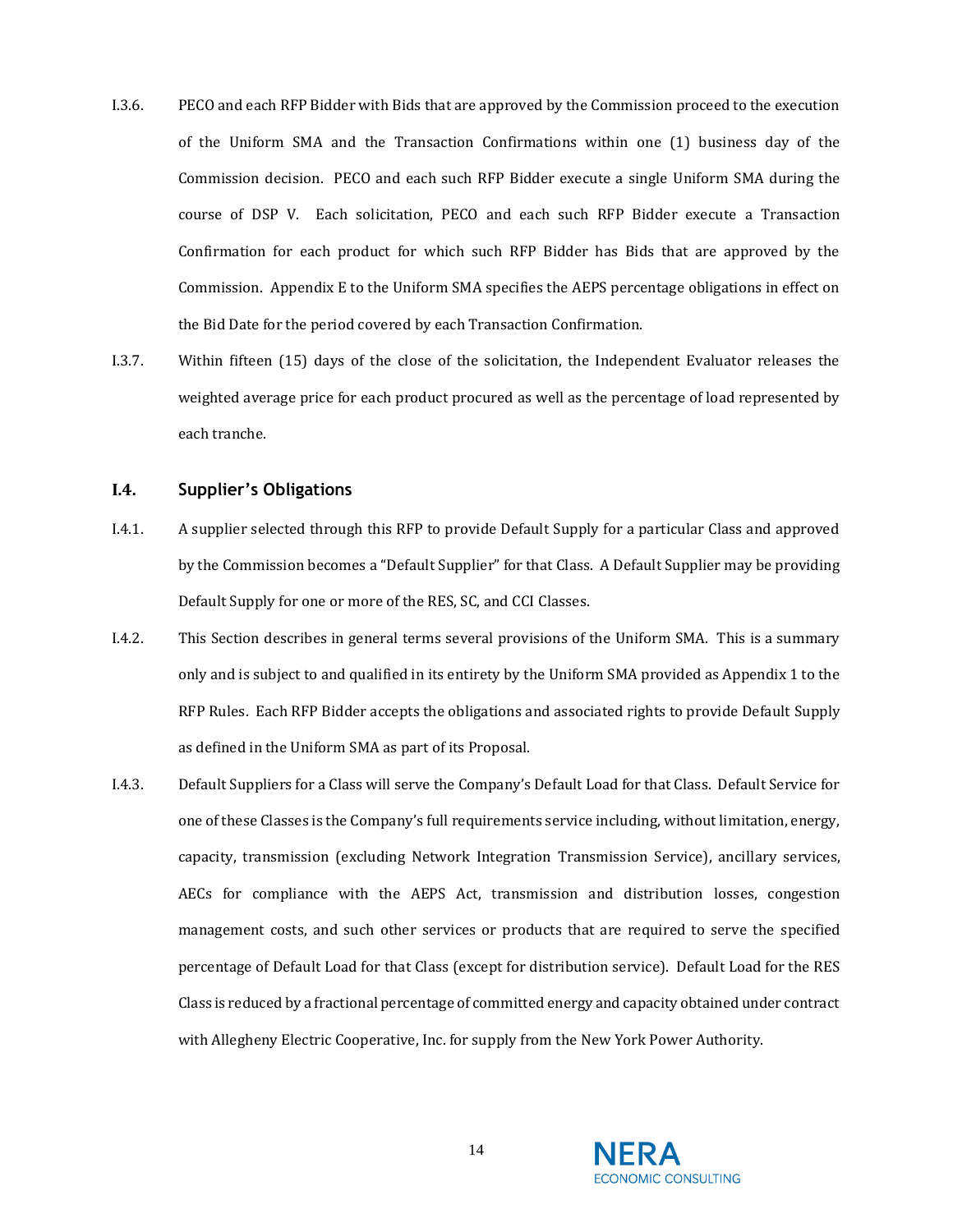- I.4.4. Default Suppliers are also responsible for providing AECs during the term of the Uniform SMA necessary for PECO to meet its obligations under the AEPS Act, as well as other Orders, regulations and rules that may be promulgated by the PaPUC with respect to the AEPS. Default Suppliers will be required to participate in the PJM Generation Attribute Tracking System ("PJM-EIS GATS") to transfer AECs to PECO. The Company will provide an estimate of the Default Supplier's AEPS obligation following the second quarter of the AEPS Reporting Period and the Default Supplier will be required to transfer AECs to PECO in the amount of the estimate within forty-five (45) calendar days of the date of that estimate. The Company will provide a final statement to the Default Supplier within thirty (30) calendar days of the end of AEPS Reporting Period and the Default Supplier will be required to transfer AECs in the amount of the final statement within forty-five (45) calendar days after the date of the final statement.
- I.4.5. A Default Supplier that fails to provide sufficient AECs for a tranche will be required to pay any AEPS penalties, costs, charges, etc. assessed against the Default Supplier and/or the Company associated with the Default Supplier's non-performance with AEPS requirements.
- I.4.6. PECO has obtained AECs from separate AEPS procurement(s) approved by the Commission and PECO will reduce the amount of AECs that Default Suppliers must provide. Prior to each solicitation, PECO will inform RFP Bidders of the amounts of AECs allocated for this purpose for each tranche of each product for which Default Supply is procured in that solicitation.
- I.4.7. A Default Supplier for a product will be paid a supplier-specific price for each MWh of electric load served as specified in the Transaction Confirmation for that product. The supplier-specific price for a Default Supplier for a product will be the average of approved Bids for that Default Supplier and for that product. The PJM day-ahead price for energy and the Reliability Pricing Model ("RPM") price for capacity are also paid to a Default Supplier providing full requirements service on a spot-price basis.
- I.4.8. The Default Supplier will specify in the Transaction Confirmation the price of each type of AECs included in its supplier-specific price.
- I.4.9. PECO will transfer or assign Auction Revenue Rights ("ARRs") to each Default Supplier in proportion to the percentage of Default Load that it serves. A Default Supplier will participate in the PJM process for the nominations of ARRs to the extent that the supply period under the Transaction Confirmation



15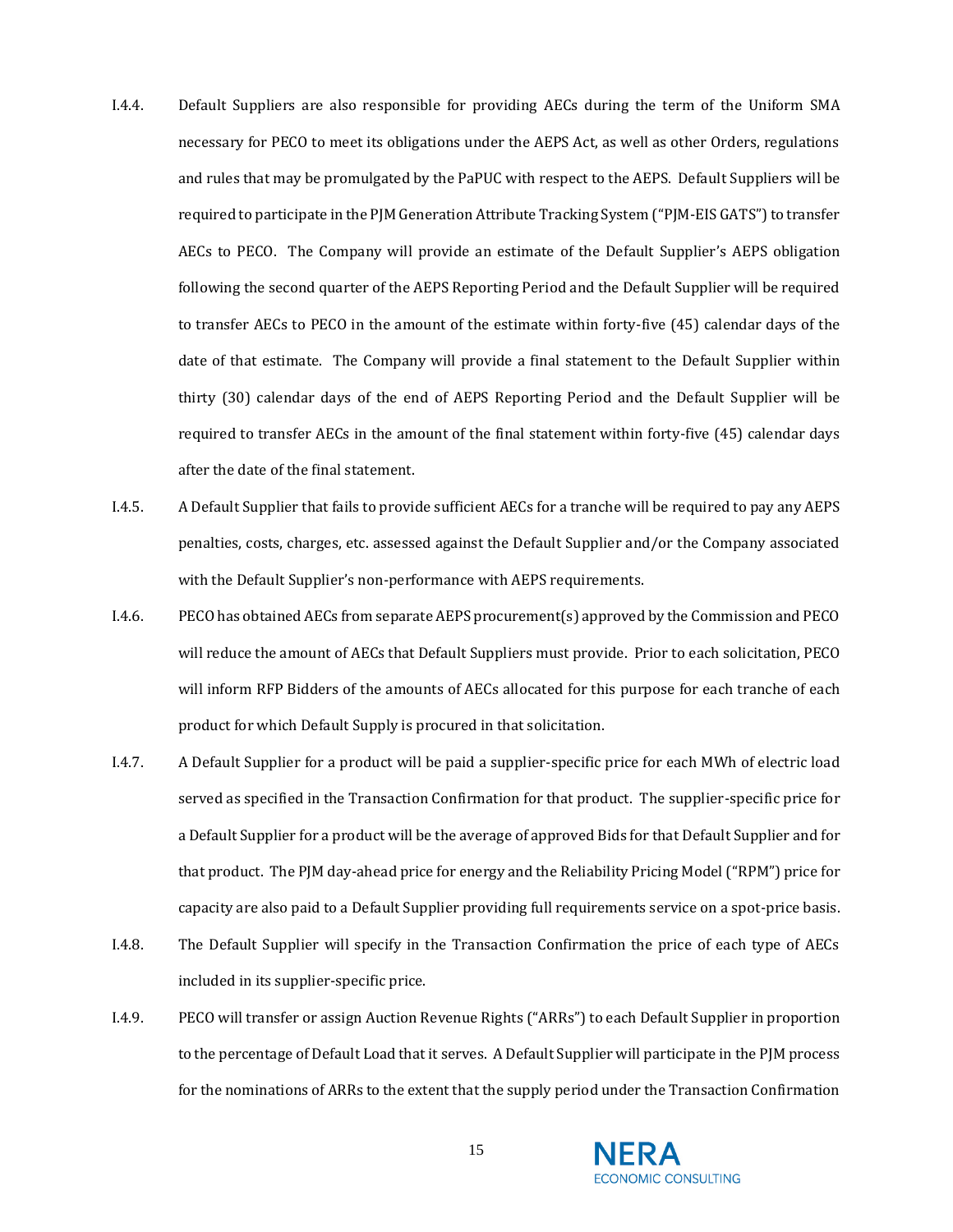is inclusive of the PJM Planning Period for which the ARRs are nominated; otherwise, PECO will participate in the PJM ARR nomination process.

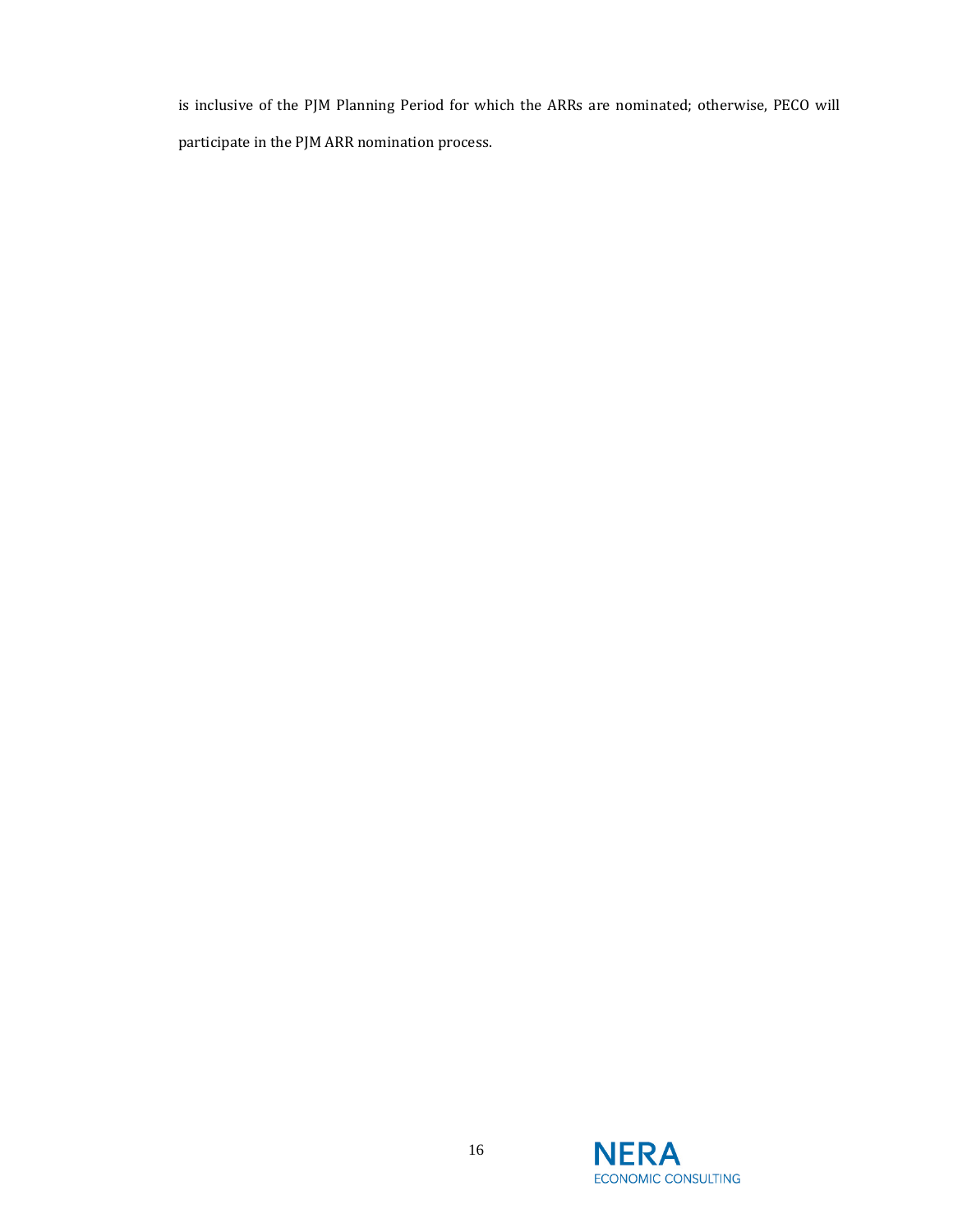# <span id="page-16-0"></span>**ARTICLE II. Information and Schedule**

#### <span id="page-16-1"></span>**II.1. RFP Website**

- II.1.1. PECO and its Independent Evaluator have established an RFP website that is the main source of information. RFP Bidders and other stakeholders can visit this RFP website to obtain information and documents related to this RFP. The RFP website address i[s www.PECOProcurement.com.](http://www.pecoprocurement.com/)
- II.1.2. The RFP website contains the sections described below. New sections may be added as necessary to assist RFP Bidders.

Home: This section provides announcements of interest to RFP Bidders and to other interested parties, an outline of the RFP process, a search function, and a summary of important dates.

Background: These sections provide background information on the regulatory process, the results of previous solicitations and archives of documents. FAQs and announcements from previous solicitations are provided for reference purposes only.

Supplier Information: This section provides documents regarding the RFP as well as frequently asked questions ("FAQs"), RFP-related announcements, and NITS rate information. All stakeholders, including RFP Bidders, are able to ask questions via a web form. The Independent Evaluator provides an answer to the question via email to the questioner, and a copy of the question and answer is posted so that all stakeholders and RFP Bidders have access to the same information. Aspects of the question and/or answer that might identify the party asking the question are removed before posting to the extent practical.

Data Room: This section provides historical data to assist prospective suppliers. Links to the PJM website and related documents can also be found in this section.

Calendar: This section provides the timeline for the main events in the current and upcoming solicitations.

Contact Us: This section gives any stakeholder an opportunity to register its email address to receive updates and announcements regarding this RFP. The section also provides the contact information for the Independent Evaluator, an electronic web form to submit questions to the Independent Evaluator, and a web form for prospective suppliers to register for bidder information sessions.

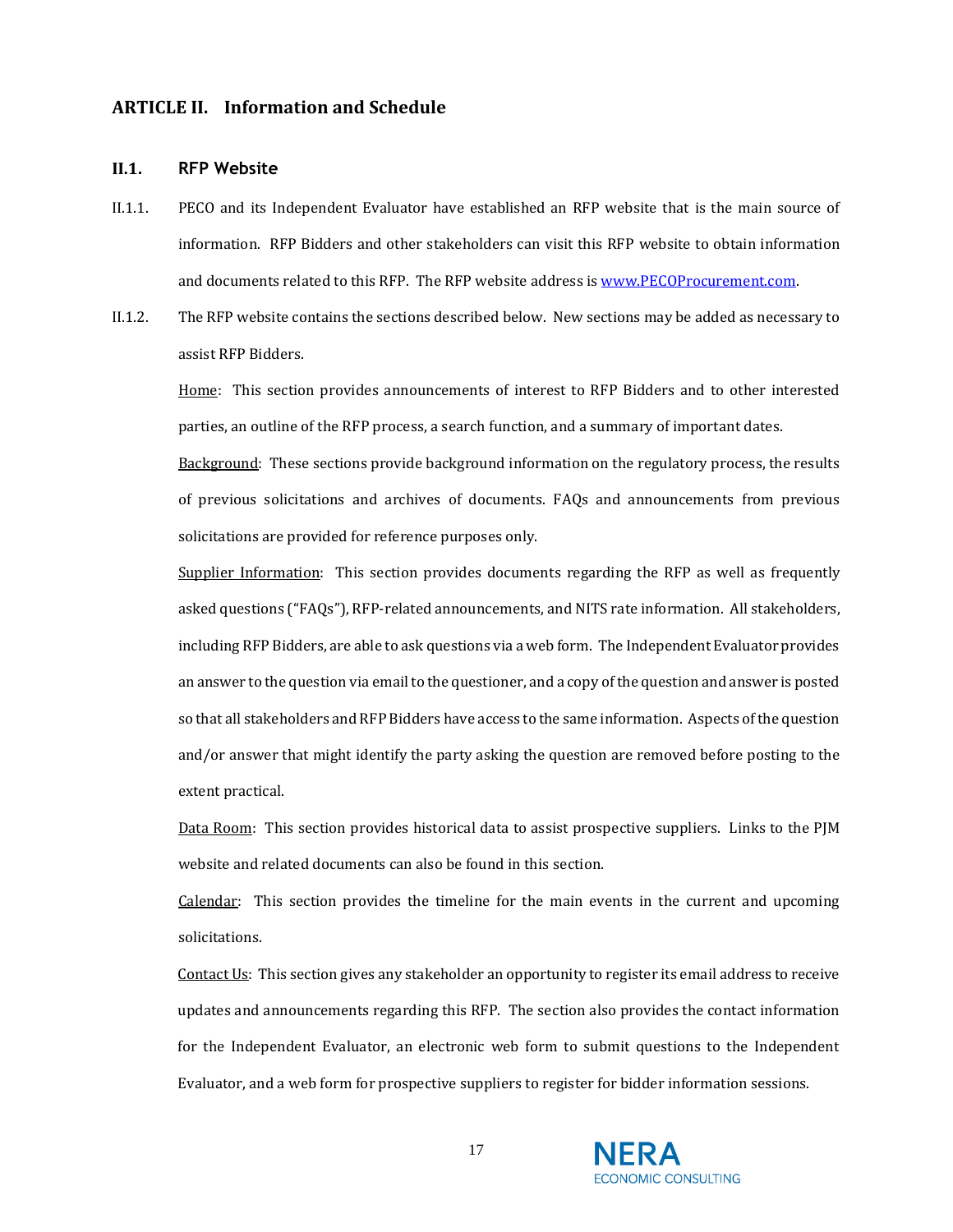# <span id="page-17-0"></span>**II.2. RFP Schedule**

<span id="page-17-1"></span>II.2.1. Each solicitation will follow the order of events in the general schedule provided below.

#### **Table II-1. General Schedule.**

| <b>Event</b>                                              | <b>Timing</b>                     |
|-----------------------------------------------------------|-----------------------------------|
| Deadline to request consideration of an alternate form of | Day $-15$                         |
| guaranty                                                  |                                   |
| <b>Bidder Information Webcast</b>                         | Day $-7$                          |
| Decision on alternate guaranty forms (if any)             | Day $-2$                          |
| Part 1 Window Opens                                       | Day 0                             |
| Part 1 Date (Part 1 Window Closes)                        | Day 4                             |
| Part 1 Notification Date                                  | Day 6                             |
| Approved modifications to Standard Guaranty posted        | Day 7                             |
| Part 2 Proposal Window Opens                              | Day 7                             |
| <b>Bid Submission training</b>                            | Day 10                            |
| Part 2 Date (Part 2 Window Closes)                        | Day 11                            |
| Part 2 Notification Date                                  | Day 13                            |
| Bid Date (Bids are Due)                                   | Day 14                            |
| IE provides its report to the PaPUC                       | Day 15                            |
| PaPUC Decision (close of business)                        | No later than Day 16              |
| If Bids are approved by the PaPUC:                        |                                   |
| PECO and each winning RFP Bidder proceed to execution     | Within three business days of the |
| of the Uniform SMA and each Transaction Confirmation      | <b>Bid Date</b>                   |

II.2.2. A total of eight (8) solicitations are planned under DSP V. The Bid Dates for each of the solicitations

are provided below.

| <b>Solicitation</b> | <b>Bid Dates</b>            |
|---------------------|-----------------------------|
| March 2021          | Tuesday, March 2, 2021      |
| September 2021      | Tuesday, September 28, 2021 |
| March 2022          | Tuesday, March 15, 2022     |
| September 2022      | Tuesday, September 27, 2022 |
| March 2023          | Tuesday, March 14, 2023     |
| September 2023      | Tuesday, September 26, 2023 |
| March 2024          | Tuesday, March 12, 2024     |
| September 2024      | Tuesday, September 24, 2024 |

# **Table II-2. Bid Dates.**

II.2.3. The date for each event in each future solicitation is provided in the Tentative Schedule for Future Solicitations attached as Appendix 11 to these RFP Rules. The dates for each event in the current solicitation is provided in the Addendum to the RFP Rules. The dates follow the order of events and the number of days between events in the general schedule above except as needed to accommodate

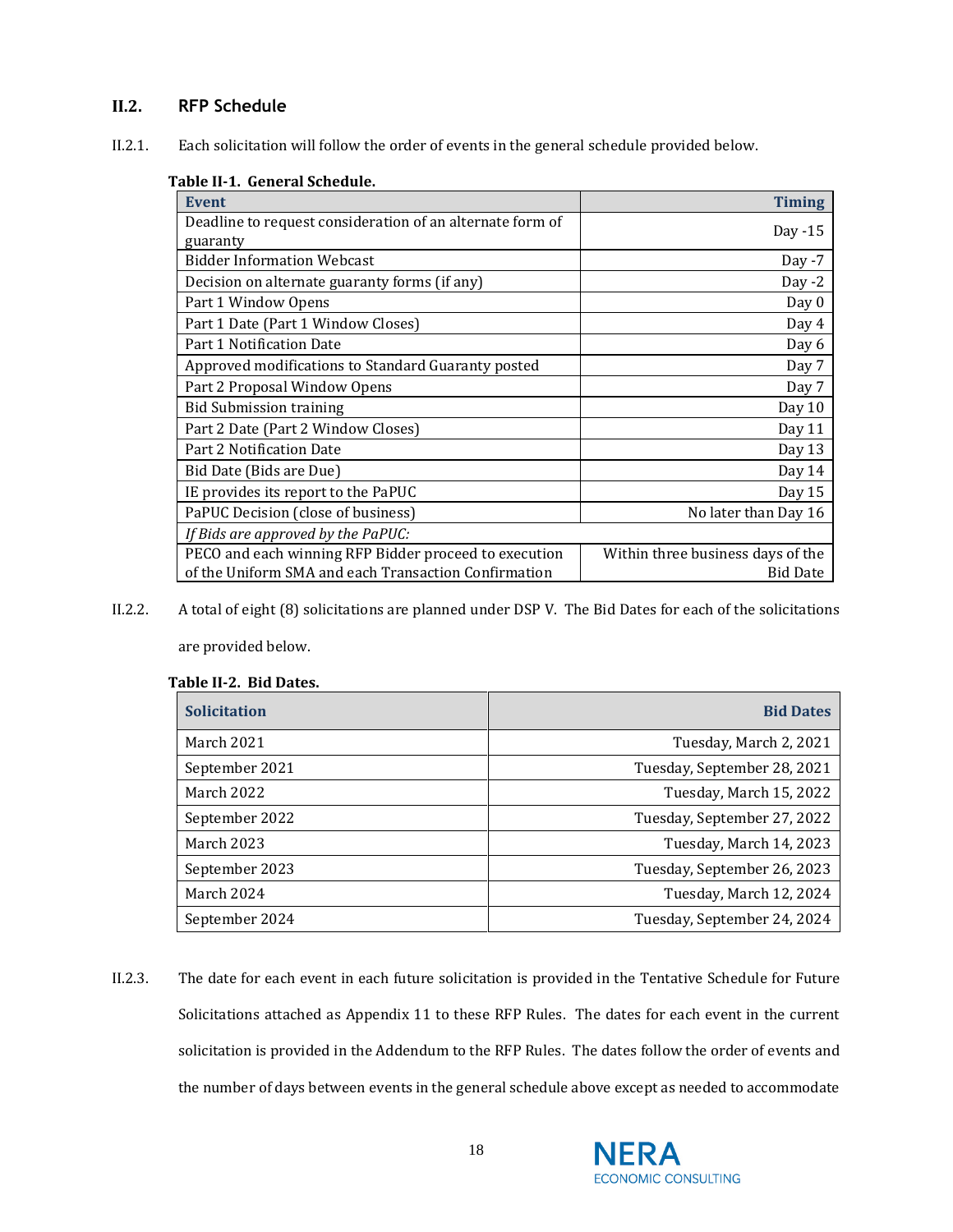holidays. The schedule for a solicitation may be amended if circumstances warrant. Any such amendments will be posted to the RFP website.

II.2.4. Specific times for submission of materials for the Part 1 Proposals, the Part 2 Proposals, and the Bids are provided elsewhere in this RFP. All such times are Eastern Prevailing Time ("EPT") unless specifically noted.

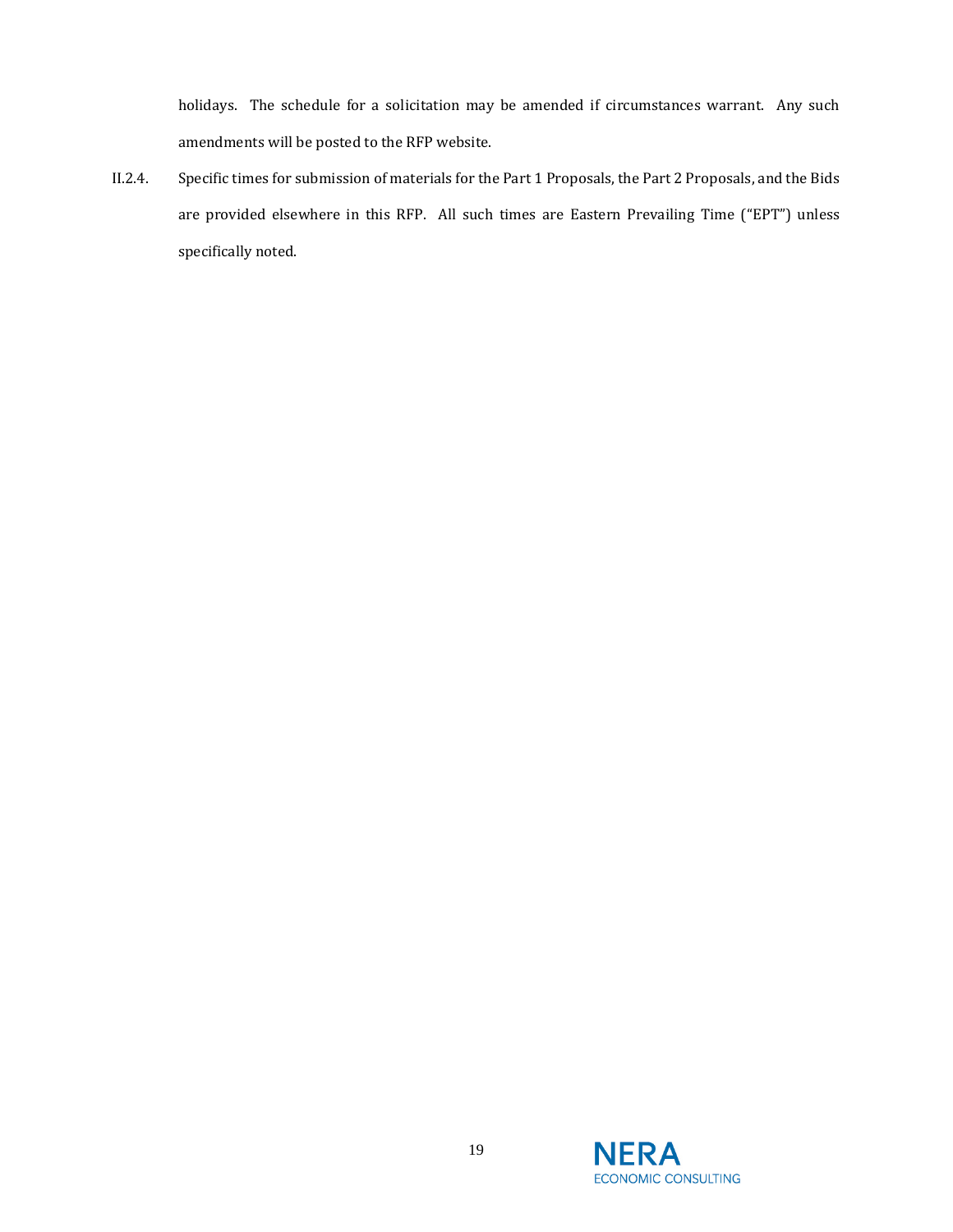# <span id="page-19-0"></span>**ARTICLE III. General Requirements for Proposals**

- III.1.1. An entity that submits any part of a response to this RFP for a solicitation is an "RFP Bidder". An RFP Bidder can submit at most one Part 1 Proposal and one Part 2 Proposal for each solicitation. An RFP Bidder that qualifies for a solicitation by submitting a Part 1 Proposal that fulfills all requirements described i[n Article IV](#page-24-0) and that submits a Part 2 Proposal that fulfills all the requirements described in [Article V](#page-43-0) is eligible to submit Bids in that solicitation. Aside from submission of financial guarantees to support its Bids, all materials for the Part 1 Proposals and all Part 2 Proposals are submitted to the Independent Evaluator online through the online Proposal submission website or by email at [pecoprocurement@nera.com](mailto:pecoprocurement@nera.com) in accordance with the instructions provided i[n Article VII](#page-56-0).
- III.1.2. The submission of a Part 1 Proposal or a Part 2 Proposal to the Independent Evaluator constitutes the RFP Bidder's acknowledgement and acceptance of all the terms and conditions of this RFP, regardless of the outcome of the solicitation or the outcome of such Proposal.
- III.1.3. Each solicitation will have a Part 1 Window during which Part 1 Proposals may be submitted. The last day of the Part 1 Window is the "Part 1 Date". The requirements of the Part 1 Proposal are described in [Article IV.](#page-24-0) "Previously qualified RFP Bidder" means an RFP Bidder that met the qualification standards in a previous solicitation under DSP V by submitting a Part 1 Proposal that fulfilled all the requirements of [Article IV.](#page-24-0) A previously qualified RFP Bidder may participate in an abbreviated Part 1 Proposal process. A supplier selected through the competitive bidding process under DSP V to provide Default Supply for a particular Class and approved by the Commission becomes a Default Supplier for that Class.
- III.1.4. The exclusive method for an RFP Bidder to complete the Part 1 Proposal is to submit the online Part 1 Form as well as provide Inserts to the Part 1 Form available as separate Word Forms on the Proposal submission website or from the Independent Evaluator. Documents (supporting documents, draft Letter of Credit, and draft Standard Guaranty) may be uploaded to the Proposal submission website or sent to the Independent Evaluator by email a[t PECOProcurement@nera.com.](mailto:PECOProcurement@nera.com) An Insert to the Part 1 Form that does not require a signature may be uploaded to the Proposal submission website or sent to the Independent Evaluator by email at [PECOProcurement@nera.com](mailto:PECOProcurement@nera.com).

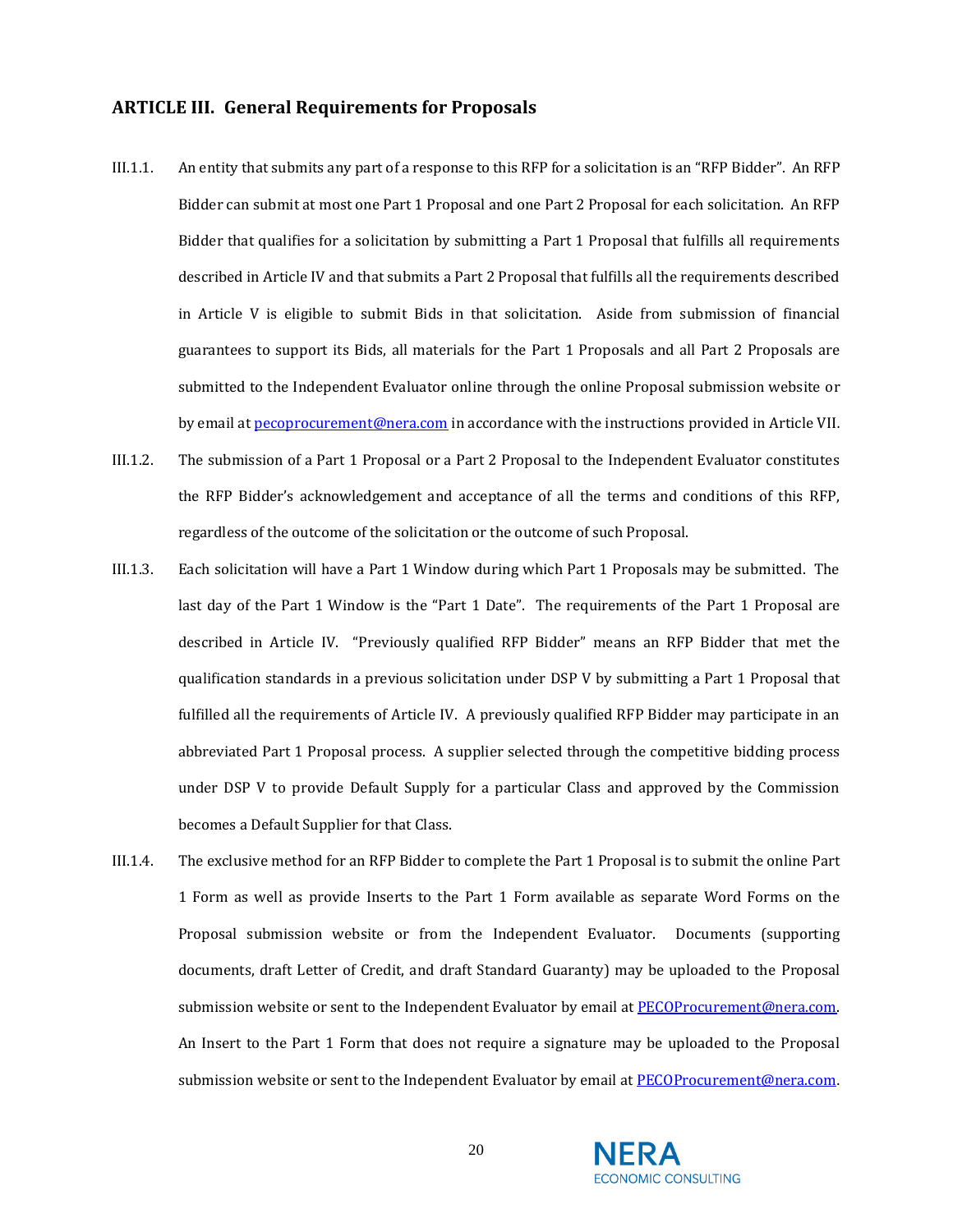An Insert to the Part 1 Form that requires a signature will contain instructions describing the acceptable methods of completion and submission for that Insert and an RFP Bidder must follow such instructions.

- III.1.5. Each RFP Bidder must comply with all Part 1 Proposal requirements described in [Article IV.](#page-24-0) Section [IV.1](#page-24-1) describes the contact information and representations required. Section [IV.2](#page-26-0) describes financial requirements including requirements that apply to RFP Bidders relying on the financial standing of an RFP Guarantor and additional requirements applicable only to RFP Bidders submitting a Proposal under an Agency Agreement. Section IV.3 describes the process by which RFP Bidders may propose modifications to the credit instruments (the Standard Pre-Bid Letter of Credit, the Standard Post-Bid Letter of Credit, and the Standard Guaranty) and describes the information that an RFP Bidder is asked to provide for the Independent Evaluator to prepare the Uniform SMA documents should the Independent Evaluator identify one or more of the RFP Bidder's Bids to the Commission as winning Bids. Section [IV.4](#page-34-0) describes the representations required. Sectio[n IV.5](#page-37-0) lists additional requirements applicable only to RFP Bidders that have not been incorporated or otherwise formed under the laws of a state of the United States or of the District of Columbia ("Foreign RFP Bidders"), or to RFP Bidders that rely on the financial standing of an entity that has not been incorporated or otherwise formed under the laws of a state of the United States or of the District of Columbia ("Foreign Entity"). Each of the Sections of [Article IV](#page-24-0) explains the abbreviated Part 1 Proposal process in which previously qualified RFP Bidders may participate.
- III.1.6. The Independent Evaluator informs each RFP Bidder of whether it has met all qualification standards of [Article IV](#page-24-0) through a Part 1 Notification that the Independent Evaluator sends to the RFP Bidder by the Part 1 Notification Date. The Independent Evaluator transmits within two (2) business days of the Part 1 Notification Date to each RFP Bidder that has a successful Part 1 Proposal a number of documents and instructions, called the "Part 1 Materials".
- III.1.7. All information provided and certifications made in the Part 1 Proposal must remain valid and remain in full force and effect until six (6) business days after the Bid Date. Regardless of the reason, if any information provided in the Part 1 Proposal changes or any previous certification fails to remain valid, it is the sole responsibility of the RFP Bidder to notify the Independent Evaluator as soon as



21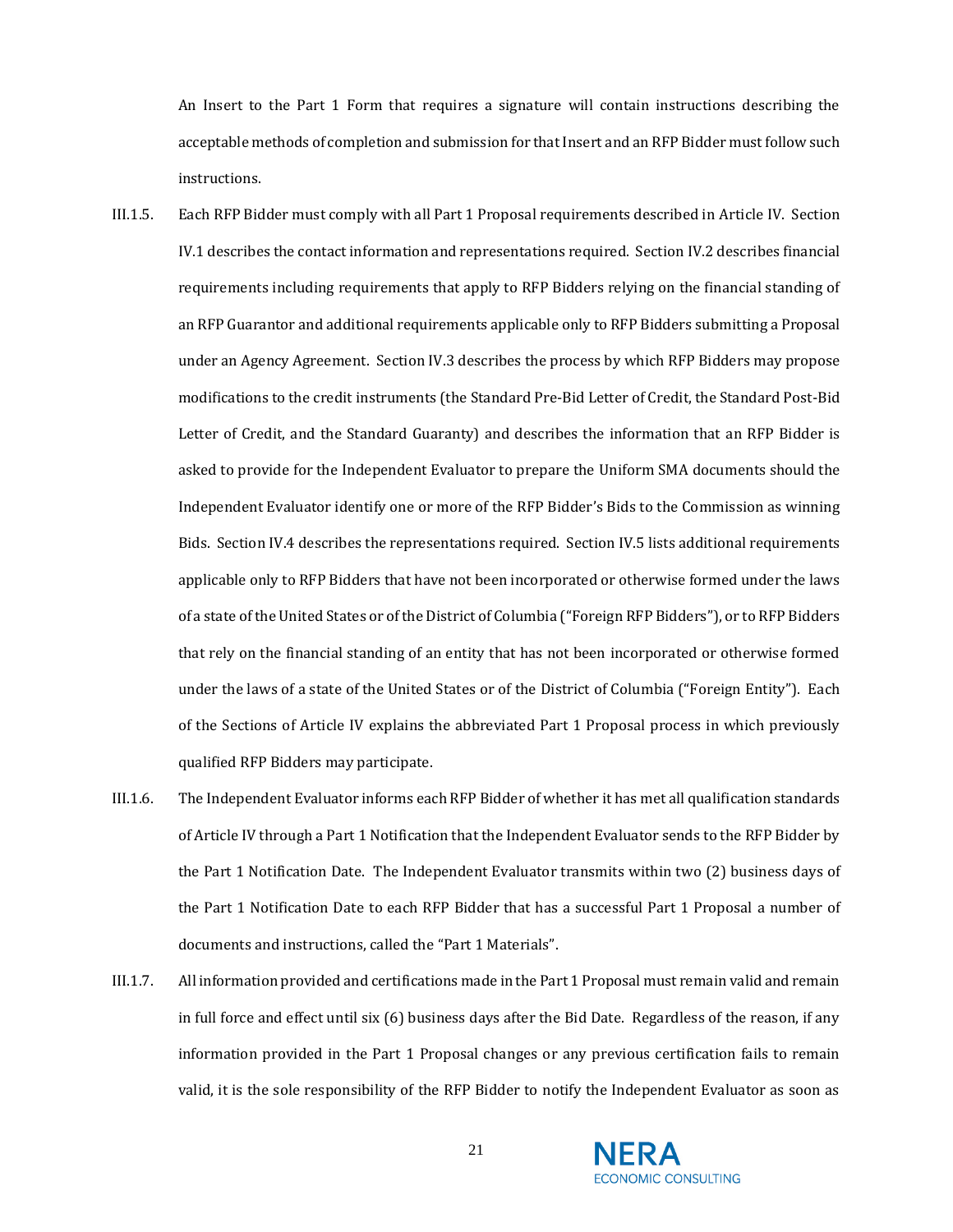practicable. Failing to do so may result in disqualification of the RFP Bidder and of its Proposal. The Independent Evaluator reserves the right to change the assessment of an RFP Bidder's qualifications based on any revised information provided by the RFP Bidder.

- III.1.8. Each solicitation will have a Part 2 Window during which Part 2 Proposals may be submitted. The last day of the Part 2 Window is the "Part 2 Date". RFP Bidders also have the option to submit the representations and certifications required by the online Part 2 Form during the Part 1 Window for early processing. The requirements of the Part 2 Proposal are described in [Article V.](#page-43-0) "Previously eligible RFP Bidder" means an RFP Bidder that became eligible to submit Bids in a previous solicitation held under DSP V by submitting a Part 1 Proposal that fulfilled all the requirements of [Article IV](#page-24-0) and a Part 2 Proposal that fulfilled all the requirements of [Article V.](#page-43-0) A previously eligible RFP Bidder may participate in an abbreviated Part 2 Proposal process.
- III.1.9. The exclusive method for an RFP Bidder to complete the Part 2 Proposal is to submit the online Part 2 Form as well as provide an executed Pre-Bid Letter of Credit. The Pre-Bid Letter of Credit must be submitted as an electronic PDF file via electronic means only to the Independent Evaluator at [pecoprocurement@nera.com.](mailto:pecoprocurement@nera.com) An Insert to the Part 2 Form that does not require a signature may be uploaded to the Proposal submission website or sent to the Independent Evaluator by email at [PECOProcurement@nera.com](mailto:PECOProcurement@nera.com). An Insert to the Part 2 Form that requires a signature will contain instructions describing the acceptable methods of completion and submission for that Insert and an RFP Bidder must follow such instructions. Any other documents, excluding Inserts and the Pre-Bid Letter of Credit, required by the Part 2 Proposal may be uploaded to the Proposal submission website or sent to the Independent Evaluator by email at **PECOProcurement@nera.com**.
- III.1.10. Each RFP Bidder must comply with all Part 2 Proposal requirements described in [Article V.](#page-43-0) Section [V.1](#page-43-1) describes the contact information and representations required by the Part 2 Proposal. Section [V.2](#page-45-0) describes the Pre-Bid Letter of Credit required to support the RFP Bidder's Bids. Section [V.3](#page-47-0) lists additional requirements for RFP Bidders relying on the financial standing of an RFP Guarantor. Section [V.4](#page-49-0) lists additional requirements applicable only to RFP Bidders submitting a Proposal under an Agency Agreement. Section [V.5](#page-50-0) lists additional requirements applicable only to Foreign RFP Bidders or to RFP Bidders that rely on the financial standing of a Foreign Entity. Each of the Sections

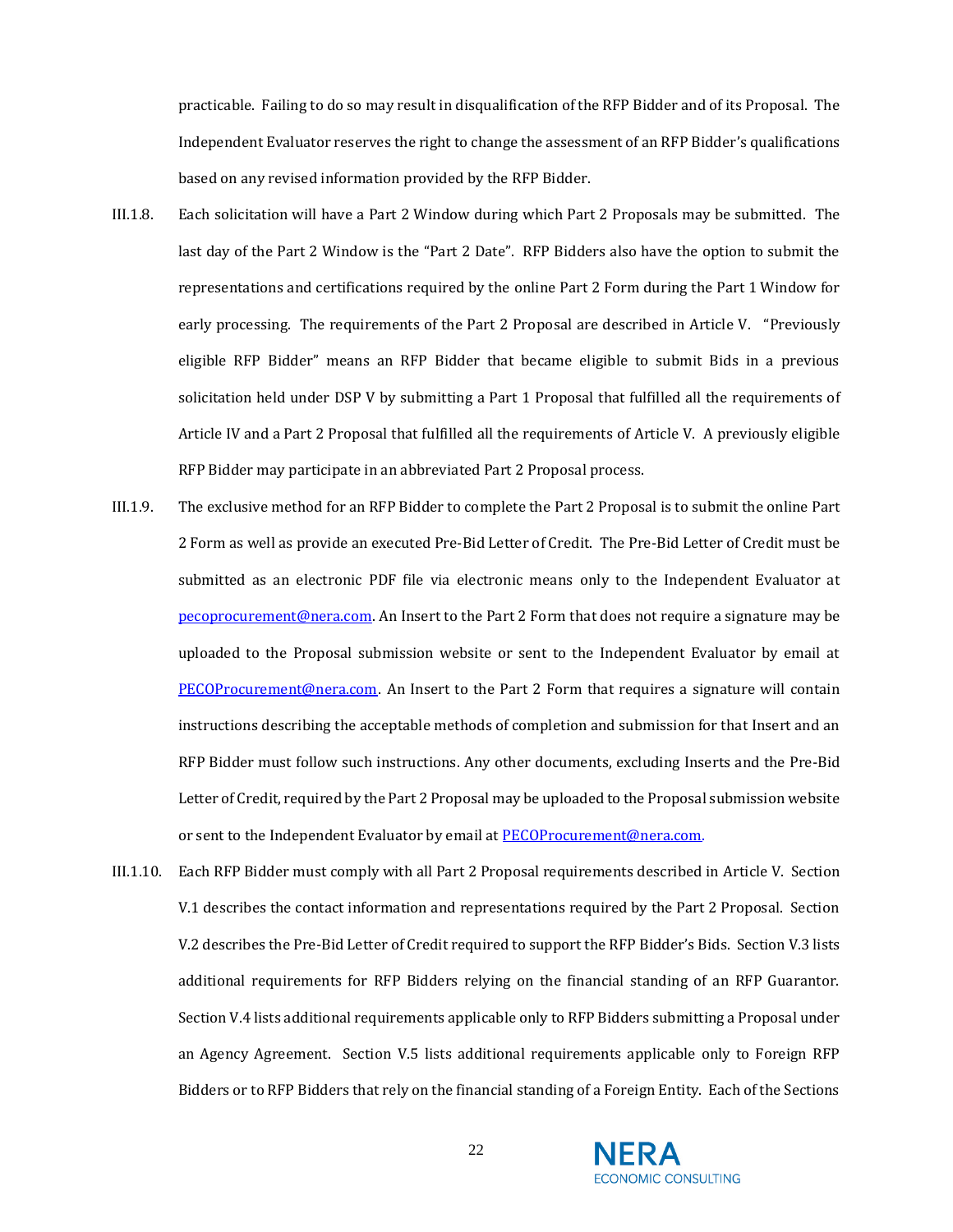o[f Article V](#page-43-0) explains the abbreviated Part 2 Proposal process in which previously eligible RFP Bidders may participate.

- III.1.11. The Independent Evaluator informs each RFP Bidder of whether it has met all qualification standards of [Article IV](#page-24-0) and all requirements of [Article V](#page-43-0) so that it is eligible to submit Bids through a Part 2 Notification. The Independent Evaluator sends the Part 2 Notification to the RFP Bidder by the Part 2 Notification Date.
- III.1.12. All information provided and certifications made in the Part 2 Proposal must remain valid and remain in full force and effect until six (6) business days after the Bid Date. Regardless of the reason, if any information provided in the Part 2 Proposal changes or any previous certification fails to remain valid, it is the sole responsibility of the RFP Bidder to notify the Independent Evaluator as soon as practicable. Failing to do so may result in disqualification of the RFP Bidder and of its Proposal. The Independent Evaluator reserves the right to change the assessment of an RFP Bidder's eligibility to submit Bids based on any revised information provided by the RFP Bidder.
- III.1.13. For a given solicitation, all representations and certifications required by this RFP must be made by a single individual who serves as Officer of the RFP Bidder. An Officer of the RFP Bidder is an individual authorized to undertake contracts (including the Uniform SMA) and bind that RFP Bidder. As a requirement of the Part 1 Proposal, the RFP Bidder must name an individual who serves as Officer of the RFP Bidder and must provide full contact information for this individual. The Officer of the RFP Bidder may sign all representations and certifications of the Part 1 Form and Part 2 Form at one time and RFP Bidders have the option to submit certifications required by the online Part 2 Form during the Part 1 Window for early processing.
- III.1.14. The Officer of the RFP Bidder named in the Part 1 Proposal will sign, or will nominate another authorized individual to execute the Uniform SMA as well as any Transaction Confirmations if any of the RFP Bidder's Bids are approved by the Commission.
- III.1.15. Each RFP Bidder must comply with the instructions for the submission of Bids provided with its Part 1 Notification. [Article VI](#page-54-0) describes in general terms the requirements for the submission of Bids.
- III.1.16. Proposals that do not adhere to the terms and conditions of this RFP, or that do not fulfill all requirements o[f Article IV,](#page-24-0) [Article V,](#page-43-0) an[d Article VI](#page-54-0) of this RFP, or that are not submitted in accordance



23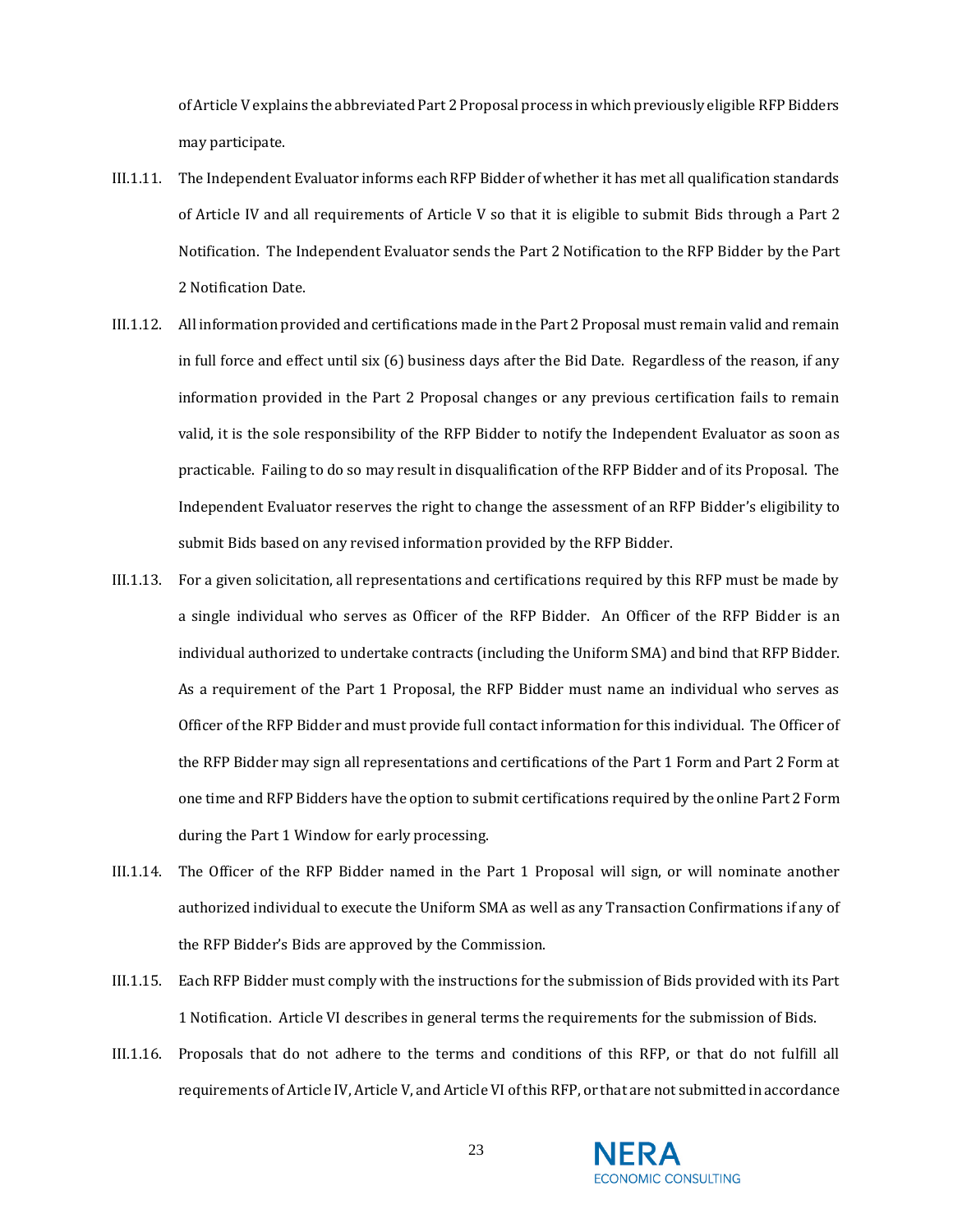with the process of [Article VII](#page-56-0) or in accordance with the instructions provided by the Independent Evaluator in an addendum to these RFP Rules, will not be considered.

- III.1.17. The Independent Evaluator will send to each RFP Bidder that submitted a successful Part 1 Proposal in a previous solicitation under DSP V an email confirming its status as a previously qualified RFP Bidder. Such RFP Bidder may participate in an abbreviated Part 1 Proposal process. The Independent Evaluator will send to each RFP Bidder that submitted a successful Part 1 Proposal and a successful Part 2 Proposal in a previous solicitation under DSP V an email confirming its status as a previously eligible RFP Bidder. Such RFP Bidder may participate in an abbreviated Part 1 Proposal process and an abbreviated Part 2 Proposal process.
- III.1.18. The RFP Bidder, at its own cost and expense, shall defend PECO, and the Independent Evaluator and their subsidiaries, affiliates, successors and assigns, and each and every one of their respective past, present, or future officers, directors, trustees, employees, shareholders, executors, administrators, successors and assigns, other than entities that are also RFP Bidders, against any and all manner of past, present, or future claims, demands, disputes, controversies, complaints, suits, actions, proceedings, or allegations of any kind which in any manner relate to, arise out of, or result from any false statement in the Proposal or breach of any covenant by the RFP Bidder set forth herein. The RFP Bidder shall indemnify and hold harmless PECO, the Independent Evaluator, their parent companies, subsidiaries, affiliates, successors and assigns, and each and every one of their respective past, present, or future officers, directors, trustees, employees, shareholders and agents, as well as the heirs, executors, administrators, successors and assigns, other than entities that are RFP Bidders, against any and all liens, judgments, liabilities, losses, injuries, damages, fees, fines, penalties, costs or expenses which in any manner relate to, arise out of, or result from any false statement or misrepresentation in the Proposal or breach of any warranty by the RFP Bidder as set forth herein.

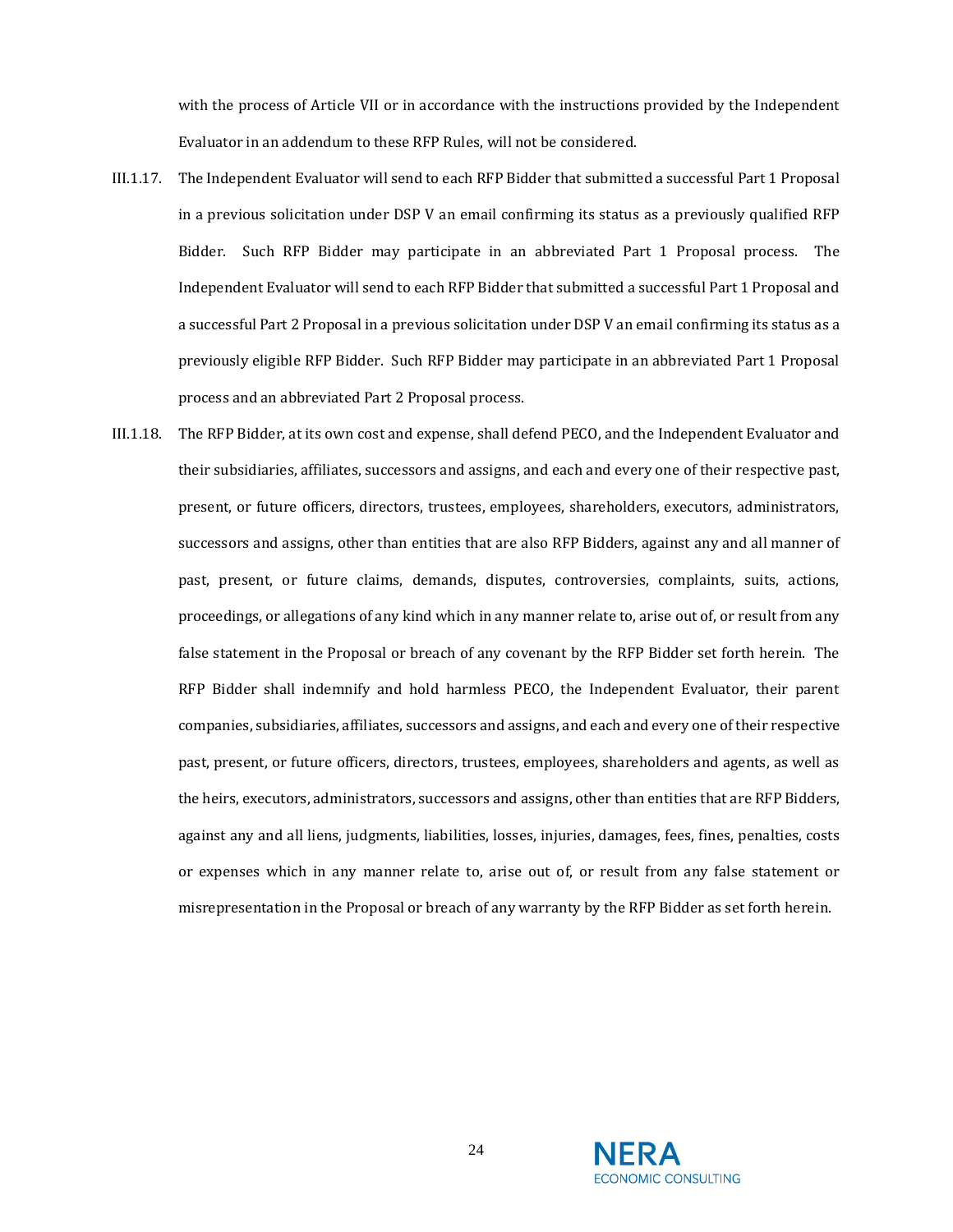# <span id="page-24-0"></span>**ARTICLE IV. Part 1 Proposal Requirements**

Previously qualified RFP Bidders under DSP V may participate in an abbreviated qualification process by using the Short Part 1 Form available online through the Proposal submission website to respond to these qualification standards.

#### <span id="page-24-1"></span>**IV.1. Contact Information and Representations**

- IV.1.1. Contact Information for the RFP Bidder. Each RFP Bidder must provide the RFP Bidder's legal name and address.
	- Whether or not the RFP Bidder has previously qualified, an RFP Bidder is required to submit contact information in its Part 1 Proposal.
	- If a previously qualified RFP Bidder updates the RFP Bidder's legal name since the RFP Bidder last submitted a successful Part 1 Proposal, the RFP Bidder must provide evidence of the change of name. If there was a change in the corporate structure of the RFP Bidder, through a merger for example, the RFP Bidder may not participate in the abbreviated Part 1 Proposal or Part 2 Proposal process.
- IV.1.2. Officer of the RFP Bidder. The Officer of the RFP Bidder must be an officer, a director, or an individual otherwise authorized to undertake contracts (including the Uniform SMA) and bind the RFP Bidder. The Officer of the RFP Bidder whose contact information is provided in the Part 1 Proposal must make all representations required by the online Part 1 Form. Should the RFP Bidder submit a Part 2 Proposal, the individual named as Officer of the RFP Bidder in the Part 1 Proposal must make the representations required by the online Part 2 Form. The Officer of the RFP Bidder may sign all representations and certifications of the online Part 1 Form and online Part 2 Form at one time and RFP Bidders have the option to submit the certifications required by the online Part 2 Form during the Part 1 Window for early processing.
	- Whether or not the RFP Bidder has previously qualified, an RFP Bidder must provide the name, title, and full contact information (address, phone number, email address) of the individual who will serve as the Officer of the RFP Bidder.

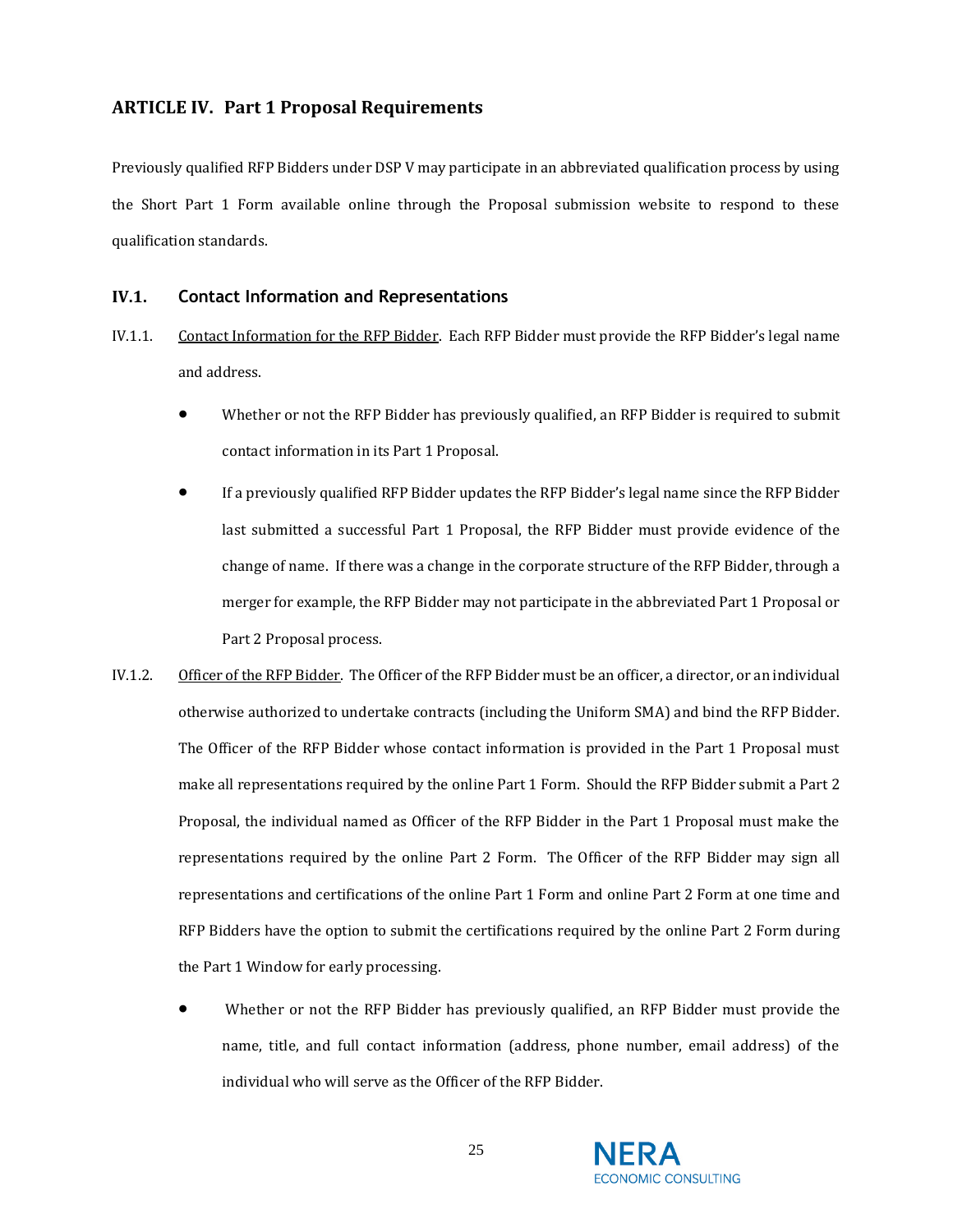- IV.1.3. Representative of the RFP Bidder. The Independent Evaluator uses the Representative as the main point of contact for the RFP Bidder. The Independent Evaluator contacts the Representative if the Independent Evaluator requires additional information regarding the RFP Bidder's Proposal. The Independent Evaluator sends correspondence related to the solicitation to the Representative, including confidential information required to submit Bids on the Bid Date.
	- Whether or not the RFP Bidder has previously qualified, an RFP Bidder must designate an individual to serve as Representative of the RFP Bidder by completing the Representative Insert prepared for this purpose and available on the Proposal submission website. The RFP Bidder must provide the name, title, and full contact information (address, phone number, email address) of the individual named by the Officer of the RFP Bidder who will serve as Representative of the RFP Bidder.
- IV.1.4. Nominees. The Independent Evaluator provides notifications to the RFP Bidder by email and provides documents needed for participation by secure file transfer. Whether or not an RFP Bidder has previously qualified, the RFP Bidder may designate up to three (3) authorized individuals to receive communications from the Independent Evaluator in addition to the Representative of the RFP Bidder. Each such authorized individual is a Nominee. Either the Representative of the RFP Bidder or the Officer of the RFP Bidder may complete the Nominee Insert prepared for this purpose. The Nominee Insert requires that the following be provided for each authorized individual who will serve as Nominee: the individual's name and title, phone number, and email address. The Representative of the RFP Bidder or the Officer of the RFP Bidder may designate such other authorized individuals at any time during the solicitation using the Nominee Insert. The RFP Bidder is not required to do so in the Part 1 Proposal provided, however, that the total number of Nominees not exceed three (3) individuals at any one time.
- IV.1.5. All information required by this Sectio[n IV.1](#page-24-1) must be provided exclusively by completing Section 1 of the online Part 1 Form and the Inserts prepared for this purpose, as further explained in [Article VII.](#page-56-0) Inserts and documents must be submitted by upload to the online Part 1 Form or by email to the Independent Evaluator at [PECOProcurement@nera.com.](mailto:PECOProcurement@nera.com) An Insert that requires a signature will



26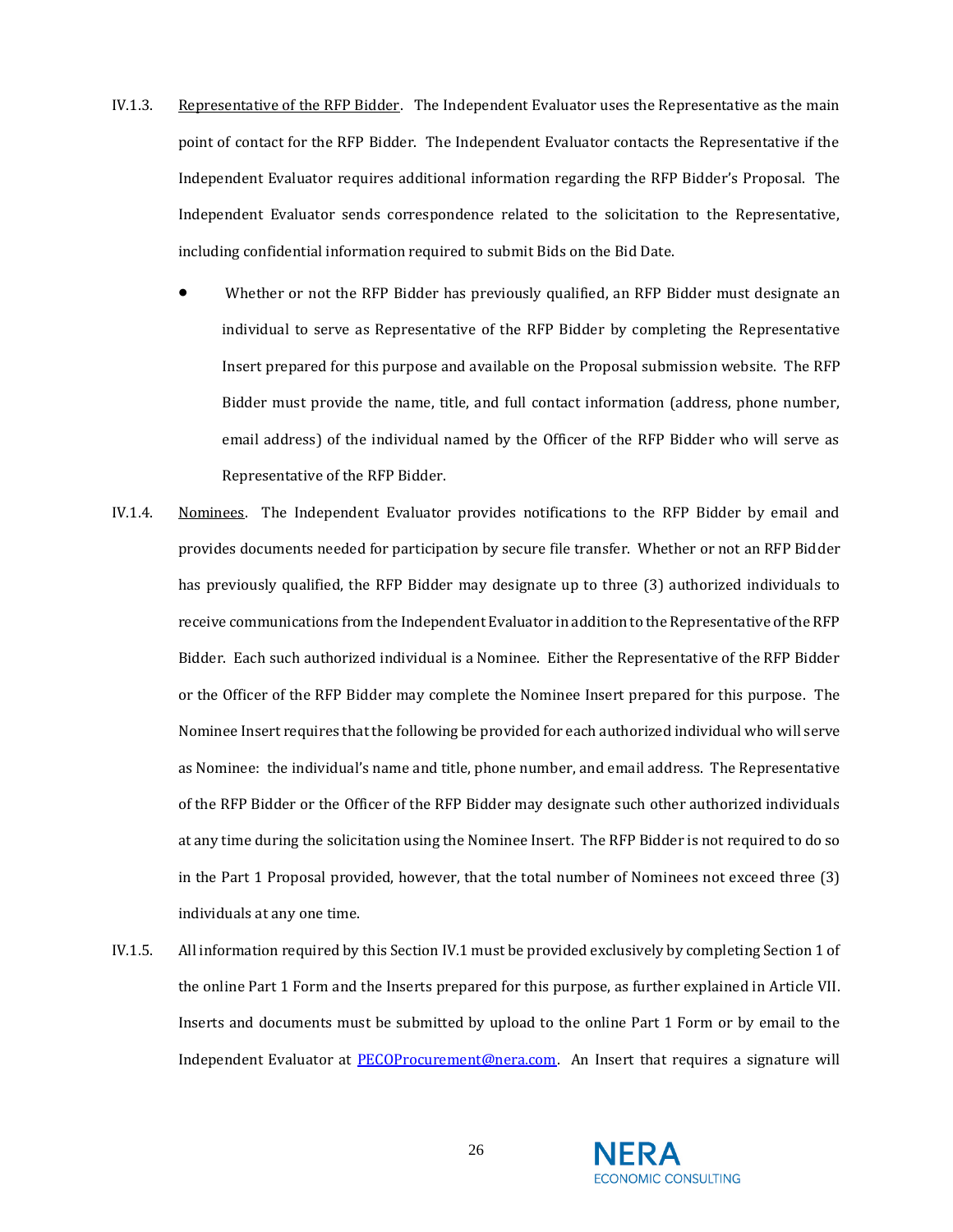contain instructions describing the acceptable methods of completion and submission for that Insert and an RFP Bidder must follow such instructions.

# <span id="page-26-0"></span>**IV.2. Financial Requirements and Agency Agreements**

- IV.2.1. Agency Agreement. The RFP Bidder must state whether it is submitting a Proposal under an agency authorization ("Agency Agreement"). If an RFP Bidder is submitting a Proposal under an Agency Agreement, the RFP Bidder must identify a Principal as the entity on whose financial standing the RFP Bidder relies, as further explained in the next paragraph.
- IV.2.2. Election of Entity on Whose Financial Standing the RFP Bidder is relying. For purposes of submitting to the requirements of this section, each RFP Bidder elects: (a) to rely on its own financial standing; or: (b) to rely on the financial standing of an "RFP Guarantor"; or: (c) to rely on the financial standing of a Principal. An RFP Bidder submitting a Proposal under an Agency Agreement must select option (c) and option (c) may only be selected by an RFP Bidder submitting a Proposal under an Agency Agreement.
	- An RFP Bidder that has not previously qualified must clearly select one of these options. For a previously qualified RFP Bidder, the option will be selected based on the last submitted successful Part 1 Proposal.
	- For a previously qualified RFP Bidder, the entity on whose financial standing the RFP Bidder last relied must be the same entity identified in the current solicitation in order to participate in the abbreviated Part 1 Proposal process. If such RFP Bidder changes the identity of the entity on whose financial standing the RFP Bidder relies, the RFP Bidder must use the Standard Part 1 Form and submit all information required for the Part 1 Proposal as if the RFP Bidder had not previously qualified.
	- If the RFP Bidder updates the entity's legal name since the RFP Bidder last submitted a successful Part 1 Proposal, the RFP Bidder must provide evidence of the change of name. If there was a change in the corporate structure of the entity, through a merger for example, the RFP Bidder must use the Standard Part 1 Form to present its Part 1 Proposal.

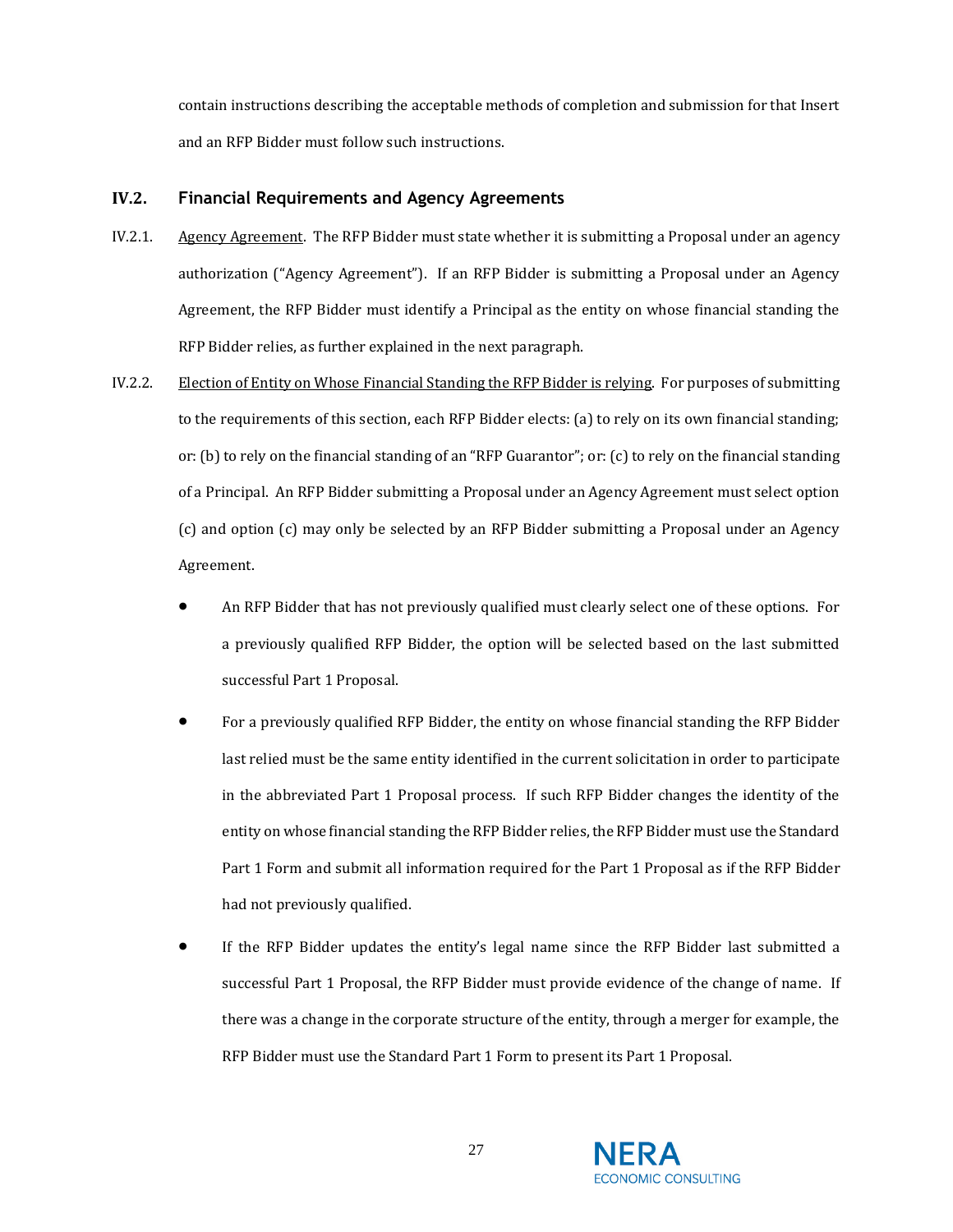- IV.2.3. Information Required from RFP Bidders Relying on Their Own Financial Standing. The requirements of this paragraph only apply to an RFP Bidder that selects option (a) in response to Paragraph IV.2.2.
	- Whether or not the RFP Bidder has previously qualified, an RFP Bidder must submit available financial information for the RFP Bidder by upload to the online Part 1 Form or by email at [PECOProcurement@nera.com.](mailto:PECOProcurement@nera.com) If available, the RFP Bidder must submit its most recent quarterly financial information, including a balance sheet, income statement, cash flow statement, and any accompanying notes and schedules. If available, the most recent Securities and Exchange Commission ("SEC") Form 10-Q or 10-K (whichever is more recent) must be submitted to fulfill this requirement. If the SEC Form 10-Q/10-K is unavailable, the RFP Bidder must submit its most recent quarterly, monthly or bi-annual financial information accompanied by an attestation by the RFP Bidder's Chief Financial Officer (or similar position) that the information contained in the financial statements fairly presents in all material respects the financial condition and results of the operations of the RFP Bidder. The requirements for this attestation are provided more specifically in Appendix 5 of these RFP Rules. If such financial information is unavailable for the RFP Bidder, the RFP Bidder must clearly state this fact.
	- Whether or not the RFP Bidder has previously qualified, an RFP Bidder must submit all available credit ratings for the RFP Bidder from the following rating agencies: S&P Global Ratings ("S&P"), Moody's Investors Service, Inc. ("Moody's"), and Fitch Ratings ("Fitch"). If no ratings are available for the entity, the RFP Bidder must clearly state this fact.
- IV.2.4. Information Required from RFP Bidders Relying on the Financial Standing of an RFP Guarantor. The requirements of this paragraph only apply to an RFP Bidder that selects option (b) in response to Paragraph IV.2.2.
	- Financial information must be available for the RFP Guarantor.
	- Whether or not the RFP Bidder has previously qualified, the RFP Bidder must provide the RFP Guarantor's legal name and address. If the RFP Bidder updates the RFP Guarantor's legal name since the RFP Bidder last submitted a successful Part 1 Proposal, the RFP Bidder must provide

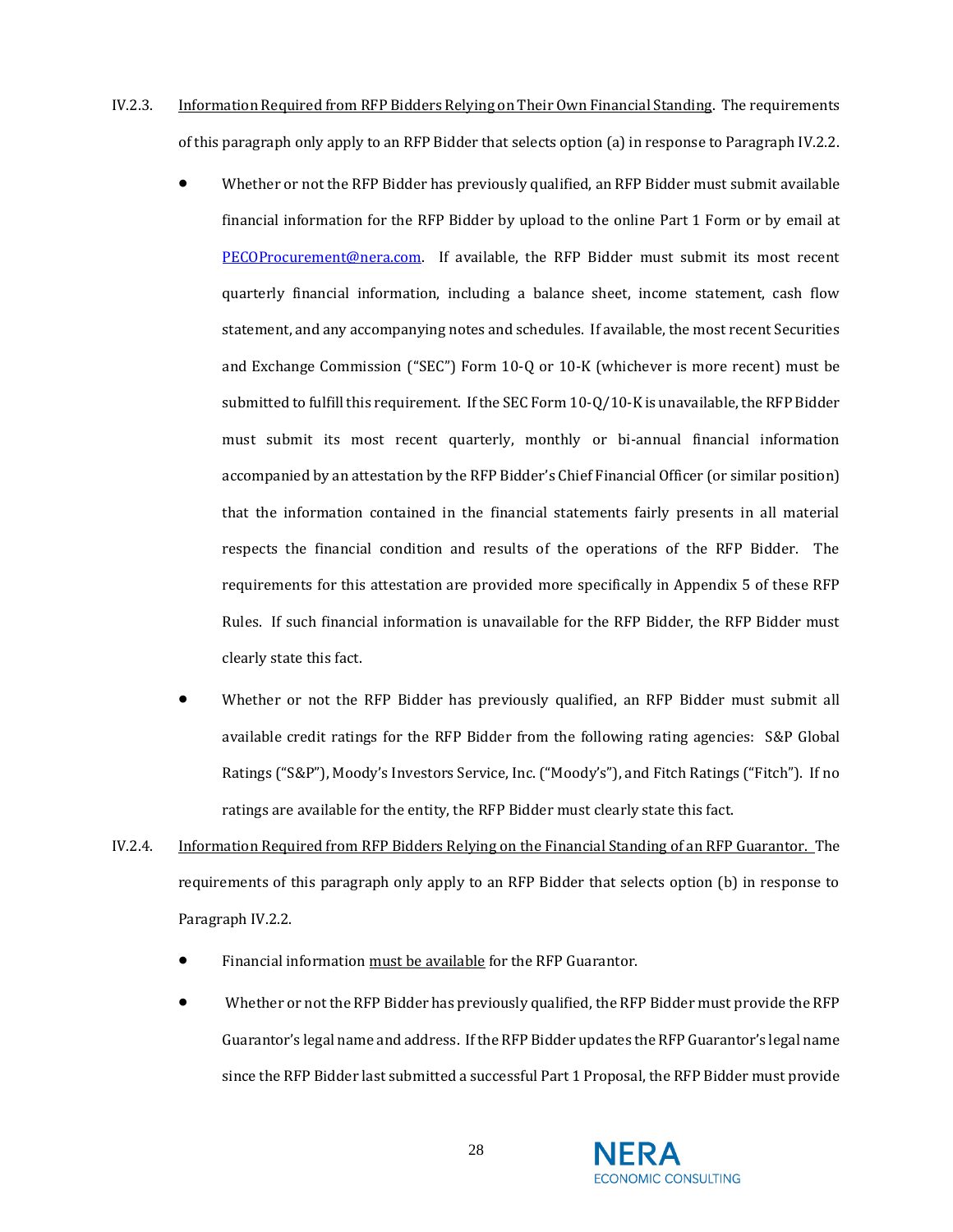evidence of the change of name. If there was a change in the corporate structure of the RFP Guarantor, through a merger for example, the RFP Bidder must use the Standard Part 1 Form to present its Part 1 Proposal.

- An RFP Bidder must submit by upload to the online Part 1 Form or by email at [PECOProcurement@nera.com,](mailto:PECOProcurement@nera.com) if available, the RFP Guarantor's most recent quarterly financial information, including a balance sheet, income statement, cash flow statement, and any accompanying notes and schedules. If available, the most recent SEC Form 10-Q or 10-K (whichever is more recent) must be submitted to fulfill this requirement. If the SEC Form 10- Q/10-K is unavailable, the RFP Bidder must submit the RFP Guarantor's most recent quarterly, monthly, or bi-annual financial information accompanied by an attestation by the entity's Chief Financial Officer (or similar position) that the information contained in the financial statements fairly presents in all material respects the financial condition and results of the operations of the entity. The requirements for this attestation are provided more specifically in Appendix 5 of these RFP Rules.
- Whether or not the RFP Bidder has previously qualified, an RFP Bidder must submit all available credit ratings for the RFP Guarantor from the following rating agencies: S&P, Moody's, and Fitch. Such ratings must be available for the RFP Guarantor. The Independent Evaluator may inquire specifically about one or more credit ratings on file for the entity on whose financial standing the RFP Bidder and ask the RFP Bidder to confirm that no updates have been issued.
- IV.2.5. Information Required from RFP Bidders Relying on the Financial Standing of an RFP Principal. The requirements of this paragraph only apply to an RFP Bidder submitting a Proposal under an Agency Agreement that selects option (c) in response to Paragraph IV.2.2.
	- Whether or not the RFP Bidder has previously qualified, the RFP Bidder must provide each Principal's legal name and address.
	- If not previously qualified, the RFP Bidder must provide a copy of the Agency Agreement by upload to the online Part 1 Form or by email at [PECOProcurement@nera.com.](mailto:PECOProcurement@nera.com) If previously

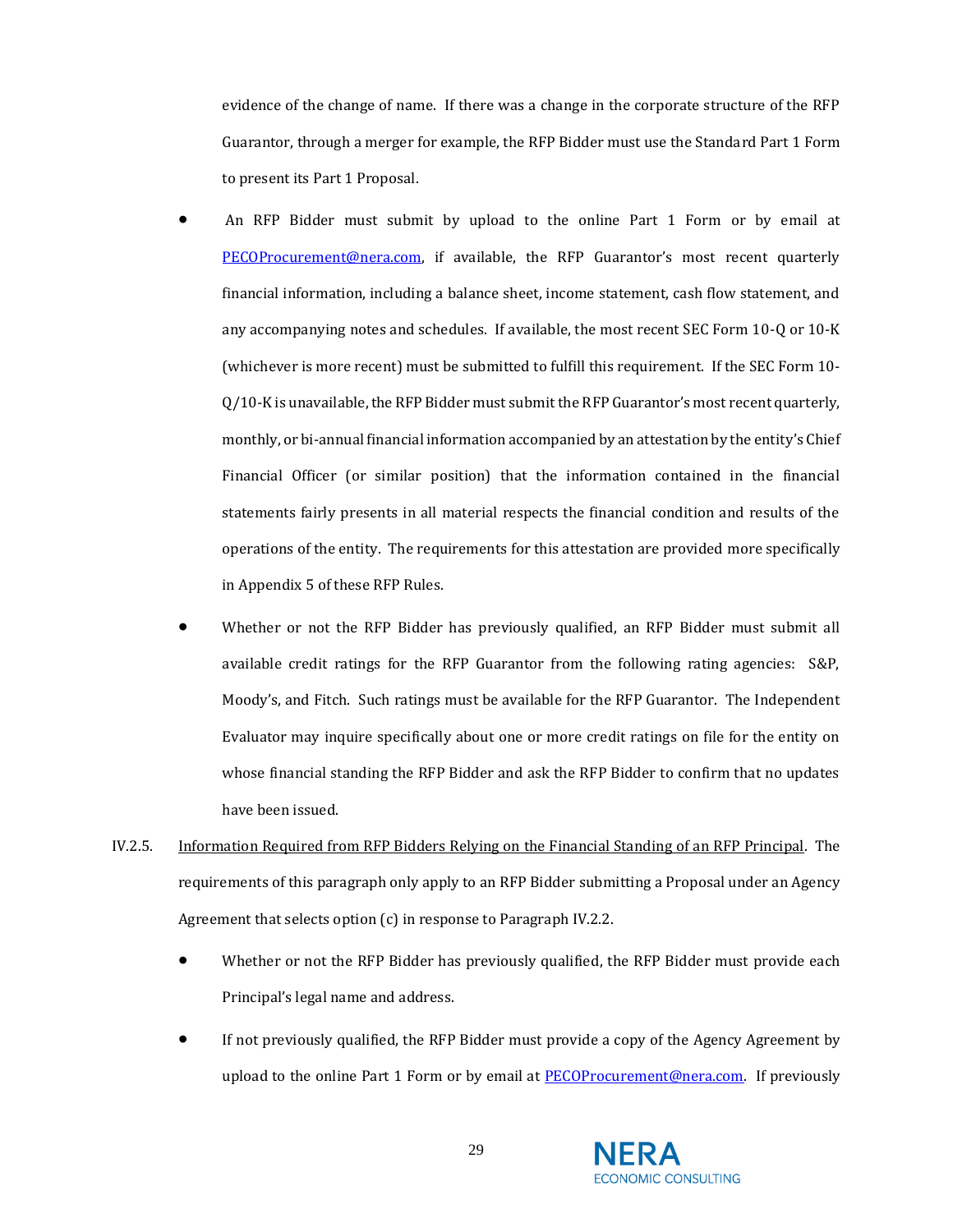qualified, the RFP Bidder must either confirm that the previously provided document remains valid or the RFP Bidder must update this information.

- If the RFP Bidder is acting as an agent for multiple Principals, the RFP Bidder must identify the Principal with the lowest credit rating as the entity on whose financial standing the RFP Bidder relies. If several Principals have the same lowest credit rating, the RFP Bidder must identify the Principal that also has the lowest tangible net worth as the entity on whose financial standing the RFP Bidder relies. This Principal is referred to as the "RFP Principal". If there is a single Principal, the single Principal is the "RFP Principal". Financial information must be available for the RFP Principal.
- An RFP Bidder must submit by upload to the online Part 1 Form or by email at [PECOProcurement@nera.com](mailto:PECOProcurement@nera.com), if available, the RFP Principal's most recent quarterly financial information, including a balance sheet, income statement, cash flow statement, and any accompanying notes and schedules. If available, the most recent SEC Form 10-Q or 10-K (whichever is more recent) must be submitted to fulfill this requirement. If the SEC Form 10- Q/10-K is unavailable, the RFP Bidder must submit the RFP Principal's most recent quarterly, monthly, or bi-annual financial information accompanied by an attestation by the entity's Chief Financial Officer (or similar position) that the information contained in the financial statements fairly presents in all material respects the financial condition and results of the operations of the RFP Principal. The requirements for this attestation are provided more specifically in Appendix 5 of these RFP Rules.
- Whether or not the RFP Bidder has previously qualified, an RFP Bidder must submit all available credit ratings for the RFP Principal from the following rating agencies: S&P, Moody's, and Fitch. Such ratings must be available from at least two rating agencies for the RFP Principal. The Independent Evaluator may inquire specifically about one or more credit ratings on file for the RFP Principal and ask the RFP Bidder to confirm that no updates have been issued.

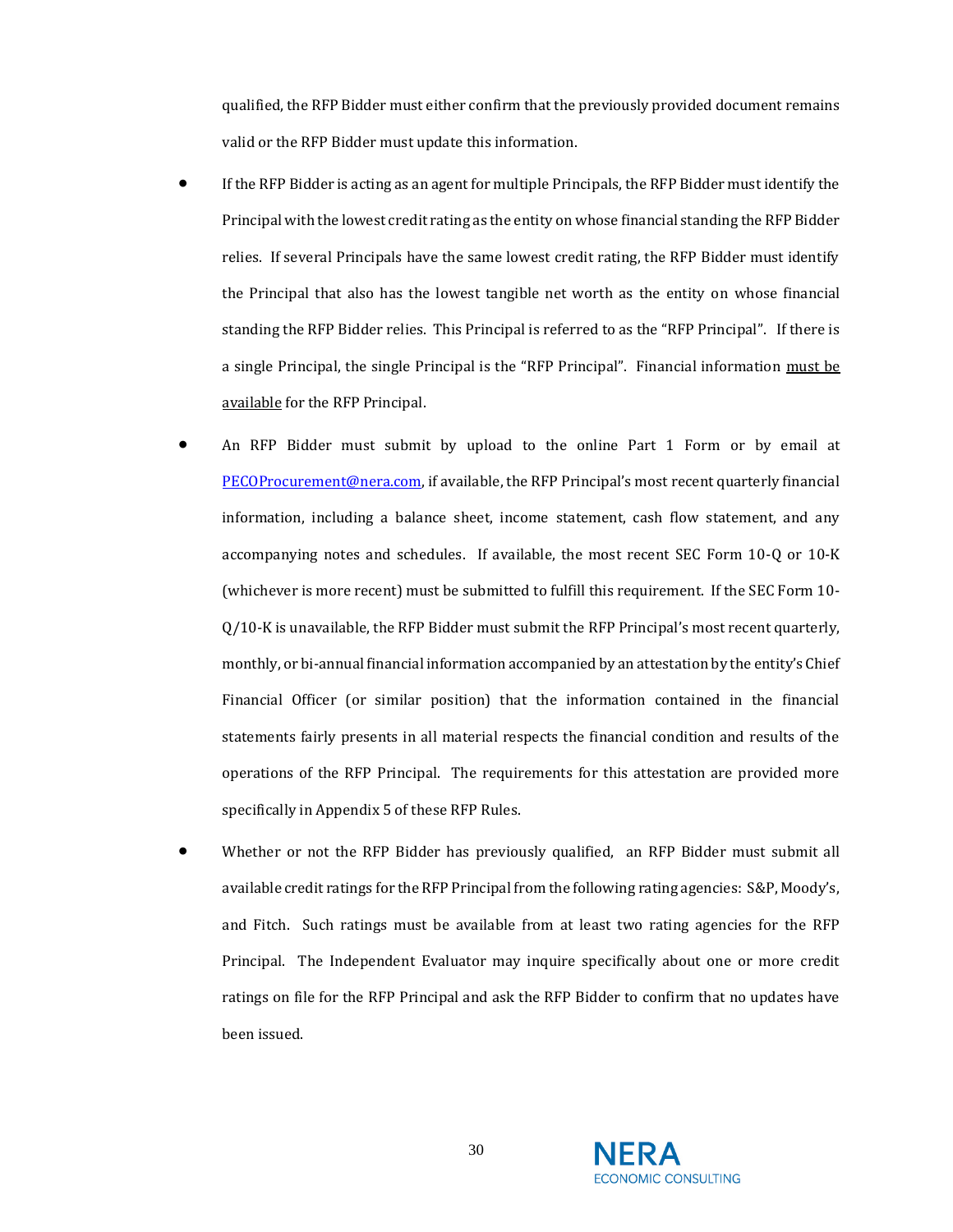- Whether or not an RFP Bidder has previously qualified, the Officer of the RFP Bidder must: (i) certify that the Officer of the RFP Bidder has the authority to bind the Principal(s); and (ii) acknowledge that an Officers' Certificate, signed by an officer of each Principal and substantially in the form of Appendix 6 to these RFP Rules, must be provided with the Part 2 Proposal. The Officer of the RFP Bidder makes this certification and this acknowledgment by completing the P1 Agency Certifications Insert.
- Whether or not the RFP Bidder has previously qualified, the RFP Bidder may, but is not required to, submit a draft Officers' Certificate for evaluation. If an RFP Bidder submits a draft Officers' Certificate for evaluation, the Independent Evaluator will provide this evaluation to the RFP Bidder, including notice of any changes required to the Officers' Certificate, along with the Part 1 Notification. This Officers' Certificate will state that: (i) the Agency Agreement submitted in response to this RFP is a true and complete copy of the Agency Agreement as currently in effect; (ii) the Agency Agreement is in full force and effect and shall remain in full force and effect for a period extending to six (6) business days following the Bid Date; (iii) there are no proceedings pending for the amendment or termination of the Agency Agreement, contemplated by the RFP Bidder, or contemplated by the Principal(s) to the RFP Bidder's knowledge; (iv) each individual who has executed the Officers' Certificate and the Agency Agreement is (or was at the time of the execution of such documents) authorized to execute and deliver such documents on behalf of the Principal(s); and (v) the Officer of the RFP Bidder is authorized to execute the Uniform SMA as well as any Transaction Confirmation(s) pursuant to the Uniform SMA on behalf of the Principal(s).
- IV.2.6. All information required by this Sectio[n IV.2](#page-26-0) must be provided exclusively by completing Section 2 of the online Part 1 Form and the Inserts prepared for this purpose, as further explained in [Article VII](#page-56-0). Inserts and documents must be submitted by upload to the online Part 1 Form or by email to the Independent Evaluator at [PECOProcurement@nera.com.](mailto:PECOProcurement@nera.com) An Insert that requires a signature will contain instructions describing the acceptable methods of completion and submission for that Insert and an RFP Bidder must follow such instructions.

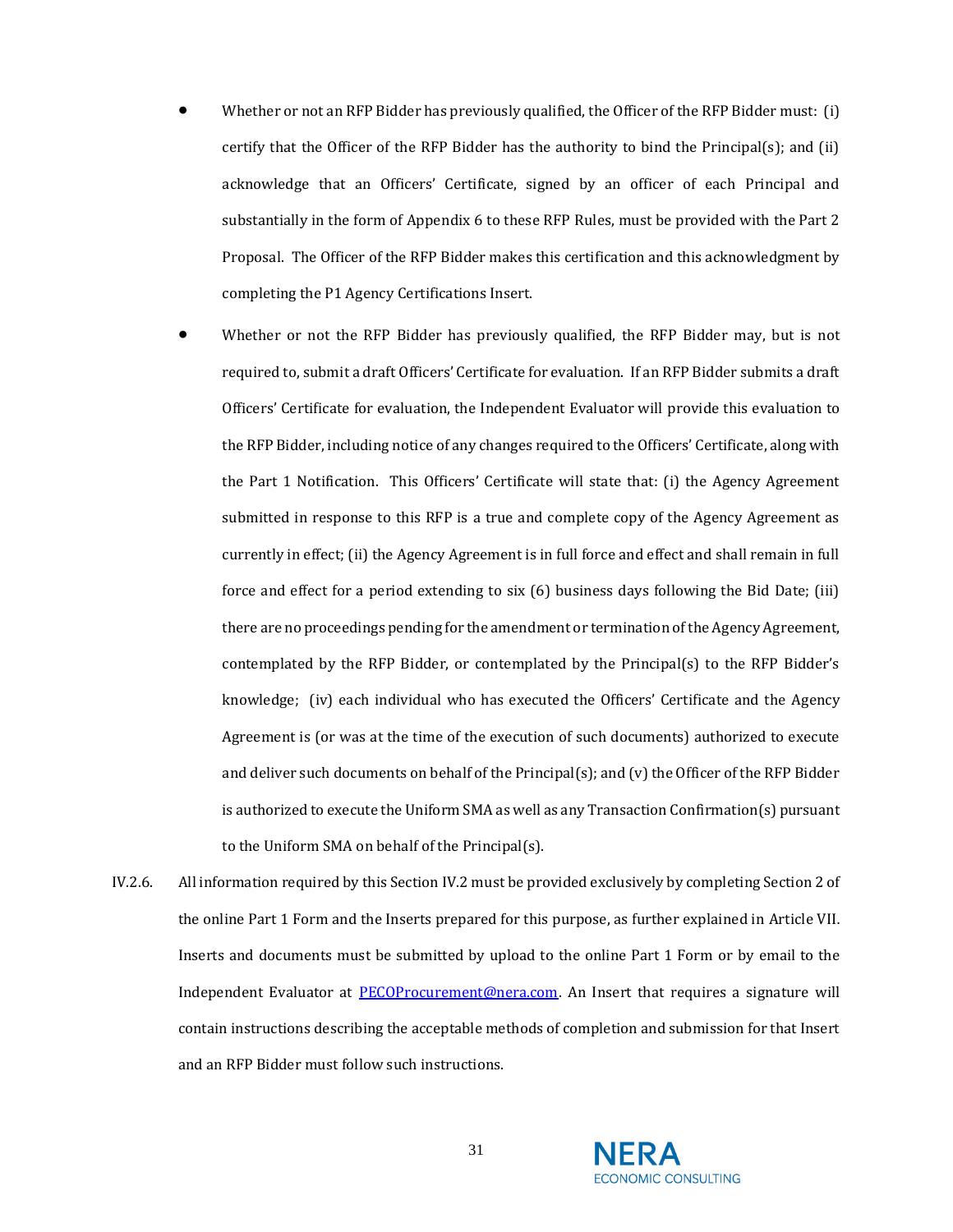# <span id="page-31-0"></span>**IV.3. Credit Instruments and Uniform SMA**

- IV.3.1. Standard Pre-Bid Letter of Credit. RFP Bidders have an opportunity, in the Part 1 Proposal, to propose modifications to the Pre-Bid Letter of Credit.
	- Whether or not the RFP Bidder has previously qualified, an RFP Bidder must, in its Part 2 Proposal, submit a Pre-Bid Letter of Credit in an amount of at least: \$250,000 per tranche bid on products of the RES and SC Classes; and \$125,000 per tranche bid on a CCI product (if applicable). This Pre-Bid Letter of Credit must be in the form of the Standard Pre-Bid Letter of Credit provided as Appendix 9 to these RFP Rules or must incorporate only modifications that have been approved by PECO and provided to RFP Bidders by the Independent Evaluator.
	- As part of the Part 1 Proposal, an RFP Bidder may request modifications to the Standard Pre-Bid Letter of Credit that are non-material in nature, or that are advantageous to both PECO and the RFP Bidder. An RFP Bidder requests modifications to the Standard Pre-Bid Letter of Credit by submitting a Draft Pre-Bid Letter of Credit substantially in the form of the Standard Pre-Bid Letter of Credit indicating clearly any and all modifications to the Standard Pre-Bid Letter of Credit. The Draft Pre-Bid Letter of Credit must be submitted in Microsoft Word with tracked changes by upload to the online Part 1 Form or by email at [PECOProcurement@nera.com.](mailto:PECOProcurement@nera.com) A Draft Pre-Bid Letter of Credit that is not substantially in the form of the Standard Pre-Bid Letter of Credit will not be considered or evaluated.
	- An RFP Bidder must confirm whether the Draft Pre-Bid Letter of Credit submitted as part of the Part 1 Proposal contains the same requested modifications as a Draft Pre-Bid Letter of Credit submitted in a prior solicitation. If the Draft Pre-Bid Letter of Credit submitted does contain the same requested modifications as a prior submittal, the Independent Evaluator will provide the RFP Bidder with PECO's assessment of the prior submittal upon request and the Draft Pre-Bid Letter of Credit will not be reviewed again.
	- All approved modifications to the Standard Pre-Bid Letter of Credit will be posted to the RFP website. Each RFP Bidder may use any of the approved modifications, regardless of whether the RFP Bidder itself or another RFP Bidder proposed the modification.

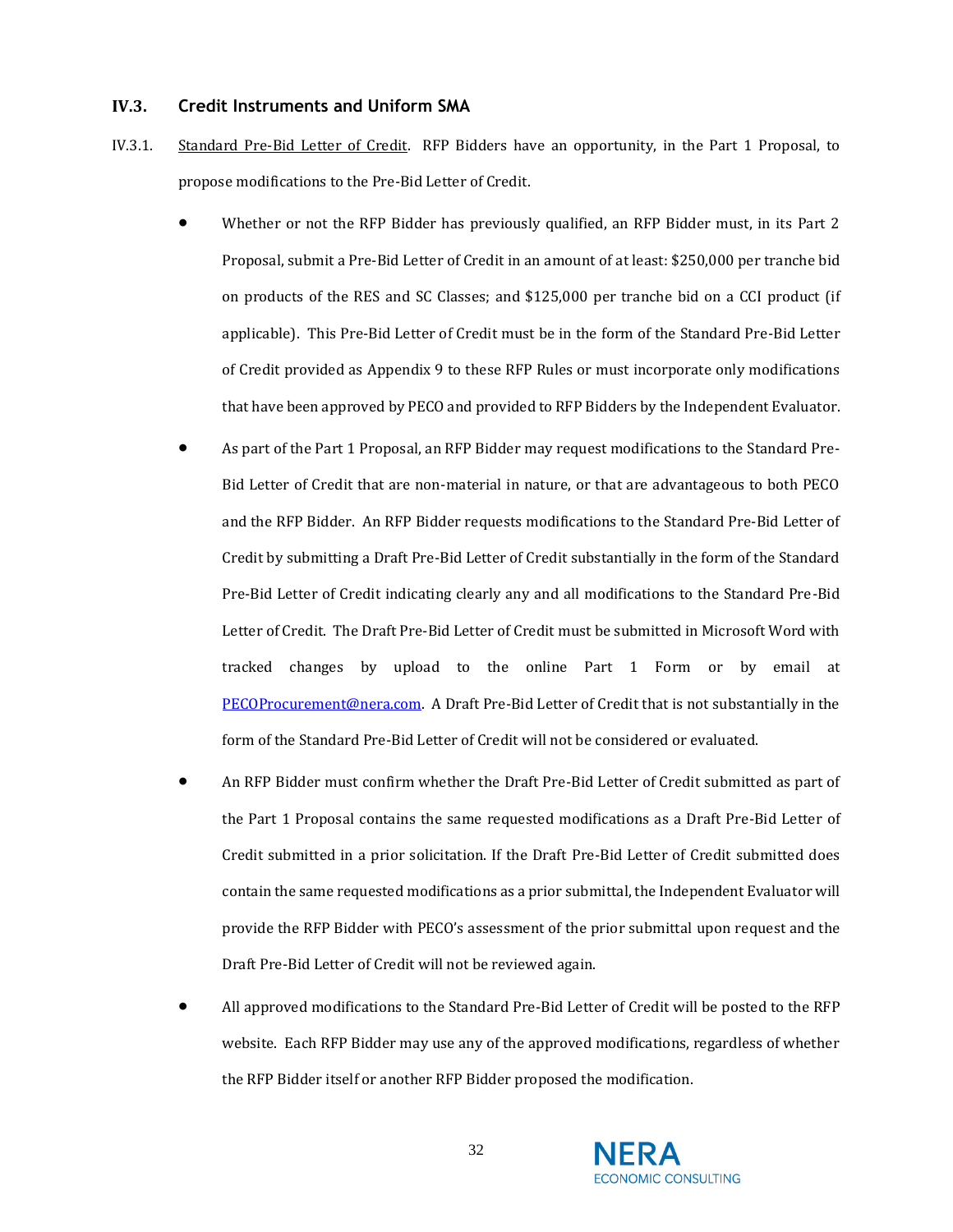- An RFP Bidder that chooses not to propose modifications to the Standard Pre-Bid Letter of Credit must clearly state that fact.
- IV.3.2. Standard Post-Bid Letter of Credit. RFP Bidders have an opportunity, in the Part 1 Proposal, to propose modifications to the Post-Bid Letter of Credit.
	- The Uniform SMA includes, as Appendix F, Letter of Credit Documentation that may be used to post security under the terms of the Uniform SMA. This Paragraph refers to this letter of credit as the "Standard Post-Bid Letter of Credit".
	- Whether or not the RFP Bidder has previously qualified, an RFP Bidder may, in its Part 1 Proposal, request modifications to the Standard Post-Bid Letter of Credit that are non-material in nature, or that are advantageous to both PECO and the RFP Bidder. An RFP Bidder requests modifications to the Standard Post-Bid Letter of Credit by submitting a Draft Post-Bid Letter of Credit substantially in the form of the Standard Post-Bid Letter of Credit indicating clearly any and all modifications to the Standard Post-Bid Letter of Credit. The Draft Post-Bid Letter of Credit must be submitted in Microsoft Word by upload to the online Part 1 Form or by email at pecoprocurement@nera.com. A Draft Post-Bid Letter of Credit that is not substantially in the form of the Standard Post-Bid Letter of Credit will not be considered or evaluated.
	- An RFP Bidder must confirm whether the Draft Post-Bid Letter of Credit submitted as part of the Part 1 Proposal contains the same requested modifications as a Draft Post-Bid Letter of Credit submitted in a prior solicitation. If the Draft Post-Bid Letter of Credit submitted does contain the same requested modifications as a prior submittal, the Independent Evaluator will provide the RFP Bidder with PECO's assessment of the prior submittal upon request and the Draft Post-Bid Letter of Credit will not be reviewed again.
	- All approved modifications to the Standard Post-Bid Letter of Credit will be posted to the RFP website. Each RFP Bidder may use any of the approved modifications, regardless of whether the RFP Bidder itself or another RFP Bidder proposed the modification.
	- An RFP Bidder that chooses not to propose modifications to the Standard Pre-Bid Letter of Credit must clearly indicates that fact.

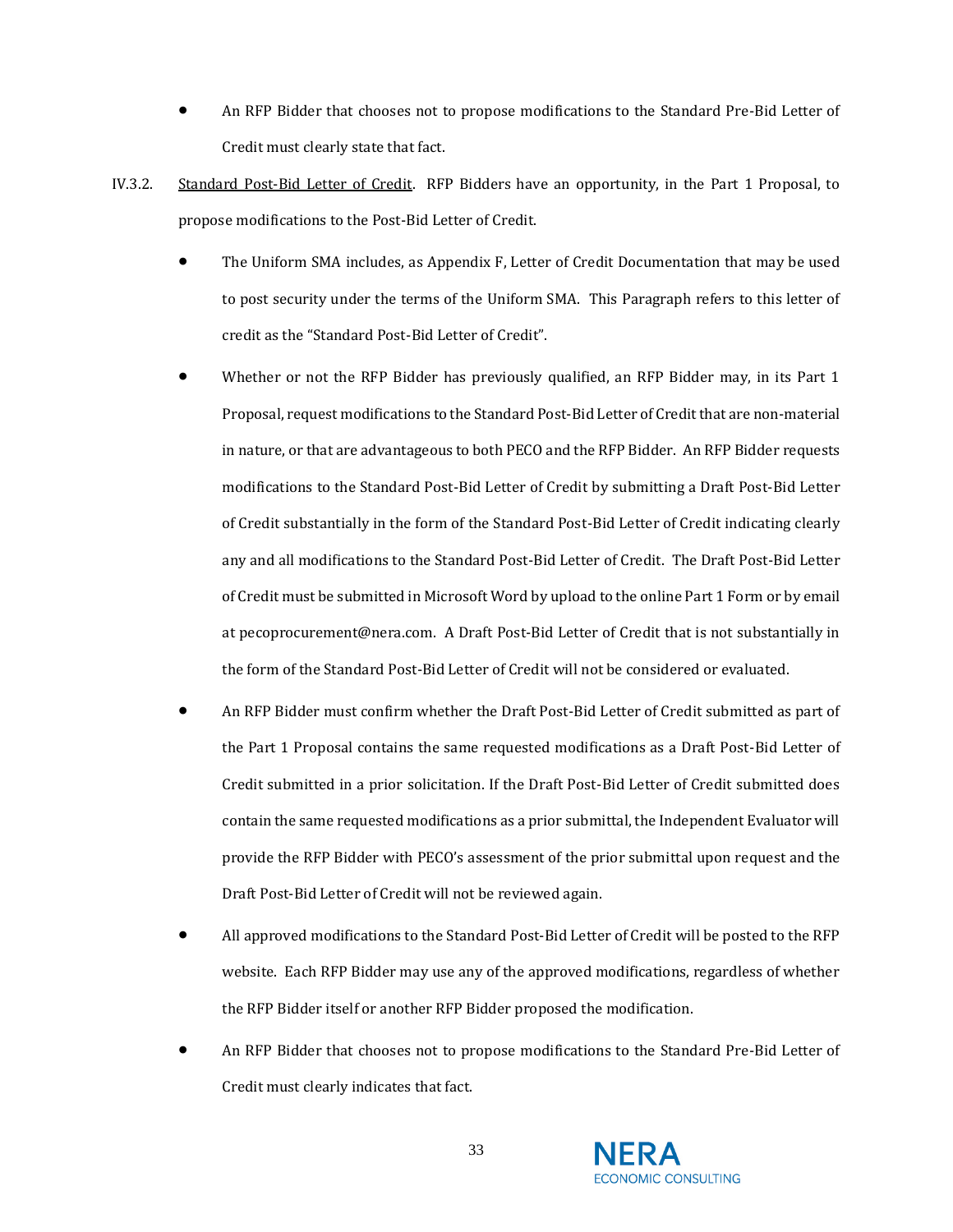- IV.3.3. Standard Guaranty. RFP Bidders have an opportunity, in the Part 1 Proposal, to propose modifications to the Standard Guaranty.
	- The Uniform SMA includes, as Appendix G, Guaranty Documentation that may be used to provide a financial guaranty under the terms of the Uniform SMA. This Paragraph refers to this financial guaranty as the "Standard Guaranty".
	- Whether or not the RFP Bidder has previously qualified, an RFP Bidder may, in its Part 1 Proposal, request modifications to the Standard Guaranty that are non-material in nature, or that are advantageous to both PECO and the RFP Bidder. An RFP Bidder requests modifications to the Standard Guaranty by submitting a Draft Guaranty substantially in the form of the Standard Guaranty indicating clearly any and all modifications to the Standard Guaranty. The Draft Guaranty must be submitted in Microsoft Word by upload to the online Part 1 Form or by email at pecoprocurement@nera.com. A Draft Guaranty that is not substantially in the form of the Standard Guaranty will not be considered or evaluated.
	- An RFP Bidder must confirm whether the Draft Guaranty submitted as part of the Part 1 Proposal contains the same requested modifications as a Draft Guaranty submitted in a prior solicitation. If the Draft Guaranty submitted does contain the same requested modifications as a prior submittal, the Independent Evaluator will provide the RFP Bidder with PECO's assessment of the prior submittal upon request and the Draft Guaranty will not be reviewed again.
	- All approved modifications to the Standard Guaranty will be posted to the RFP website. Each RFP Bidder may use any of the approved modifications, regardless of whether the RFP Bidder itself or another RFP Bidder proposed the modification.
	- An RFP Bidder that chooses not to propose modifications to the Standard Pre-Bid Letter of Credit must clearly indicate that fact.
- IV.3.4. Information to Prepare the Uniform SMA. This paragraph applies only to RFP Bidders that are not Default Suppliers. Such RFP Bidder is asked, in its Part 1 Proposal, to provide all information needed by the Independent Evaluator to prepare for execution the Uniform SMA and its Exhibits by

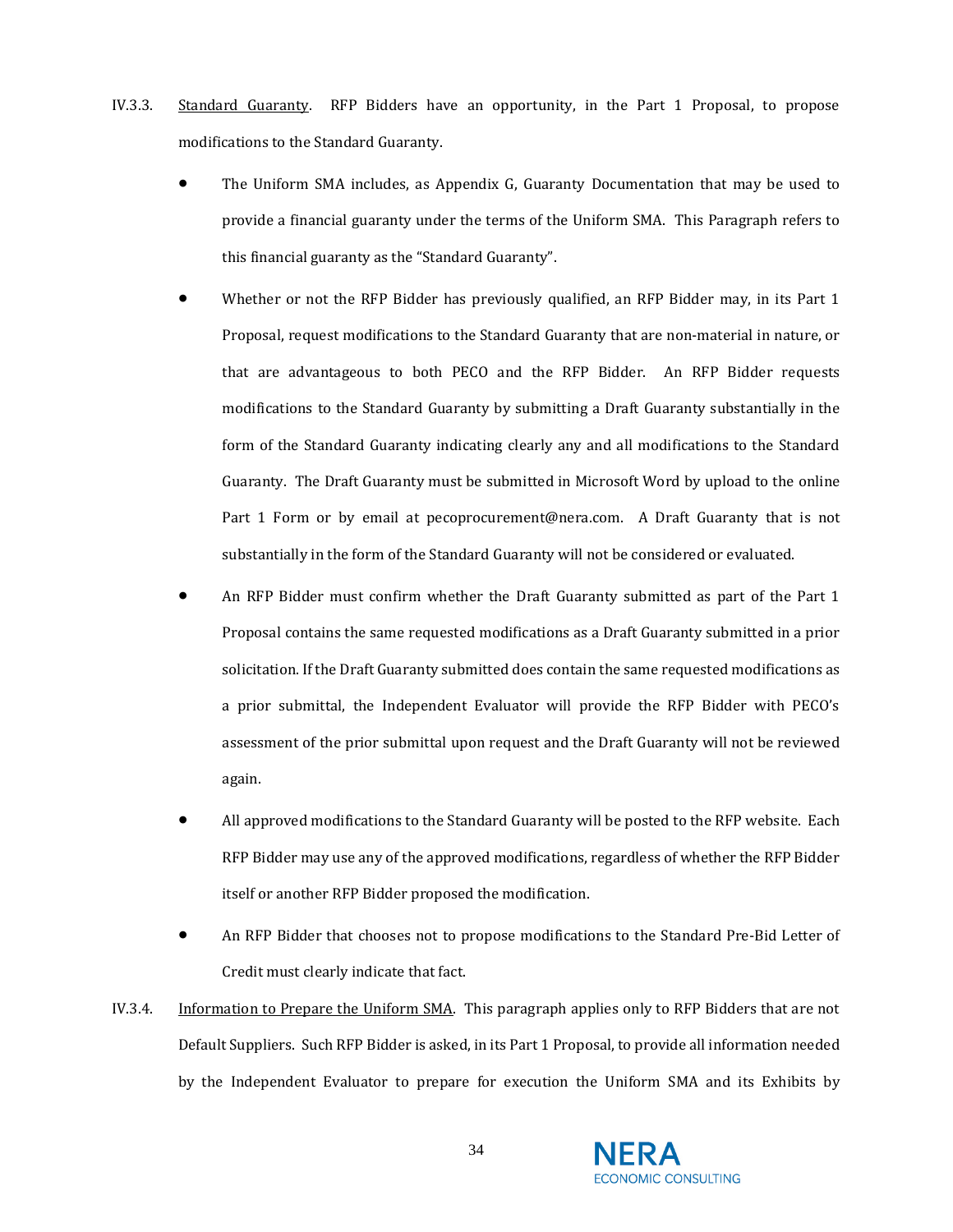completing the Uniform SMA Insert prepared for this purpose and available on the Proposal submission website. The RFP Bidder provides the Uniform SMA Insert by upload to the online Part 1 Form or by email at pecoprocurement@nera.com. If the Independent Evaluator identifies one or more of such RFP Bidder's Bids to the Commission as winning Bids, the Independent Evaluator will use this information to prepare the Uniform SMA and its Exhibits for execution.

- Such RFP Bidder is asked: (i) to specify any elections to be made in the Uniform SMA; and (ii) to provide the contact information required to prepare the Form of Notice, which is included as Exhibit 2 to the Uniform SMA; and (iii) to provide any additional information required to prepare the Uniform SMA and its Exhibits.
- If such RFP Bidder fails to submit these elections and information with the Part 1 Proposal, the Officer of the RFP Bidder must acknowledge that, if the Independent Evaluator notifies the RFP Bidder that the Independent Evaluator is identifying one or more of the RFP Bidder's Bids to the Commission as winning Bids, the RFP Bidder will be required to provide: (i) any elections to be made in the Uniform SMA; and (ii) the contact information to prepare the Form of Notice; and (iii) any additional information required to prepare the Uniform SMA and its Exhibits; by 12 PM (noon) EPT on the day after such notification is received. The Officer of the RFP Bidder provides the required acknowledgement by completing the Delay (SMA) Insert prepared for this purpose and available on the Proposal submission website.
- IV.3.5. All information required by this Sectio[n IV.3](#page-31-0) must be provided exclusively by completing Section 3 of the online Part 1 Form and the Inserts prepared for this purpose, as further explained in [Article VII](#page-56-0). Inserts and documents must be submitted by upload to the online Part 1 Form or by email to the Independent Evaluator at [pecoprocurement@nera.com.](mailto:pecoprocurement@nera.com) An Insert that requires a signature will contain instructions describing the acceptable methods of completion and submission for that Insert and an RFP Bidder must follow such instructions.

# <span id="page-34-0"></span>**IV.4. Representations**

IV.4.1. Representations by the Officer of the RFP Bidder. Whether or not an RFP Bidder has previously qualified, the Officer of the RFP must certify that:

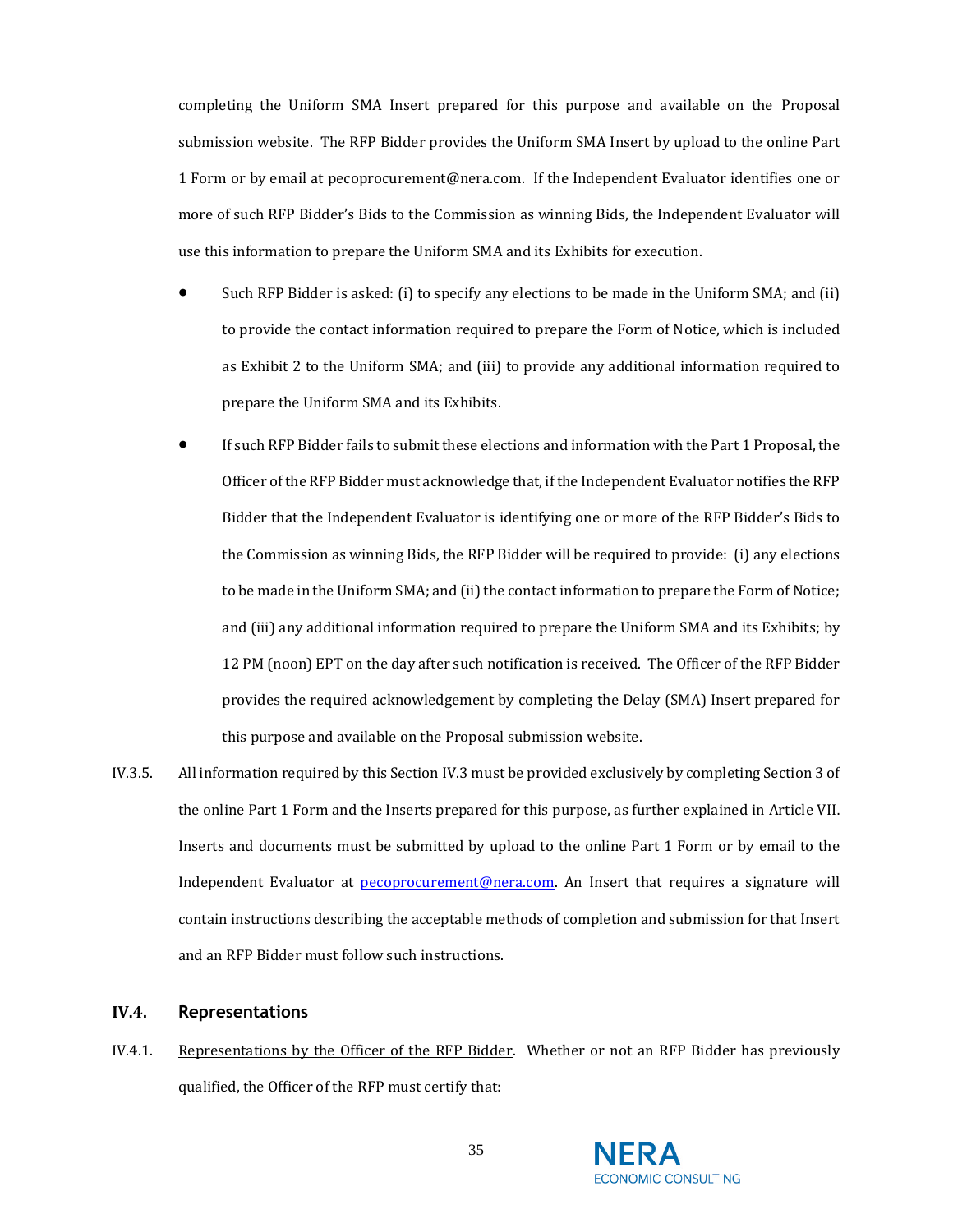- he/she is an officer, a director, or an individual otherwise authorized to undertake contracts (including the Uniform SMA) and bind the RFP Bidder;
- all information provided in the Part 1 Proposal is true and accurate to the best of the knowledge and belief of the Officer of the RFP Bidder;
- if, for any reason or due to any circumstance, any information provided in the Part 1 Proposal changes or any previous certification fails to remain valid before the sixth business day after the Bid Date, the Officer of the RFP Bidder or the Representative will notify the Independent Evaluator of such changes as soon as practicable but in no event later than one (1) day before the Bid Date;
- the Part 1 Proposal will remain valid and remain in full force and effect until six (6) business days after the Bid Date; and
- the RFP Bidder is not part of a bidding agreement, a joint venture for purposes of participating in any solicitation for this RFP, a bidding consortium, or any other type of agreement related to bidding in any solicitation of this RFP. An RFP Bidder found to be acting in concert with another RFP Bidder may be disqualified by the Independent Evaluator.

The Officer of the RFP Bidder presents such certifications by completing the P1 Certifications (A) Insert prepared for this purpose.

- IV.4.2. Additional Representations for RFP Bidders that have not previously qualified. If an RFP Bidder has not previously qualified, the Officer of the RFP Bidder must certify that:
	- he/she understands the terms of the Uniform SMA, that the RFP Bidder accepts all of the terms of the Uniform SMA without modifications, and that the RFP Bidder will execute the Uniform SMA and the Transaction Confirmation(s) for all Bids approved by the Commission;
	- the submission of the Part 1 Proposal constitutes the RFP Bidder's acknowledgement and acceptance of all the terms and conditions of the RFP, regardless of the outcome of the solicitation or the outcome of such Proposal;
	- the RFP Bidder has no actions at law, suits in equity, proceedings or claims pending or, to the RFP Bidder's knowledge, threatened against it before any federal, state, foreign or local court,

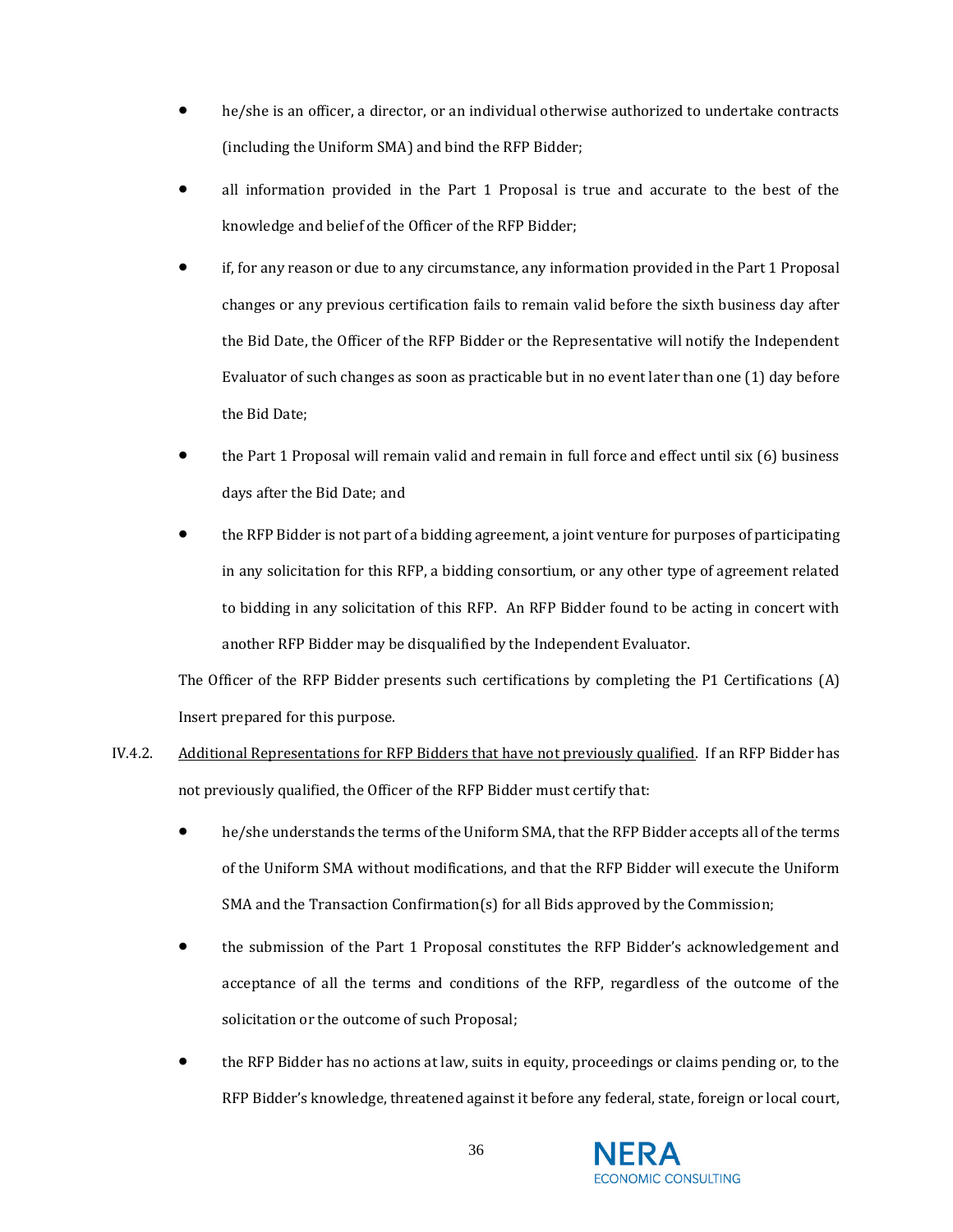tribunal or governmental agency or authority that might materially delay, prevent or hinder the RFP Bidder's performance of its obligations under the Uniform SMA;

- the RFP Bidder is not bankrupt or insolvent and there are no proceedings pending or being contemplated by it or, to its knowledge, threatened against it which would result in it being or becoming bankrupt or insolvent; and
- if the Independent Evaluator notifies the RFP Bidder that the Independent Evaluator is identifying one or more of the RFP Bidder's Bids to the Commission as winning Bids, all information required for the preparation of the Uniform SMA and its Exhibits must be submitted and complete by 12 PM (noon) EPT on the day after such notification is received;

The Officer of the RFP Bidder presents such certifications by completing the P1 Certifications (B) Insert prepared for this purpose.

- IV.4.3. Additional Representations for RFP Bidders have previously qualified but that are not Default Suppliers. If an RFP Bidder has previously qualified but is not a Default Supplier, the Officer of the RFP Bidder must certify that:
	- The RFP Bidder has no actions at law, suits in equity, proceedings or claims pending or, to the RFP Bidder's knowledge, threatened against it before any federal, state, foreign or local court, tribunal or governmental agency or authority that might materially delay, prevent or hinder the RFP Bidder's performance of its obligations under the Uniform SMA;
	- The RFP Bidder is not bankrupt or insolvent and there are no proceedings pending or being contemplated by it or, to its knowledge, threatened against it which would result in it being or becoming bankrupt or insolvent; and
	- if the Independent Evaluator notifies the RFP Bidder that the Independent Evaluator is identifying one or more of the RFP Bidder's Bids to the Commission as winning Bids, all information required for the preparation of the Uniform SMA and its Exhibits must be submitted and complete by 12 PM (noon) EPT on the day after such notification is received.

The Officer of the RFP Bidder presents such certifications by completing the P1 Certifications (C) Insert prepared for this purpose.

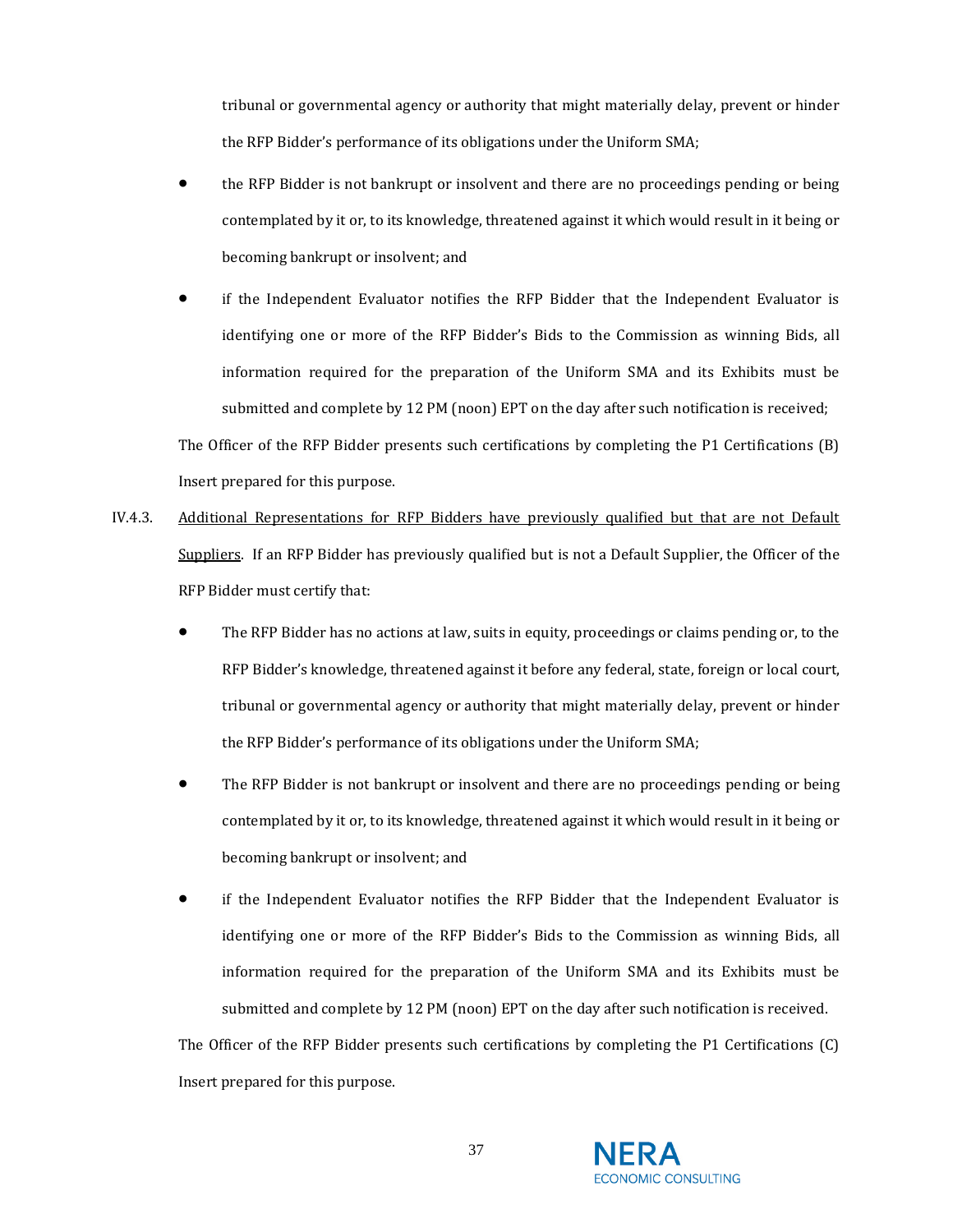- IV.4.4. PJM Load Serving Entity. The requirements of this paragraph apply only to RFP Bidders that are not previously qualified RFP Bidders. A Default Supplier must be an LSE by the start of the supply period.
	- An RFP Bidder that has not previously qualified must, in its Part 1 Proposal, either: (i) demonstrate that the RFP Bidder is an LSE in PJM by providing the signature page of the Reliability Assurance Agreement ("RAA"); or (ii) certify that the RFP Bidder has investigated the requirements to become an LSE in PJM and that there exist no impediments for the RFP Bidder to become an LSE by the start of the supply period and to remain an LSE for the duration of the supply period.
	- An RFP Bidder that provides the signature page of the RAA does so by upload to the online Part 1 Form or by email at pecoprocurement@nera.com.
	- An RFP Bidder that submits the certification above does so by completing the LSE Representation Insert prepared for this purpose and available on the Proposal submission website.
- IV.4.5. All information required by this Sectio[n IV.4](#page-34-0) must be provided exclusively by completing Section 4 of the online Part 1 Form and the Inserts prepared for this purpose, as further explained in [Article VII](#page-56-0). Inserts and documents must be submitted by upload to the online Part 1 Form or sent by email to the Independent Evaluator at **PECOProcurement@nera.com**. An Insert that requires a signature will contain instructions describing the acceptable methods of completion and submission for that Insert and an RFP Bidder must follow such instructions.

## <span id="page-37-0"></span>**IV.5. Foreign RFP Bidders and Foreign Entities**

- IV.5.1. The requirements of this Section apply only to: (1) Foreign RFP Bidders; or (2) RFP Bidders that rely on the financial standing of a Foreign Entity as RFP Guarantor; or RFP Bidders submitting a Proposal under an Agency Agreement with a Foreign Entity as Principal. Other RFP Bidders are not subject to the requirements of this Section.
- <span id="page-37-1"></span>IV.5.2. Additional requirements for Foreign RFP Bidders. The requirements of this Paragraph apply only to Foreign RFP Bidders; other RFP Bidders are not subject to the requirements of this Paragraph.

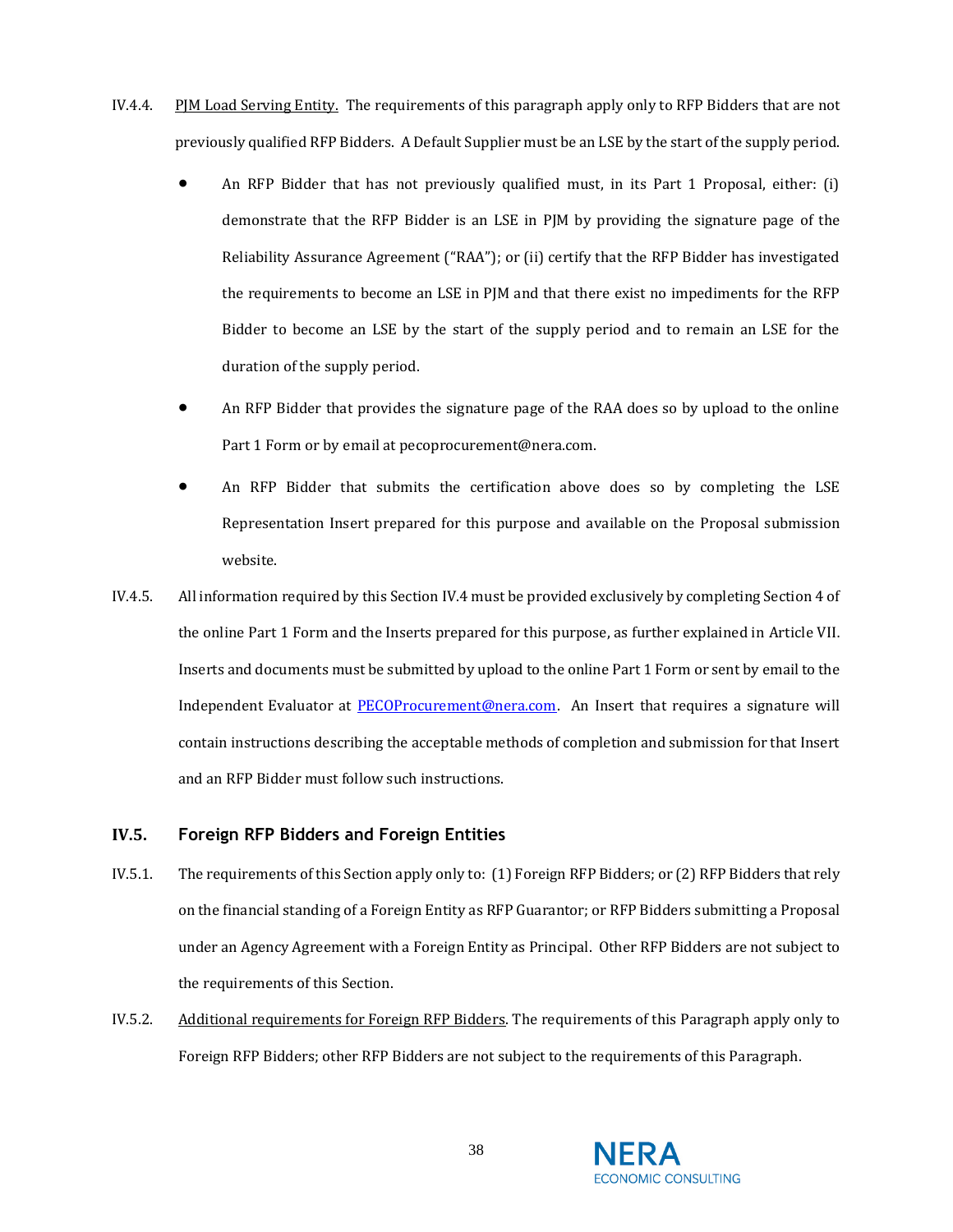- Whether or not such RFP Bidder has previously qualified, such RFP Bidder may provide, in addition to supplying all required information and documents under Section [IV.2,](#page-26-0) any additional evidence of creditworthiness so as to provide PECO with comparable assurances of creditworthiness as is applicable for an RFP Bidder that has been incorporated or otherwise formed under the laws of a state of the United States or of the District of Columbia.
- If such RFP Bidder has not previously qualified, the Officer of a Foreign RFP Bidder must acknowledge that the following additional documents are required with the Part 2 Proposal: (i) a legal opinion of outside counsel qualified to practice in the foreign jurisdiction in which the Foreign RFP Bidder is incorporated or otherwise formed that the Uniform SMA is, or upon the completion of execution formalities will become, the binding obligation of the Foreign RFP Bidder in the jurisdiction in which it has been incorporated or otherwise formed; (ii) the sworn certificate of the corporate secretary (or similar officer) of such Foreign RFP Bidder that the person executing the Uniform SMA on behalf of the Foreign RFP Bidder has the authority to execute the Uniform SMA and that the governing board of such Foreign RFP Bidder has approved the execution of the Uniform SMA; and (iii) the sworn certificate of the corporate secretary (or similar officer) of such Foreign RFP Bidder that the Foreign RFP Bidder has been authorized by its governing board to enter into agreements of the same type as the Uniform SMA.
- Whether or not such RFP Bidder has previously qualified, such RFP Bidder may, but is not required to, submit a draft of the following documents for evaluation: (i) a legal opinion of outside counsel qualified to practice in the foreign jurisdiction in which the Foreign RFP Bidder is incorporated or otherwise formed that the Uniform SMA is, or upon the completion of execution formalities will become, the binding obligation of the Foreign RFP Bidder in the jurisdiction in which it has been incorporated or otherwise formed; (ii) the sworn certificate of the corporate secretary (or similar officer) of such Foreign RFP Bidder that the person executing the Uniform SMA on behalf of the Foreign RFP Bidder has the authority to execute the Uniform SMA and that the governing board of such Foreign RFP Bidder has approved the execution of the Uniform SMA; and (iii) the sworn certificate of the corporate secretary (or

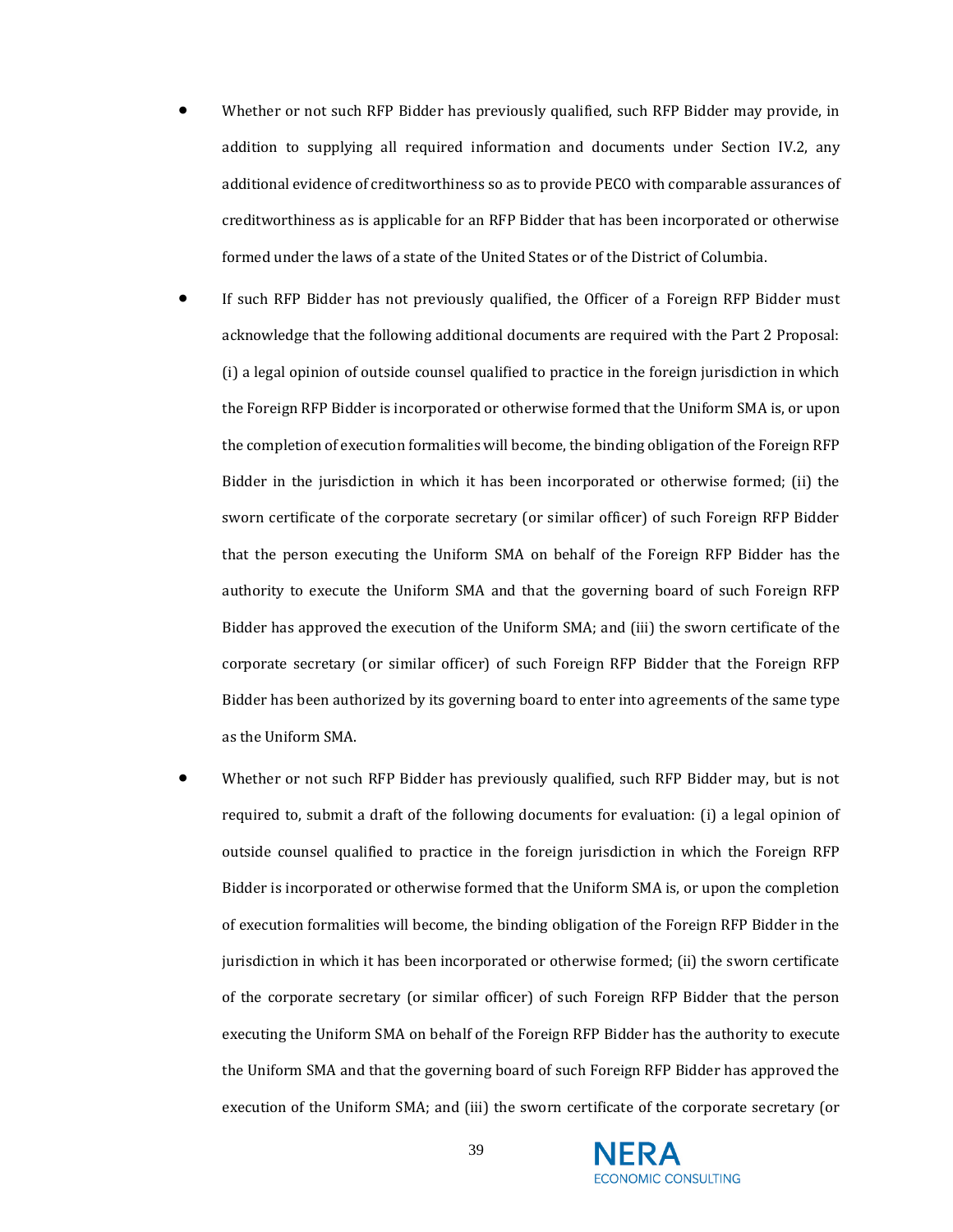similar officer) of such Foreign RFP Bidder that the Foreign RFP Bidder has been authorized by its governing board to enter into agreements of the same type as the Uniform SMA. The Independent Evaluator will make available to RFP Bidders a sample of the legal opinion of outside counsel that is sufficient for a Foreign Entity as Principal. If such RFP Bidder submits a draft of these documents for evaluation, the Independent Evaluator will provide this evaluation to such RFP Bidder, including notice of any changes required to the documents, along with the Part 1 Notification.

- The RFP Bidder presents this information by completing the P1 Foreign Bidder Insert prepared for this purpose and provides associated documents. This Insert is available on the Proposal submission website.
- <span id="page-39-0"></span>IV.5.3. Additional requirements for RFP Bidders relying on the financial standing of a Foreign Guarantor. The requirements of this Paragraph apply only to RFP Bidders that rely on the financial standing of a Foreign Entity as RFP Guarantor; other RFP Bidders are not subject to the requirements of this Paragraph.
	- Whether or not such RFP Bidder has previously qualified, an RFP Bidder relying on the financial standing of a Foreign Entity as RFP Guarantor may provide, in addition to supplying all required information and documents under Section IV.2, any additional evidence of creditworthiness for the RFP Guarantor so as to provide PECO with comparable assurances of creditworthiness as is applicable for an entity that has been incorporated or otherwise formed under the laws of a state of the United States or of the District of Columbia.
	- If such RFP Bidder has not previously qualified, the Officer of such RFP Bidder must acknowledge that the following additional documents are required with the Part 2 Proposal for the Foreign Entity as RFP Guarantor to be granted unsecured credit and for the RFP Bidder to rely on the financial standing of the RFP Guarantor under the terms of the Uniform SMA: (i) a legal opinion of outside counsel qualified to practice in the foreign jurisdiction in which the RFP Guarantor is incorporated or otherwise formed that the guaranty pursuant to the Uniform SMA is, or upon the completion of execution formalities will become, the binding obligation of the RFP Guarantor in the jurisdiction in which it has been incorporated or otherwise formed;

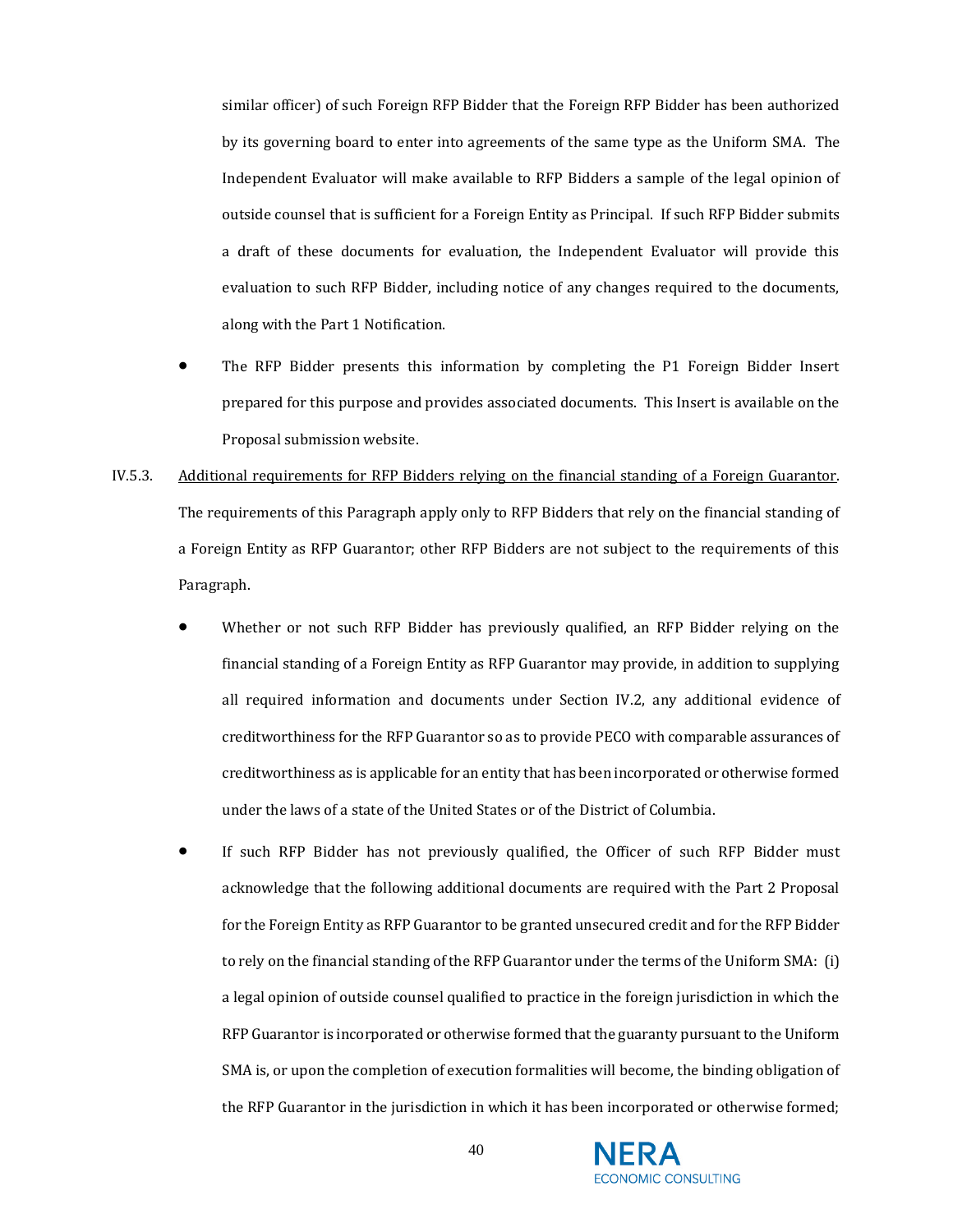and (ii) the sworn certificate of the corporate secretary (or similar officer) of such RFP Guarantor that the person executing the guaranty pursuant to the Uniform SMA on behalf of the RFP Guarantor has the authority to execute the guaranty pursuant to the Uniform SMA and that the governing board of such RFP Guarantor has approved the execution of the guaranty pursuant to the Uniform SMA; and (iii) the sworn certificate of the corporate secretary (or similar officer) of such RFP Guarantor that the RFP Guarantor has been authorized by its governing board to enter into agreements of the same type as the guaranty pursuant to the Uniform SMA.

• Whether or not such RFP Bidder has previously qualified, the RFP Bidder may, but is not required to, submit with its Part 1 Proposal a draft of the following documents: (i) a legal opinion of outside counsel qualified to practice in the foreign jurisdiction in which the RFP Guarantor is incorporated or otherwise formed that the guaranty pursuant to the Uniform SMA is, or upon the completion of execution formalities will become, the binding obligation of the RFP Guarantor in the jurisdiction in which it has been incorporated or otherwise formed; and (ii) the sworn certificate of the corporate secretary (or similar officer) of such RFP Guarantor that the person executing the guaranty pursuant to the Uniform SMA on behalf of the RFP Guarantor has the authority to execute the guaranty pursuant to the Uniform SMA and that the governing board of such RFP Guarantor has approved the execution of the guaranty pursuant to the Uniform SMA; and (iii) the sworn certificate of the corporate secretary (or similar officer) of such RFP Guarantor that the RFP Guarantor has been authorized by its governing board to enter into agreements of the same type as the guaranty pursuant to the Uniform SMA. The Independent Evaluator will make available to RFP Bidders a sample of the legal opinion of outside counsel that is sufficient for a Foreign Entity as Principal. If an RFP Bidder submits a draft of the documents for evaluation, the Independent Evaluator will provide this evaluation to the RFP Bidder, including notice of any changes required to the documents, along with the Part 1 Notification.

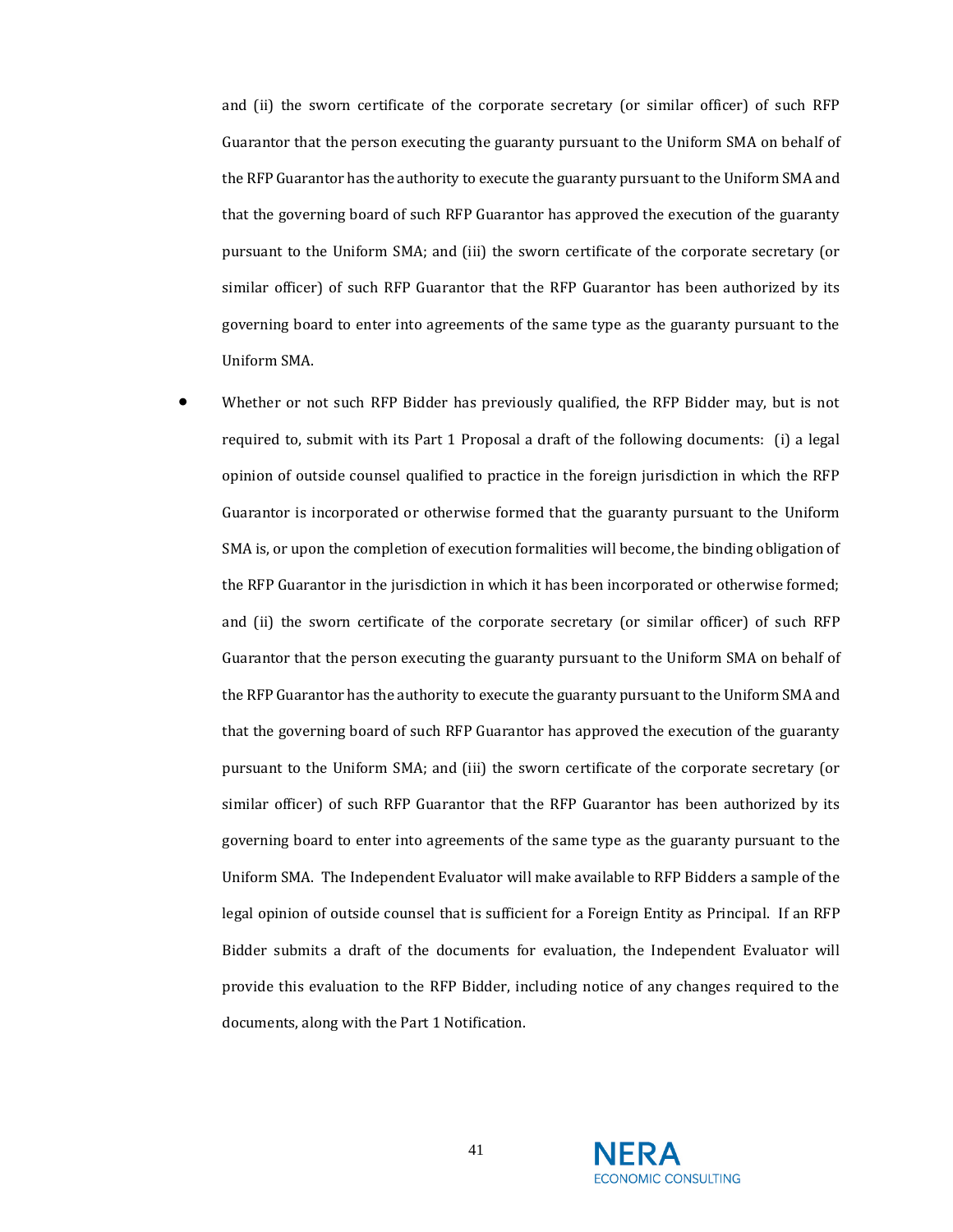- The RFP Bidder presents this information by completing the P1 Foreign Guarantor Insert prepared for this purpose and provides associated documents. This Insert is available on the Proposal submission website.
- <span id="page-41-0"></span>IV.5.4. Additional Requirements for RFP Bidders submitting a Proposal under an Agency Agreement with a Foreign Entity as Principal. The requirements of this Paragraph apply only to RFP Bidders that are submitting a Proposal under an Agency Agreement with a Foreign Entity as Principal; other RFP Bidders are not subject to the requirements of this Paragraph.
	- Whether or not such RFP Bidder has previously qualified, if the RFP Principal is a Foreign Entity, an RFP Bidder submitting a Proposal under an Agency Agreement with a Foreign Entity as RFP Principal may, in addition to supplying all required information and documents under Section IV.2, provide any additional evidence of creditworthiness for the Principal so as to provide PECO with comparable assurances of creditworthiness as is applicable for an entity that has been incorporated or otherwise formed under the laws of a state of the United States or of the District of Columbia.
	- If such RFP Bidder has not previously qualified, the Officer of such RFP Bidder must acknowledge that the following additional documents are required with the Part 2 Proposal: (i) a legal opinion of outside counsel qualified to practice in the foreign jurisdiction in which the Principal is incorporated or otherwise formed that the Uniform SMA is, or upon the completion of execution formalities will become, the binding obligation of the Principal in the jurisdiction in which it has been incorporated or otherwise formed; and (ii) the sworn certificate of the corporate secretary (or similar officer) of such Principal that the Principal has been authorized by its governing board to enter into agreements of the same type as the Uniform SMA.
	- Whether or not such RFP Bidder has previously qualified, such RFP Bidder may, but is not required to, submit with its Part 1 Proposal a draft of the following additional documents: (i) a legal opinion of outside counsel qualified to practice in the foreign jurisdiction in which the Principal is incorporated or otherwise formed that the Uniform SMA is, or upon the completion

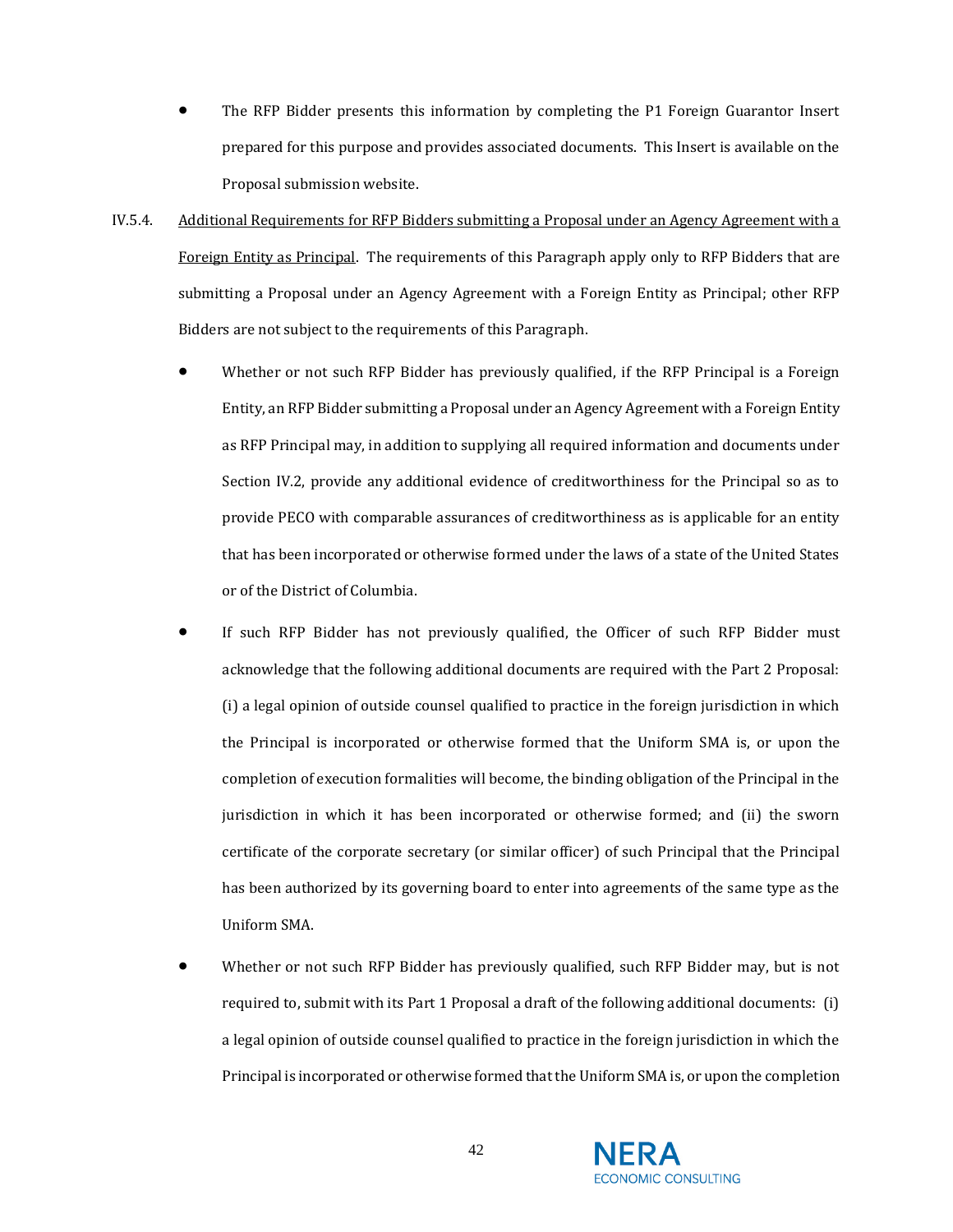of execution formalities will become, the binding obligation of the Principal in the jurisdiction in which it has been incorporated or otherwise formed; and (ii) the sworn certificate of the corporate secretary (or similar officer) of such Principal that the Principal has been authorized by its governing board to enter into agreements of the same type as the Uniform SMA. The Independent Evaluator will make available to RFP Bidders a sample of the legal opinion of outside counsel that is sufficient for a Foreign Entity as Principal. If an RFP Bidder submits a draft of the documents for evaluation, the Independent Evaluator will provide this evaluation to the RFP Bidder, including notice of any changes required to the documents, along with the Part 1 Notification.

- The RFP Bidder presents this information by completing the P1 Foreign Principal Insert prepared for this purpose and provides associated documents. This Insert is available on the Proposal submission website.
- IV.5.5. All information required by this Sectio[n IV.5](#page-37-0) must be provided exclusively by completing Section 5 of the online Part 1 Form and the Inserts prepared for this purpose, as further explained in [Article VII](#page-56-0). Inserts and documents must be submitted by upload to the online Part 1 Form or sent by email to the Independent Evaluator at **PECOProcurement@nera.com.** An Insert that requires a signature will contain instructions describing the acceptable methods of completion and submission for that Insert and an RFP Bidder must follow such instructions.

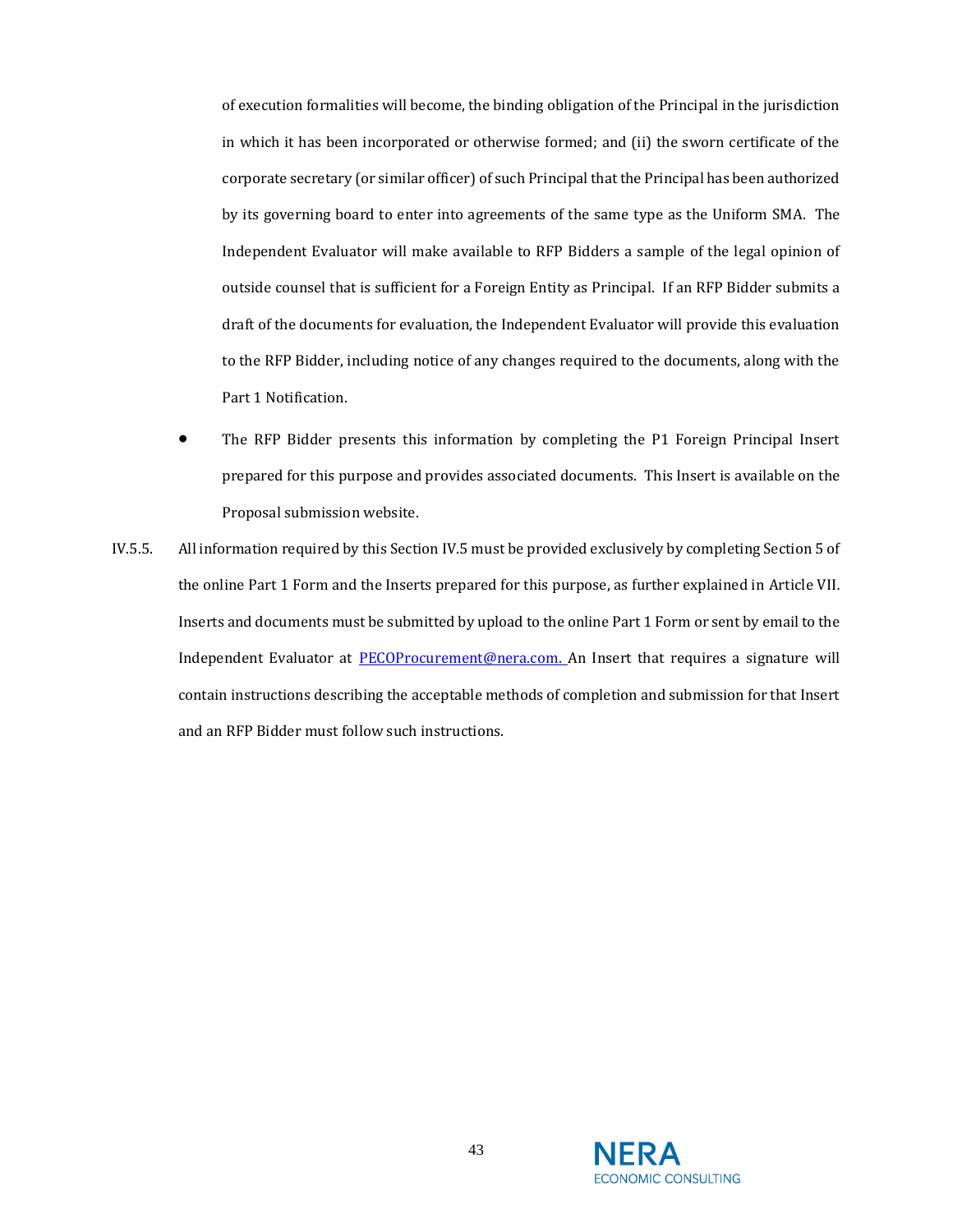# <span id="page-43-1"></span>**ARTICLE V. Part 2 Proposal Requirements**

RFP Bidders that became eligible to submit Bids in a previous solicitation held under DSP V may participate in an abbreviated process by using the Short Part 2 Form available online through the Proposal submission website to respond to these requirements.

#### <span id="page-43-0"></span>**V.1. Contact Information and Representations**

- V.1.1. Contact Information for the RFP Bidder. The RFP Bidder has an opportunity to update contact information provided in the Part 1 Proposal for the RFP Bidder or any individual. Whether or not the RFP Bidder is previously eligible, the RFP Bidder either must confirm that the contact information for the RFP Bidder, the Officer of the RFP Bidder and Representative of the RFP Bidder remains valid or must update this information in the online Part 2 Form. The RFP Bidder may, at any point during the solicitation, provide contact information for Nominees or update this information by submission of the Nominee Insert.
- V.1.2. Representations of the Officer of the RFP Bidder. For a given solicitation, all representations and certifications must be made by a single individual who serves as Officer of the RFP Bidder. All representations and certifications required by this RFP may be made at a single point in time and RFP Bidders have the option to submit the online Part 1 Form and the certifications required by the online Part 2 Form together during the Part 1 Window. If an RFP Bidder did not avail itself of this option and if the Officer of the RFP Bidder who made the representations and certifications of the online Part 1 Form is unavailable to make the representations of the online Part 2 Form, the RFP Bidder must re-submit the certifications of the Part 1 Form by email naming a new individual to serve as Officer of the RFP Bidder by the Part 2 Date, and that Officer of the RFP Bidder must make all representations and certifications required by the online Part 1 Form and the online Part 2 Form. Whether or not the RFP Bidder is previously eligible, the Officer of the RFP Bidder must certify that:
	- the Part 2 Proposal will remain valid and remain in full force and effect until six (6) business days after the Bid Date and if any information provided in the Part 2 Proposal changes or any previous certification fails to remain valid during that time, the RFP Bidder will notify the Independent Evaluator as soon as practicable;

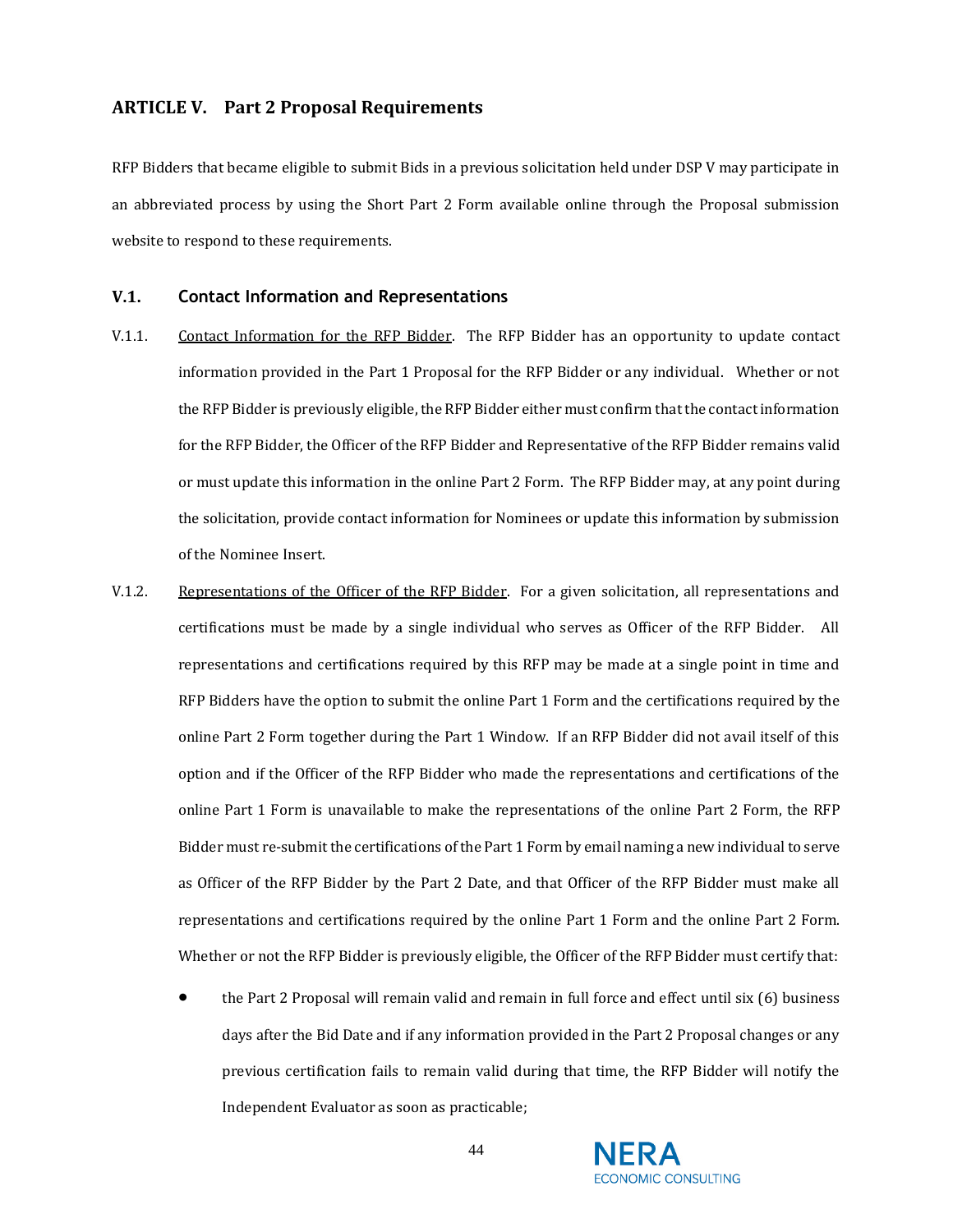- the RFP Bidder is bidding independently and that it has no knowledge of any information concerning a Proposal by another RFP Bidder in response to this solicitation or any future solicitation under this RFP. Such information includes, but is not limited to: the fact that another RFP Bidder is submitting a Proposal in response to this solicitation or a subsequent solicitation under this RFP; the Bids by another RFP Bidder in this or in a subsequent solicitation under this RFP; the number of tranches bid by another RFP Bidder for any product in this or in a subsequent solicitation under this RFP; the estimation by another RFP Bidder of the value of a tranche of a product; the estimation by another RFP Bidder of the risks associated with providing supply under the Uniform SMA; the preference of another RFP Bidder for bidding on specific products in this or in a subsequent solicitation under the RFP; and the contractual arrangements for power of another RFP Bidder to serve tranches of Default Service Load were that RFP Bidder to become a Default Supplier. This certification must be binding and in effect until the Commission has either approved or rejected each of the winning Bids for this solicitation;
- although the RFP Bidder may disclose aspects of its Proposal in communicating with its financial institution for the purpose of preparing the Pre-Bid Letter of Credit or in communicating with advisors (if any), any such communication is made in a manner that can reasonably be expected to maintain the confidentiality of its Proposal;
- with only the exceptions noted in the immediately previous certification, the RFP Bidder has not disclosed, and will not otherwise disclose, publicly or to any other party any information relating to its Proposal, which could have an effect on whether another party submits a Proposal in any solicitation under the RFP, or on the contents of the Proposal that another RFP Bidder would be willing to submit in response to the RFP. Such information includes, but is not limited to: the fact that the RFP Bidder is submitting a Proposal in response to this RFP; the RFP Bidder's Bids in this or in a subsequent solicitation under this RFP; the RFP Bidder's number of tranches bid for any product in this or in a subsequent solicitation under this RFP; the RFP Bidder's estimation of the value of a tranche of a product; the RFP Bidder's estimation of the risks associated with providing supply under the Uniform SMA; and the RFP Bidder's

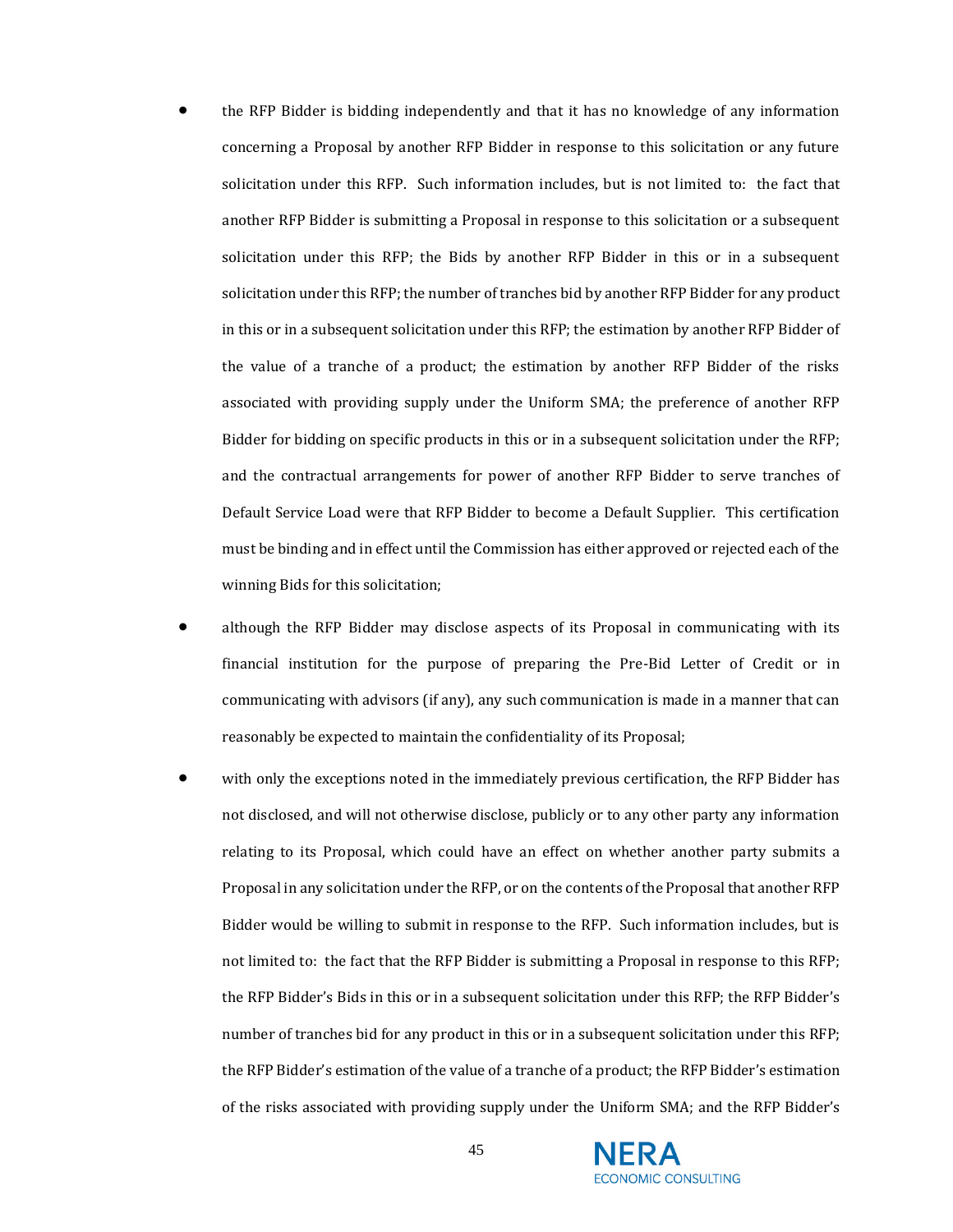preference for bidding on specific products in this or in a subsequent solicitation under this RFP. This certification must be binding and in effect until the Commission has either approved or rejected each of the winning Bids for this solicitation;

- any Bid on any product submitted in response to this RFP for this solicitation is binding until six (6) business days after the Bid Date and constitutes a binding and irrevocable offer to provide service under the terms of the Uniform SMA at the price specified in the Bid;
- the Officer of the RFP Bidder will execute (or will nominate another authorized individual to execute) the Uniform SMA and all Transaction Confirmation(s) for the RFP Bidder's Bids that are approved by the Commission no later than 2PM on the third business day after the Commission has accepted such Bids; and
- In each Transaction Confirmation, the RFP Bidder will specify a price for each type of AECs (Tier I, Tier I Solar, and Tier II) that is included in the RFP Bidder's winning Bids and each such price must be greater than \$0/AEC.

The RFP Bidder submits such certifications by completing the P2 Certifications Insert prepared for this purpose and available on the Proposal submission website.

V.1.3. All information required by this Sectio[n V.1](#page-43-0) must be provided exclusively by completing Section 1 of the online Part 2 Form and the Inserts prepared for this purpose, as further explained in [Article VII.](#page-56-0) Inserts and documents must be submitted by upload to the online Part 1 Form or sent by email to the Independent Evaluator at **PECOProcurement@nera.com**. An Insert that requires a signature will contain instructions describing the acceptable methods of completion and submission for that Insert and an RFP Bidder must follow such instructions.

## <span id="page-45-0"></span>**V.2. Pre-Bid Letter of Credit**

<span id="page-45-1"></span>V.2.1. Whether or not an RFP Bidder is previously eligible, the RFP Bidder must provide an executed Pre-Bid Letter of Credit, drawn for the account of the RFP Bidder and acceptable to PECO, in an amount

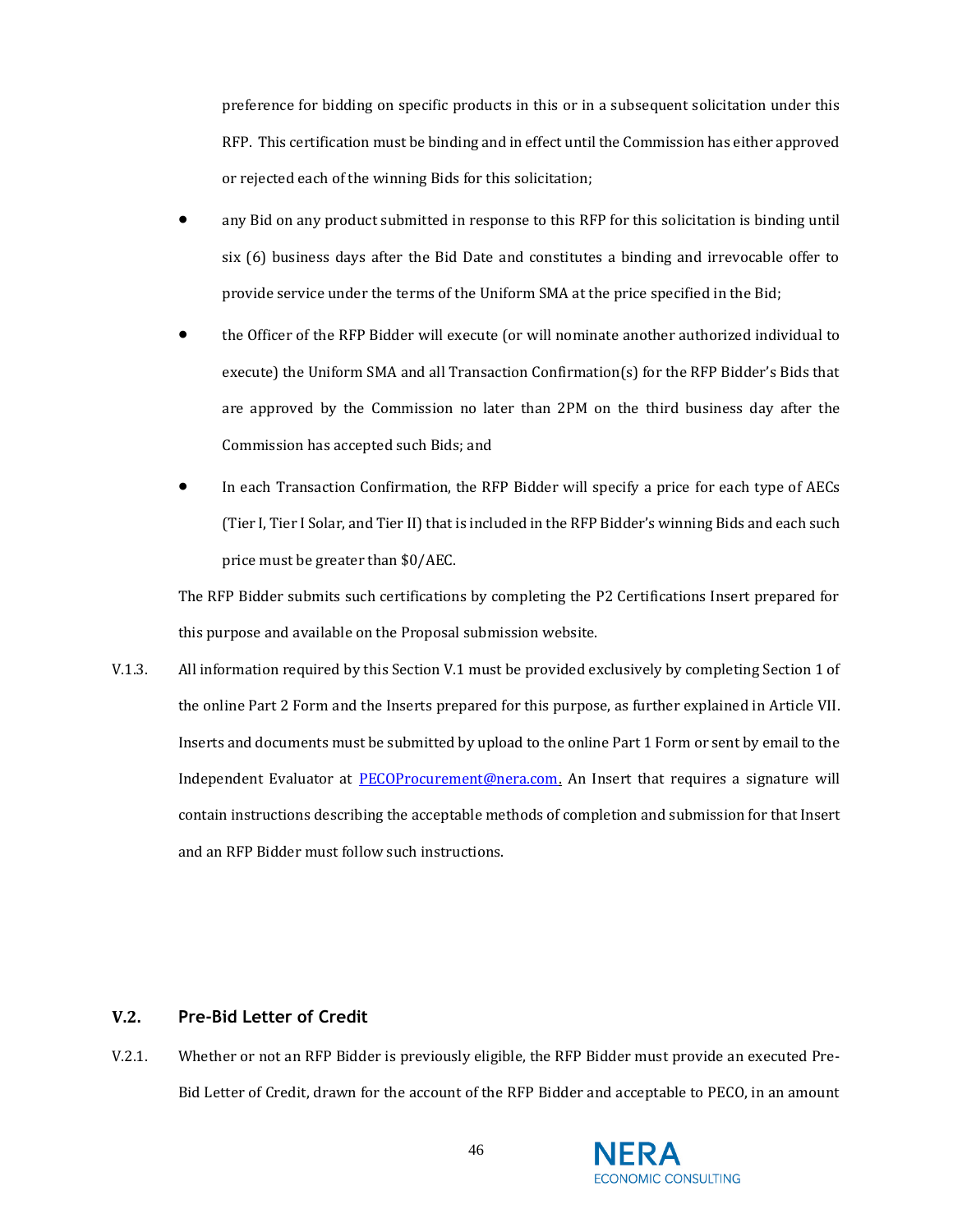of at least: \$250,000 per tranche bid on products for the RES and SC Classes, plus \$125,000 per tranche bid on a product for the CCI Class (if applicable) in accordance with the requirements of this Section [V.2.](#page-45-0) A single Pre-Bid Letter of Credit is submitted even if the RFP Bidder bids on more than one product or if the RFP Bidder bids to supply both full requirements on a fixed-price basis and full requirements on a spot-price basis.

- V.2.2. The executed Pre-Bid Letter of Credit must be submitted as an electronic PDF file via electronic means only to the Independent Evaluator a[t PECOProcurement@nera.com.](mailto:PECOProcurement@nera.com) A Pre-Bid Letter of Credit sent in hard copy cannot be accepted.
- V.2.3. The RFP Bidder must either use the Standard Pre-Bid Letter of Credit provided in Appendix 9 to these RFP Rules, or the RFP Bidder must submit a Pre-Bid Letter of Credit that incorporates only those modifications to the Standard Pre-Bid Letter of Credit accepted as a result of the evaluation of the Part 1 Proposals. All approved modifications will be posted to the RFP website. An RFP Bidder may use any of the approved modifications, regardless of whether the RFP Bidder itself or another RFP Bidder proposed the modification. The RFP Bidder cannot, in its Part 2 Proposal, propose or incorporate any modification to its Pre-Bid Letter of Credit other than the modifications approved and posted as such on the RFP website.
- V.2.4. Generally, PECO and the Independent Evaluator will release the Pre-Bid Letter of Credit no later than six (6) business days after the Bid Date. An RFP Bidder may, in Section 2 of the Part 2 Form, provide special instructions for the return of the Pre-Bid Letter of Credit. If the Commission does not approve any of the RFP Bidder's Bids, PECO and the Independent Evaluator will release that RFP Bidder's Pre-Bid Letter of Credit within three (3) business days of the Bid Date. The prompt release of the Pre-Bid Letter of Credit will be conditioned upon the RFP Bidder not having violated any undertakings agreed to as part of the RFP.
- V.2.5. Payment under the Pre-Bid Letter of Credit can be demanded by PECO if: (i) the RFP Bidder has made a material omission or misrepresentation in its Part 1 Proposal or in its Part 2 Proposal; (ii) the RFP Bidder discloses information relating to its Proposal publicly or to any other party before the Commission has rendered its decision on the results of this solicitation; or (iii) the RFP Bidder has

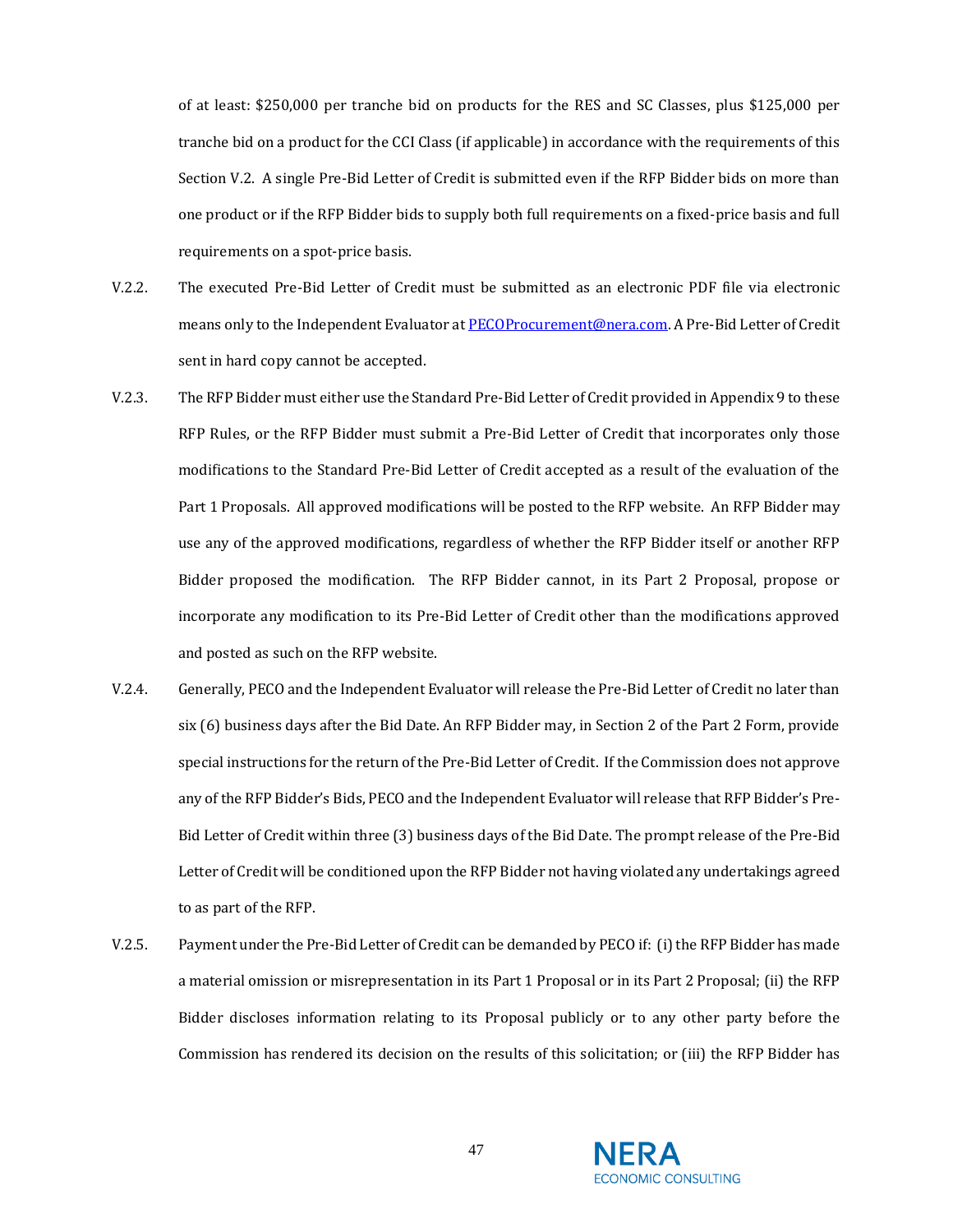one or more Bids approved by the Commission and the RFP Bidder fails to execute the Uniform SMA and its Exhibits or fails to meet the creditworthiness requirements within the timeframe required.

V.2.6. All information required by this Sectio[n V.2](#page-45-0) must be provided exclusively by completing Section 2 of the online Part 2 Form, as further explained in [Article VII.](#page-56-0) Any special instructions for the return of the Pre-Bid Letter of Credit may be submitted by upload to the online Part 2 Form or sent by email to the Independent Evaluator a[t PECOProcurement@nera.com.](mailto:PECOProcurement@nera.com) 

## <span id="page-47-0"></span>**V.3. RFP Bidders Relying on the Financial Standing of an RFP Guarantor**

- V.3.1. The requirements of this Section [V.3](#page-47-0) apply only to RFP Bidders relying on the financial standing of an RFP Guarantor; other RFP Bidders are not subject to the requirements of this Section [V.3.](#page-47-0)
- V.3.2. Intent to Provide a Guaranty. The requirements of this paragraph only apply to RFP Bidders that are not Default Suppliers.
	- Such RFP Bidder must provide in its Part 2 Proposal a statement from a representative of the RFP Guarantor acknowledging that the RFP Guarantor: (i) has been asked to provide a financial guaranty on behalf of the RFP Bidder should the RFP Bidder become a Default Supplier pursuant to its response under this RFP for procuring supply under the terms of the Uniform SMA; (ii) has a senior unsecured debt rating that meets the Minimum Rating as defined in the Uniform SMA; and (iii) would consider providing a financial guaranty on behalf of the RFP Bidder should there be no material change in affairs for at least the Indicative Amount. This RFP Guarantor may add that this statement should not and cannot be taken as an indication of financing commitment of any kind whatsoever, or an absolute commitment to provide a financial guaranty.
	- The Indicative Amount must meet or exceed the sum of: (i) \$600,000 times the number of tranches bid on products for the RES and SC Classes for full requirements on a fixed-price basis; and (ii) \$300,000 times the number of tranches bid for the CCI Class for full requirements on a spot-price basis (if applicable).

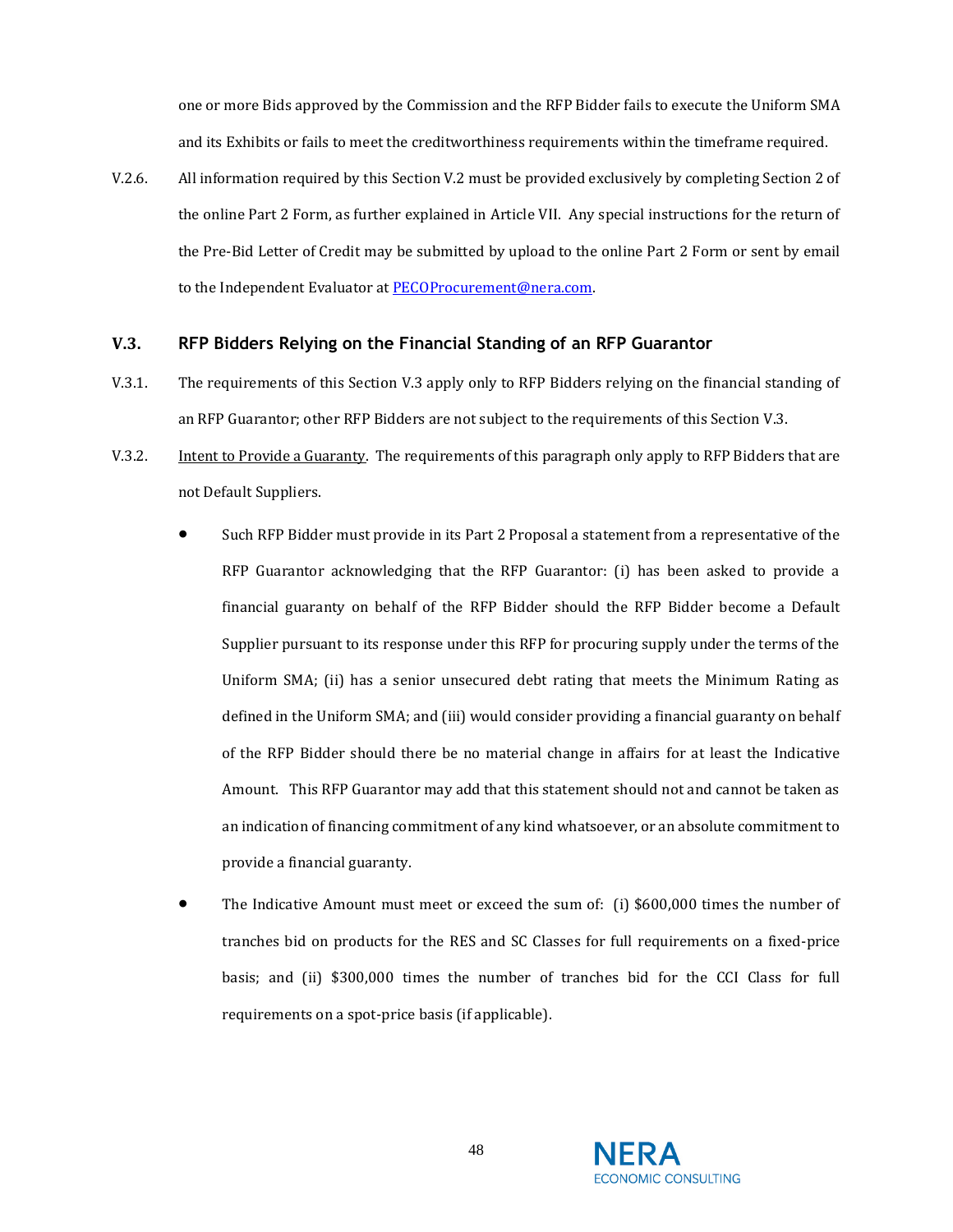• The individual signing the intent to provide a guaranty must be a representative of the RFP Guarantor authorized to undertake contracts (including the Guaranty) and bind that RFP Guarantor.

The RFP Bidder provides this statement by completing the Guaranty Intent Insert prepared for this purpose and available on the Proposal submission website.

- <span id="page-48-0"></span>V.3.3. Information to Prepare the Guaranty. This paragraph applies to RFP Bidders that are not Default Suppliers.
	- The RFP Bidder is asked: (i) to specify the governing laws under which the RFP Guarantor is organized; (ii) to provide the name and title of the signatory to the guaranty as well as contact information for an individual who will receive notice under the guaranty; and (iii) to make elections to incorporate any or all of the approved modifications to the Standard Guaranty.
	- If an RFP Bidder that is not a Default Supplier with a Guaranty in force fails to submit information required for preparation of the Guaranty with the Part 1 Proposal, the Officer of the RFP Bidder must acknowledge that, if the Independent Evaluator notifies the RFP Bidder that the Independent Evaluator is identifying one or more of the RFP Bidder's Bids to the Commission as winning Bids, the RFP Bidder must provide all required information by 12 PM (noon) EPT on the day after such notification is received.

The RFP Bidder either provides information needed to prepare the guaranty for execution by completing the Guaranty Insert prepared for this purpose or the RFP Bidder provides an acknowledgement from the Officer of the RFP Bidder that such information will be required if one or more of the RFP Bidder's Bids to the Commission as winning Bids by completing the Delay (Guaranty) Insert prepared for this purpose.

V.3.4. Enforceability Opinion for an Alternate Guaranty. The requirements of this Paragraph only apply to RFP Bidders that have obtained approval from PECO to use an alternate guaranty form under the Alternate Guaranty Process and that are not previously eligible. The Alternate Guaranty Process allows a supplier unable to use the Standard Guaranty provided as Appendix G to the Uniform SMA to submit for consideration by PECO the guaranty that the supplier uses in its normal course of business. Such a guaranty is called an "alternate guaranty form" and the process by which suppliers

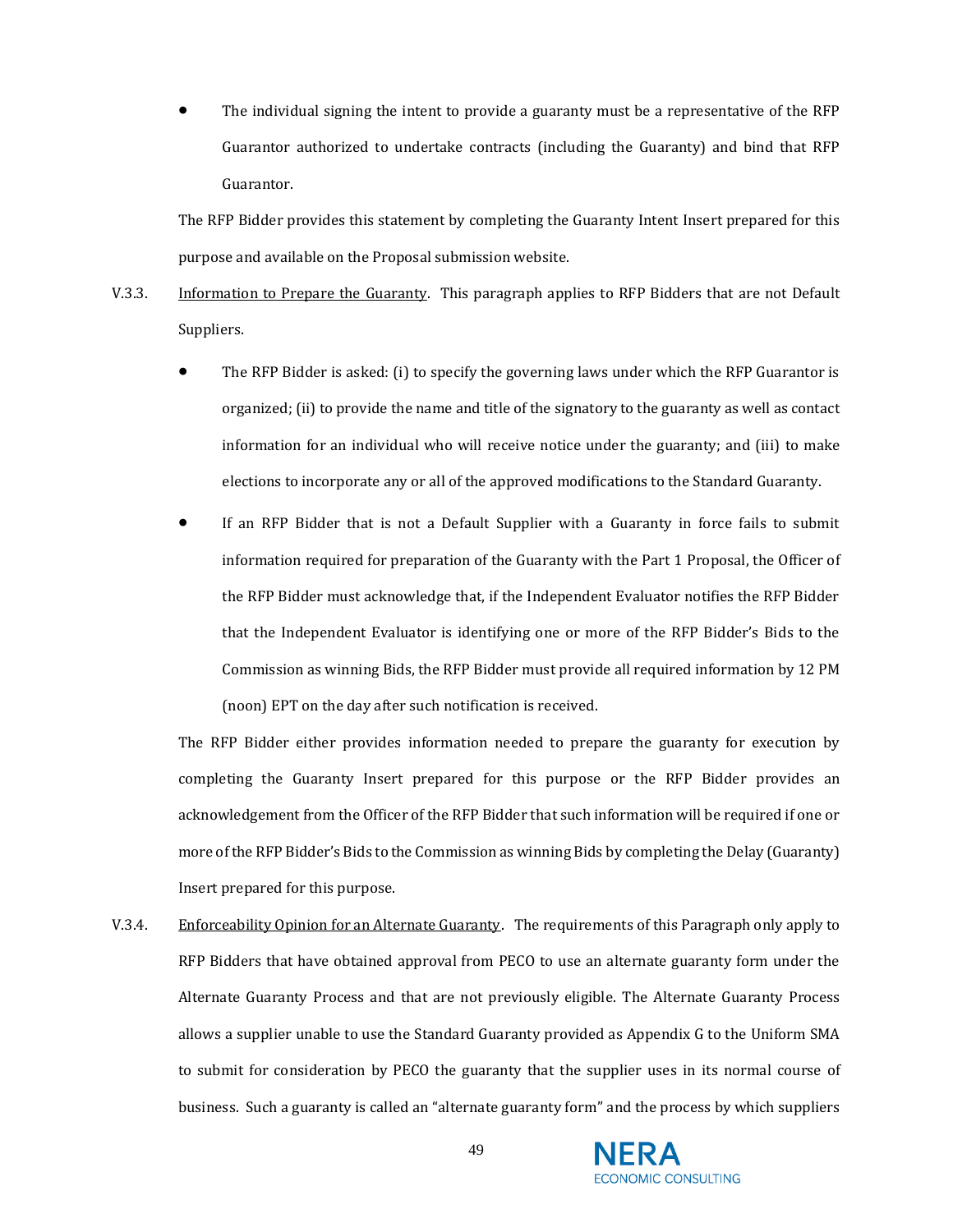may obtain approval to use an alternate guaranty is described in Appendix 2. Such RFP Bidder must provide, with its Part 2 Proposal, an executed enforceability opinion for its approved alternate guaranty form on the letterhead of a law firm of national standing by upload to the online Part 2 Form or by email at pecoprocurement@nera.com.

V.3.5. All information required by this Sectio[n V.1](#page-43-0) must be provided exclusively by completing Section 3 of the online Part 2 Form and the Inserts prepared for this purpose, as further explained i[n Article VII.](#page-56-0) Inserts and documents must be submitted by upload to the online Part 1 Form or sent by email to the Independent Evaluator at **PECOProcurement@nera.com**. An Insert that requires a signature will contain instructions describing the acceptable methods of completion and submission for that Insert and an RFP Bidder must follow such instructions.

#### <span id="page-49-0"></span>**V.4. RFP Bidders Relying on the Financial Standing of an RFP Principal**

- V.4.1. The requirements of this Section V.4 apply only to RFP Bidders relying on the financial standing of an RFP Principal; other RFP Bidders are not subject to the requirements of this Sectio[n V.3.](#page-47-0)
- V.4.2. Officers' Certificate. Whether or not the RFP Bidder is previously eligible, an RFP Bidder submitting a Proposal under an Agency Agreement must submit an Officers' Certificate substantially in the form of Appendix 6 to these RFP Rules.
	- The Officers' Certificate must be signed by an officer of each Principal.
	- The Officers' Certificate states that: (i) the copy of the Agency Agreement submitted with the Part 1 Proposal is a true and complete copy of the Agency Agreement as currently in effect; (ii) the Agency Agreement is in full force and effect and shall remain in full force and effect for a period extending to six (6) business days following the Bid Date; (iii) there are no proceedings pending for the amendment or termination of the Agency Agreement; (iv) each individual who has executed the Officers' Certificate and the Agency Agreement is (or was at the time of the execution of such documents) authorized to execute and deliver such documents on behalf of the Principal(s); and (v) the Officer of the RFP Bidder is authorized to execute the Uniform SMA as well as any Transaction Confirmation pursuant to the Uniform SMA on behalf of the Principal(s).

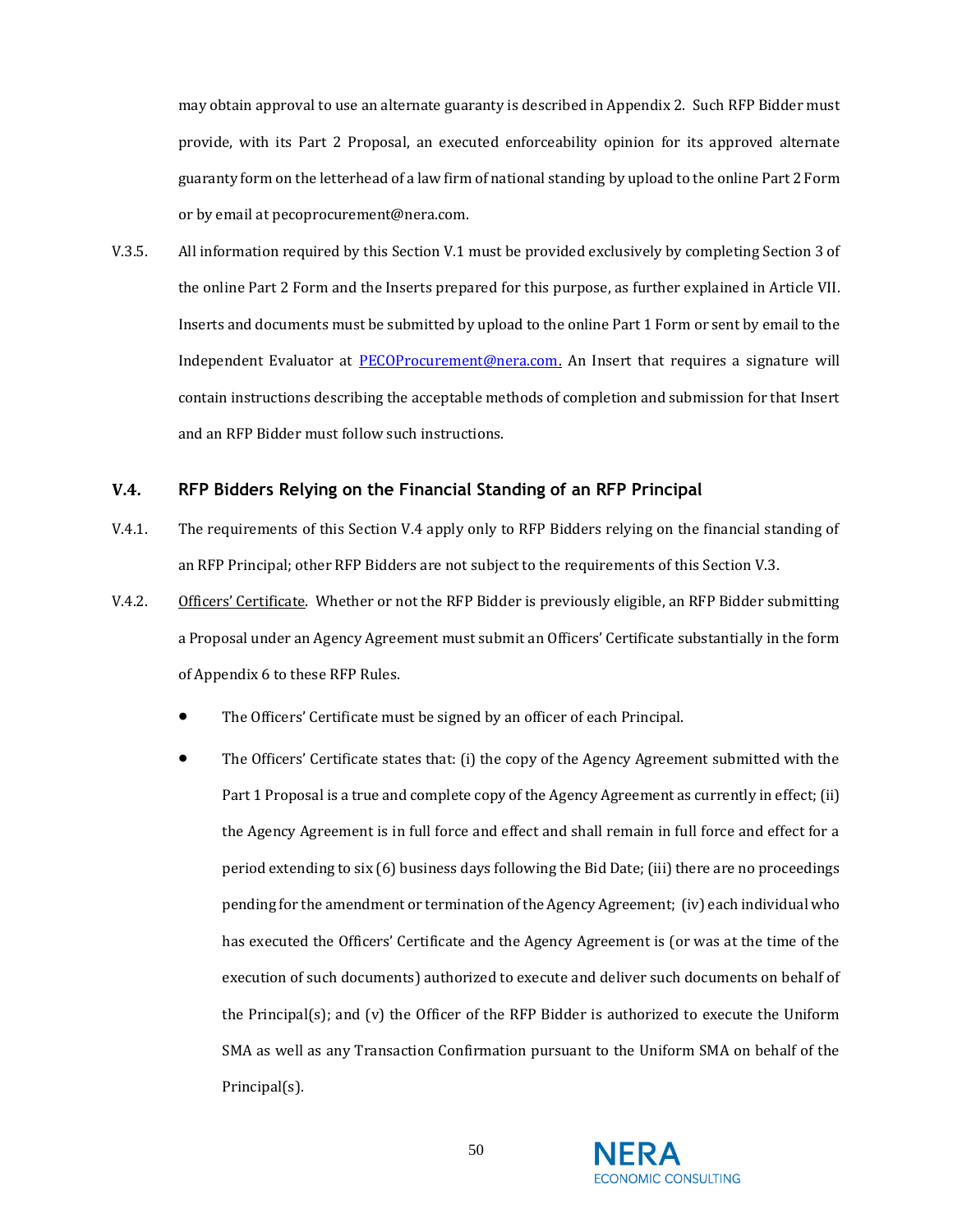• An Officers' Certificate submitted by a previously eligible RFP Bidder and that was previously acceptable to PECO will remain acceptable to PECO unless there has been a change in the circumstances of the RFP Bidder submitting a Proposal under an Agency Agreement.

Appendix 6 will contain instructions describing the acceptable methods of completion and submission an Officers' Certificate and an RFP Bidder must follow such instructions.

- V.4.3. Signatory to the Uniform SMA. If an RFP Bidder is submitting a Proposal under an Agency Agreement and the Principal does not authorize the RFP Bidder to sign the Uniform SMA or to execute a Transaction Confirmation, such RFP Bidder must name a representative of the Principal who will be authorized to sign the Uniform SMA and all necessary exhibits should such RFP Bidder have winning Bids that are approved by the Commission as required by Sectio[n VII.3.](#page-71-0) The RFP Bidder must provide contact information for this individual (address, phone number, and email address). The RFP Bidder provides the information in the online Part 2 Form or by email at pecoprocurement@nera.com.
- V.4.4. An RFP Bidder that relies on the financial standing of a Principal that is a Foreign Entity must also comply with requirements detailed in Paragraph [V.5.4.](#page-53-0)
- V.4.5. All information required by this Sectio[n V.1](#page-43-0) must be provided exclusively by completing Section 4 of the online Part 2 Form and the Inserts prepared for this purpose, as further explained i[n Article VII.](#page-56-0) Inserts and documents must be submitted by upload to the online Part 1 Form or sent by email to the Independent Evaluator at [PECOProcurement@nera.com.](mailto:PECOProcurement@nera.com) An Insert that requires a signature will contain instructions describing the acceptable methods of completion and submission for that Insert and an RFP Bidder must follow such instructions.

## <span id="page-50-0"></span>**V.5. Foreign RFP Bidders and Foreign Entities**

V.5.1. The requirements of this Section [V.5](#page-50-0) apply only to Foreign RFP Bidders, or to RFP Bidders that rely on the financial standing of a Foreign Entity as RFP Guarantor, or to RFP Bidders that submit a Proposal under an Agency Agreement with a Foreign Entity as Principal. Other RFP Bidders are not subject to the requirements of this Sectio[n V.5.](#page-50-0) An RFP Bidder fulfills the requirements by completing the P2 Foreign Entity Insert prepared for this purpose and available on the Proposal submission website.

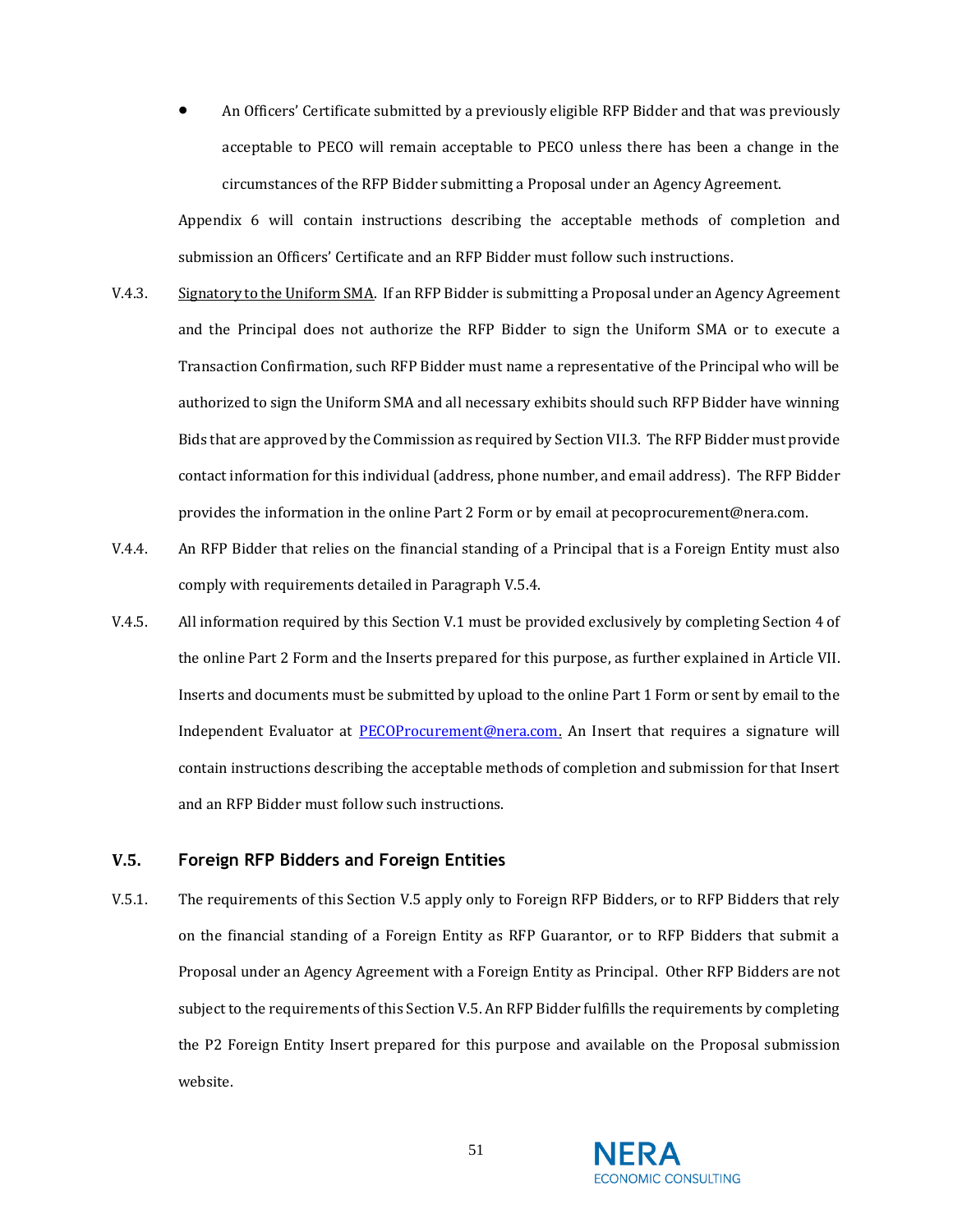- <span id="page-51-0"></span>V.5.2. Required Documents for Foreign RFP Bidders. A Foreign RFP Bidder receives from the Independent Evaluator upon successfully completing the Part 1 Proposal a provisional assessment that presumes the receipt of the following fully executed additional documents: (i) a legal opinion of outside counsel qualified to practice in the foreign jurisdiction in which the Foreign RFP Bidder is incorporated or otherwise formed that the Uniform SMA is, or upon the completion of execution formalities will become, the binding obligation of the Foreign RFP Bidder in the jurisdiction in which it has been incorporated or otherwise formed; and (ii) the sworn certificate of the corporate secretary (or similar officer) of such Foreign RFP Bidder that the person executing the Uniform SMA on behalf of the Foreign RFP Bidder has the authority to execute the Uniform SMA and that the governing board of such Foreign RFP Bidder has approved the execution of the Uniform SMA; and (iii) the sworn certificate of the corporate secretary (or similar officer) of such Foreign RFP Bidder that the Foreign RFP Bidder has been authorized by its governing board to enter into agreements of the same type as the Uniform SMA. The Independent Evaluator will make available to RFP Bidders a sample of the legal opinion of outside counsel that is sufficient.
	- If the Foreign RFP Bidder is not previously eligible, such RFP Bidder must submit these fully executed documents in a form acceptable to PECO for the Independent Evaluator to confirm the assessment provided with the Part 1 Notification. If the Foreign RFP Bidder submits these fully executed documents in a form acceptable to PECO, the Independent Evaluator includes in the Part 2 Notification a confirmation of the assessment provided with the Part 1 Notification. Otherwise, the Independent Evaluator provides with the Part 2 Notification a revised assessment that states either that the Foreign RFP Bidder is not granted unsecured credit or that the Foreign RFP Bidder is not eligible to continue further in the RFP.
	- If the Foreign RFP Bidder is previously eligible and has previously submitted these additional documents in a form acceptable to PECO, such RFP Bidder either: (i) must confirm that these documents remain valid; or (ii) must update any document that failed to remain valid. The Independent Evaluator confirms the assessment in the Part 2 Notification if all required documents are submitted and are acceptable to PECO. Otherwise, the Independent Evaluator provides with the Part 2 Notification a revised assessment that states either that the Foreign

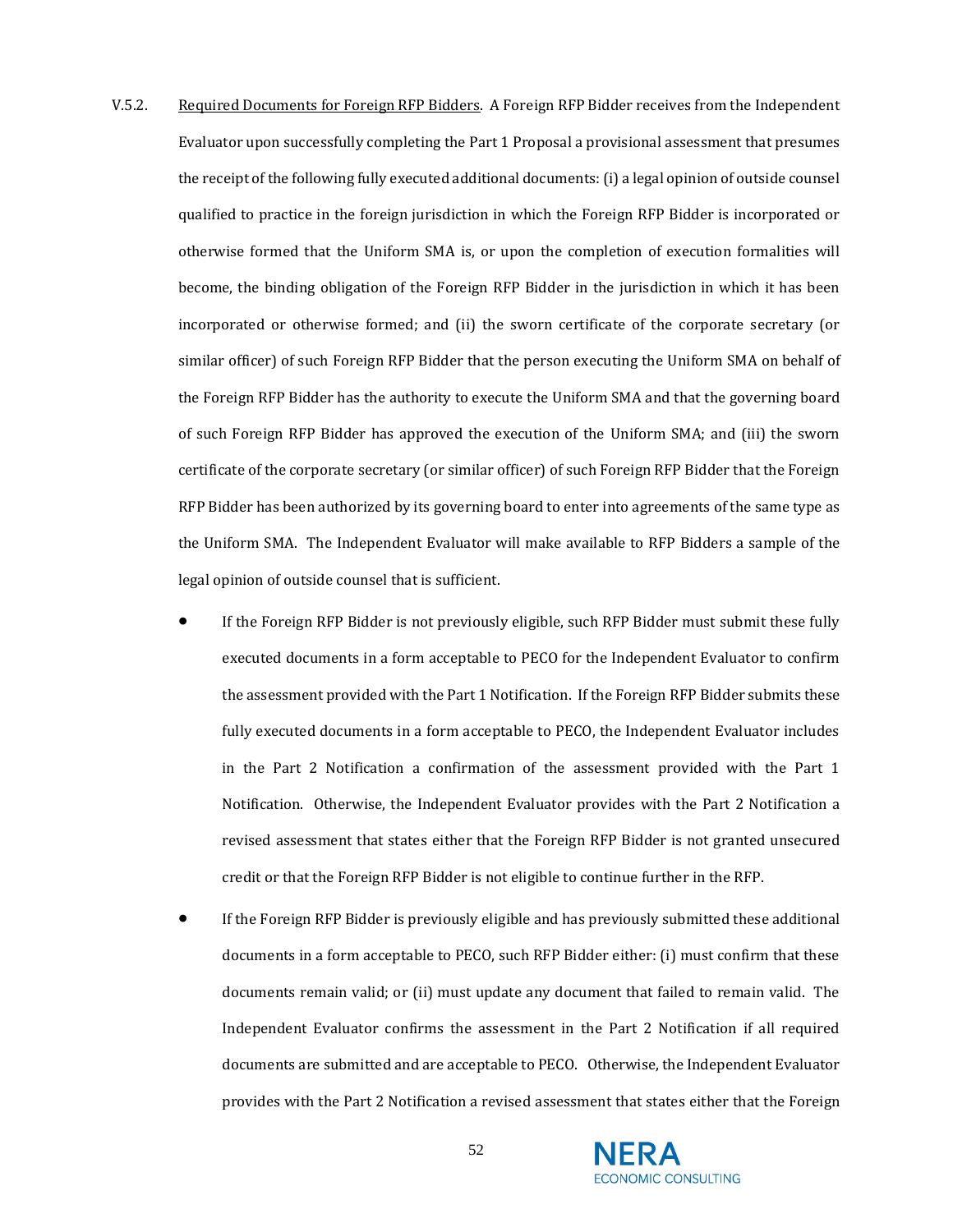RFP Bidder is not granted unsecured credit or that the Foreign RFP Bidder is not eligible to continue further in the RFP.

- <span id="page-52-0"></span>V.5.3. Required Documents for RFP Bidders with a Foreign Entity as RFP Guarantor. An RFP Bidder that relies on the financial standing of a Foreign Entity as RFP Guarantor receives, with its Part 1 Notification, a provisional creditworthiness assessment for its RFP Guarantor that presumes the receipt of the following fully executed additional documents in a form acceptable to PECO: (i) a legal opinion of outside counsel qualified to practice in the foreign jurisdiction in which the RFP Guarantor is incorporated or otherwise formed that the guaranty pursuant to the Uniform SMA is, or upon the completion of execution formalities will become, the binding obligation of the RFP Guarantor in the jurisdiction in which it has been incorporated or otherwise formed; and (ii) the sworn certificate of the corporate secretary (or similar officer) of such RFP Guarantor that the person executing the guaranty pursuant to the Uniform SMA on behalf of the RFP Guarantor has the authority to execute the guaranty pursuant to the Uniform SMA and that the governing board of such RFP Guarantor has approved the execution of the guaranty pursuant to the Uniform SMA; and (iii) the sworn certificate of the corporate secretary (or similar officer) of such RFP Guarantor that the RFP Guarantor has been authorized by its governing board to enter into agreements of the same type as the guaranty pursuant to the Uniform SMA. The Independent Evaluator will make available to RFP Bidders a sample of the legal opinion of outside counsel that is sufficient for a Foreign Entity as RFP Guarantor.
	- If such RFP Bidder is not previously eligible, such RFP Bidder must submit these fully executed documents in a form acceptable to PECO for the Independent Evaluator to confirm the creditworthiness assessment provided with the Part 1 Notification. If the RFP Bidder submits these fully executed documents and these documents are acceptable to PECO, the Independent Evaluator includes in the Part 2 Notification a confirmation of the creditworthiness assessment provided with the Part 1 Notification. If the RFP Bidder does not submit these documents, or if these documents are not acceptable to PECO, the Independent Evaluator provides with the Part 2 Notification a revised creditworthiness assessment that states that the Foreign Entity as RFP Guarantor is not granted unsecured credit. The RFP Bidder may not rely on the financial standing of the RFP Guarantor. Any guaranty submitted in the Part 2

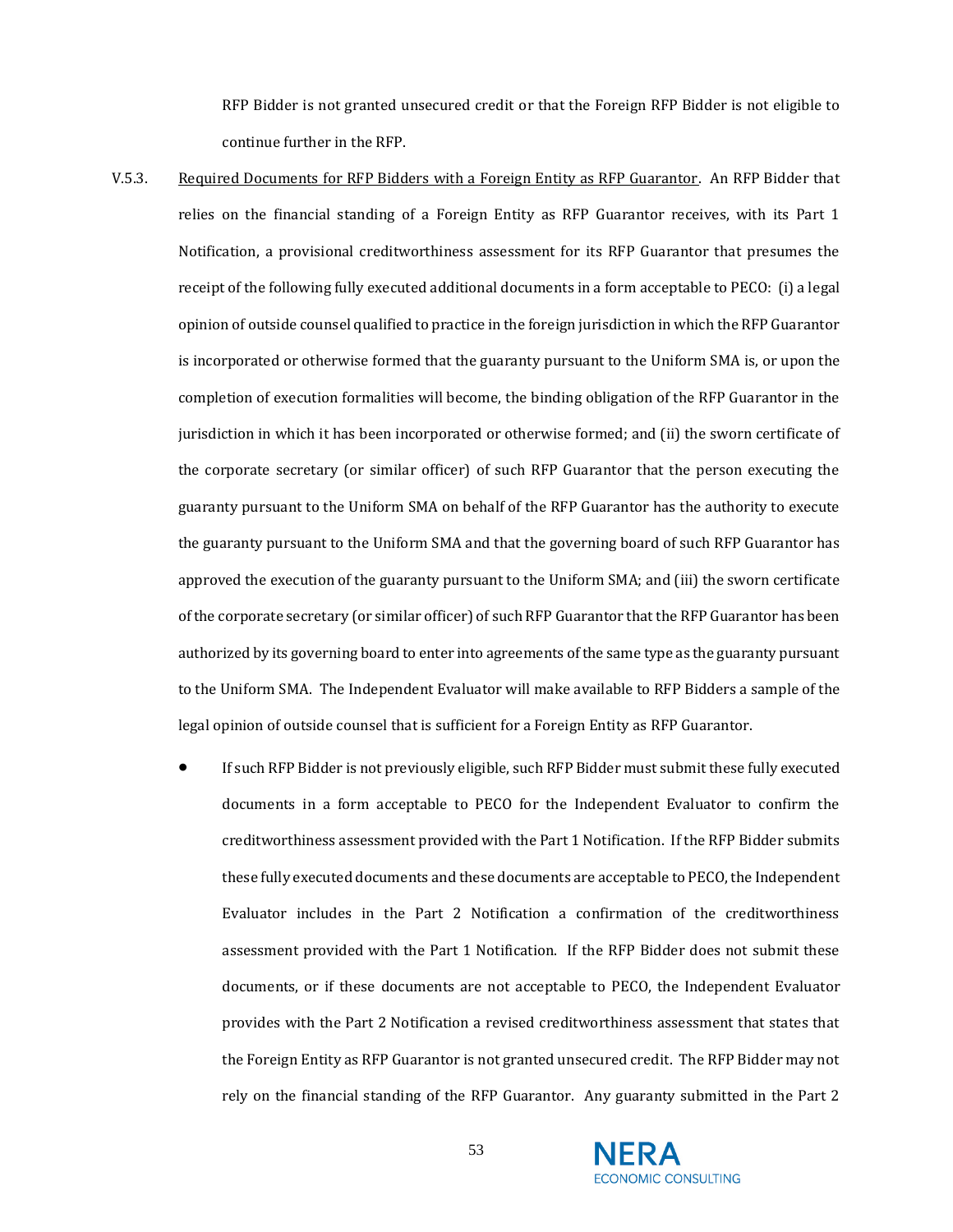Proposal will be removed from consideration and the Independent Evaluator may request additional information regarding the RFP Bidder under Section [IV.2.](#page-26-0) 

- If such RFP Bidder is previously eligible and has submitted these additional documents in a form acceptable to PECO, such RFP Bidder either: (i) must confirm that these documents remain valid; or (ii) must update any document that failed to remain valid. The Independent Evaluator confirms the creditworthiness assessment provided with the Part 1 Notification if the RFP Bidder all required documents are submitted and are acceptable to PECO. Otherwise, the Independent Evaluator provides with the Part 2 Notification a revised creditworthiness assessment that states that the RFP Guarantor is not granted unsecured credit. The RFP Bidder may not rely on the financial standing of the RFP Guarantor. The Independent Evaluator may request additional information regarding the RFP Bidder under Section [IV.2](#page-26-0).
- <span id="page-53-0"></span>V.5.4. Required Documents for RFP Bidders submitting a Proposal under an Agency Agreement with a Foreign Entity as Principal. An RFP Bidder submitting a Proposal under an Agency Agreement with a Foreign Entity as Principal receives, with its Part 1 Notification, a provisional assessment that presumes the receipt of the following documents fully executed and acceptable to PECO: (i) a legal opinion of outside counsel qualified to practice in the foreign jurisdiction in which the Principal is incorporated or otherwise formed that the Uniform SMA is, or upon the completion of execution formalities will become, the binding obligation of the Principal in the jurisdiction in which it has been incorporated or otherwise formed; and (ii) the sworn certificate of the corporate secretary (or similar officer) of such Principal that the Principal has been authorized by its governing board to enter into agreements of the same type as the Uniform SMA. The Independent Evaluator will make available to RFP Bidders a sample of the legal opinion of outside counsel that is sufficient for a Foreign Entity as Principal.
	- If such RFP Bidder is not previously eligible, such RFP Bidder must submit these fully executed documents in a form acceptable to PECO for the Independent Evaluator to confirm the assessment provided with the Part 1 Notification. If the RFP Bidder submits these fully executed documents and these documents are acceptable to PECO, the Independent Evaluator includes in the Part 2 Notification a confirmation of the assessment provided with the Part 1

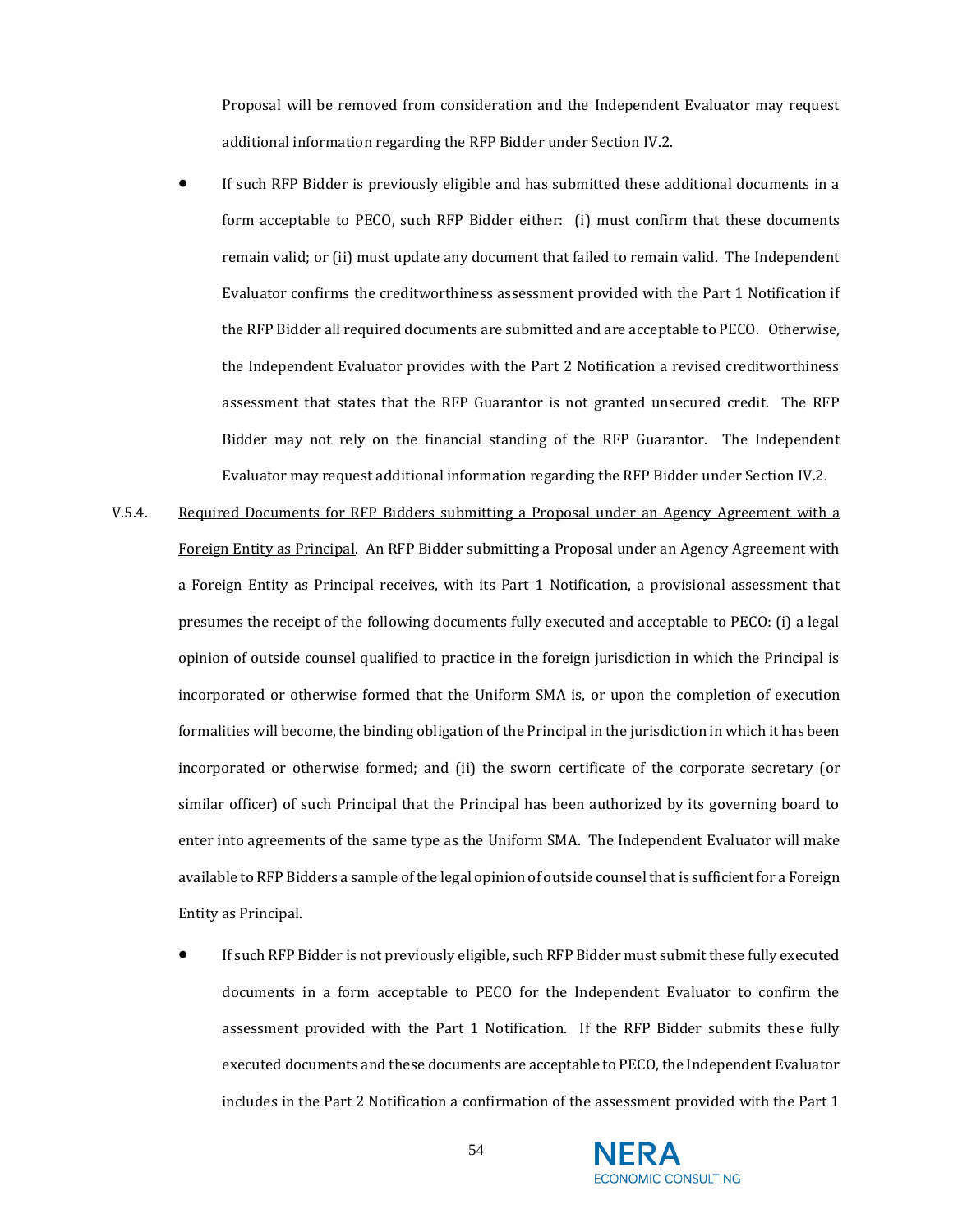Notification. If the RFP Bidder does not submit these documents, or if these documents are not acceptable to PECO, the Independent Evaluator provides with the Part 2 Notification a revised assessment that either states that the RFP Bidder and the Foreign Entity as RFP Principal are not granted unsecured credit or that the RFP Bidder is not eligible for continue further in the RFP.

- If such RFP Bidder is previously eligible, such RFP Bidder either: (i) must confirm that these documents remain valid; or (ii) must update any document that failed to remain valid. The Independent Evaluator confirms the assessment provided with the Part 1 Notification if the RFP Bidder all required documents are submitted and are acceptable to PECO. Otherwise, the Independent Evaluator provides with the Part 2 Notification a revised assessment that states either that the RFP Bidder and the Foreign Entity as RFP Principal are not granted unsecured credit or that the RFP Bidder is not eligible to continue further in the RFP.
- <span id="page-54-0"></span>V.5.5. The information required by this Section [V.5](#page-50-0) must be provided exclusively by completing Section 5 of the online Part 2 Form, as further explained i[n Article VII.](#page-56-0) Documents must be submitted by upload to the online Part 2 Form or sent by email to the Independent Evaluator at [pecoprocurement@nera.com.](mailto:pecoprocurement@nera.com) An Insert that requires a signature will contain instructions describing the acceptable methods of completion and submission for that Insert and an RFP Bidder must follow such instructions.

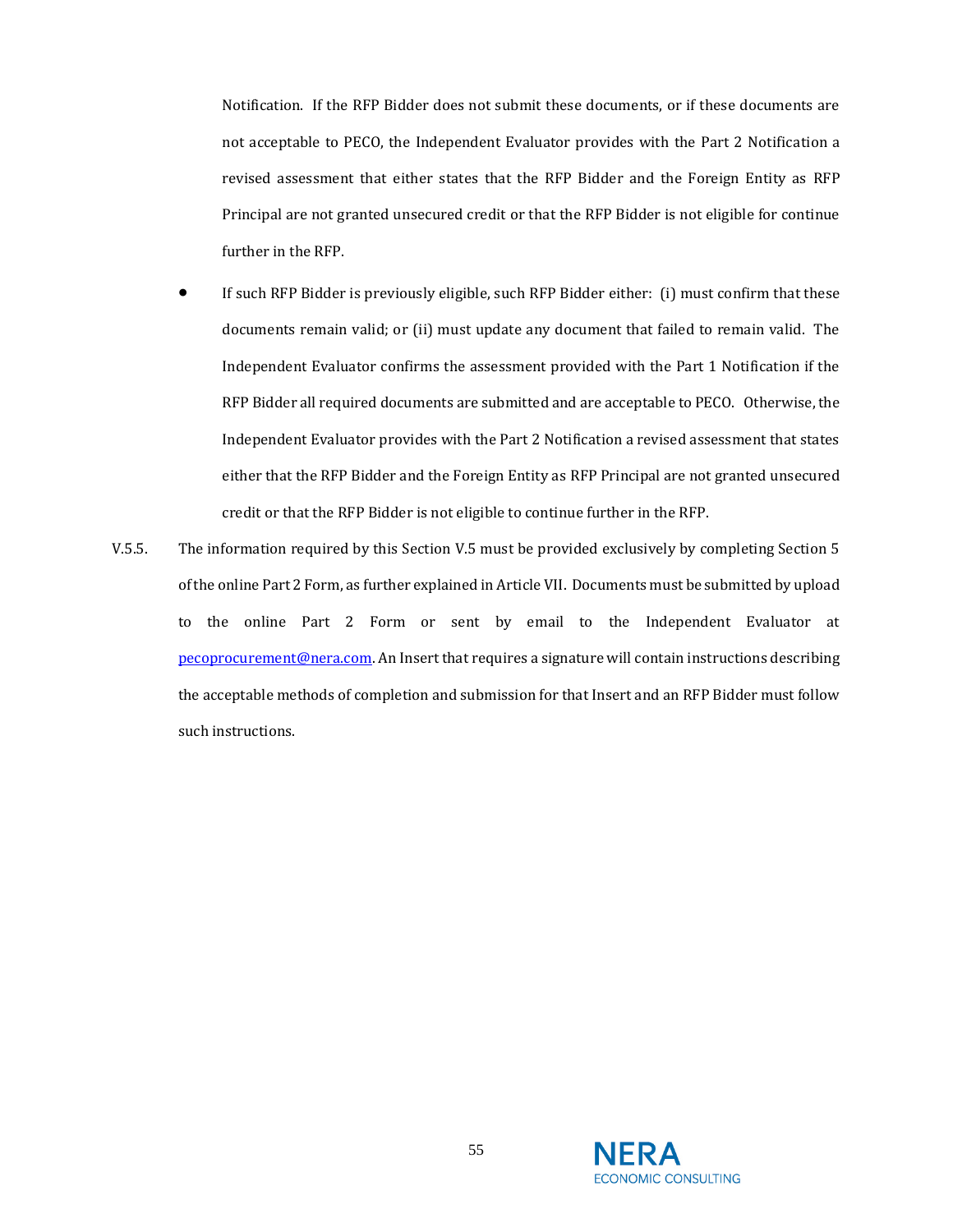# <span id="page-55-0"></span>**ARTICLE VI. Bid Submission**

- VI.1.1. The Independent Evaluator prepares an electronic Bid Form for each RFP Bidder qualified pursuant to a successful Part 1 Proposal. If the RFP Bidder cannot bid on all tranches available of a product because of the Load Cap for the Class to which such product belongs and because of tranches previously won by the RFP Bidder, the Bid Form reflects that fact. The Independent Evaluator sends at the same time instructions for completion of the Bid Form, for the optional encryption of the Bid Form, for electronic transfer of the completed Bid Form to the Independent Evaluator, for an alternate submission method for Bids in case of technical difficulties with the electronic transfer, as well as information used for authenticating the Bids, including the RFP Bidder's unique username, password, and security codes. The Independent Evaluator transmits these materials, the "Part 1 Materials", within two (2) business days of the Part 1 Notification Date, by secure file transfer. The Independent Evaluator requires a confirmation of receipt of these materials in the online Part 2 Form.
- VI.1.2. The exclusive method for submitting an RFP Bidder's Bids is the Bid Form. An RFP Bidder must fill out all required information on the Bid Form according to the instructions provided by the Independent Evaluator. An RFP Bidder may, but is not required to, encrypt its Bid Form. Encryption provides an additional layer of protection for the confidentiality of the RFP Bidder's data. An RFP Bidder must submit the Bid Form to the Independent Evaluator through a secure file transfer system according to the instructions provided by the Independent Evaluator. An RFP Bidder must fill out contact information on its Bid Form and the Independent Evaluator will use that information to confirm receipt of the Bids. All instructions noted in this Paragraph are included in the Part 1 Materials.
- VI.1.3. In case of technical difficulties while using the secure file transfer system, the Independent Evaluator will instruct the RFP Bidder to email the Bid Form to the Independent Evaluator. The Independent Evaluator will recommend that the Bid Form in this case be encrypted and the Independent Evaluator will note for the RFP Bidder that such transmission may not be secure. An RFP Bidder that is not able to use the secure file transfer system must advise the Independent Evaluator of that fact by

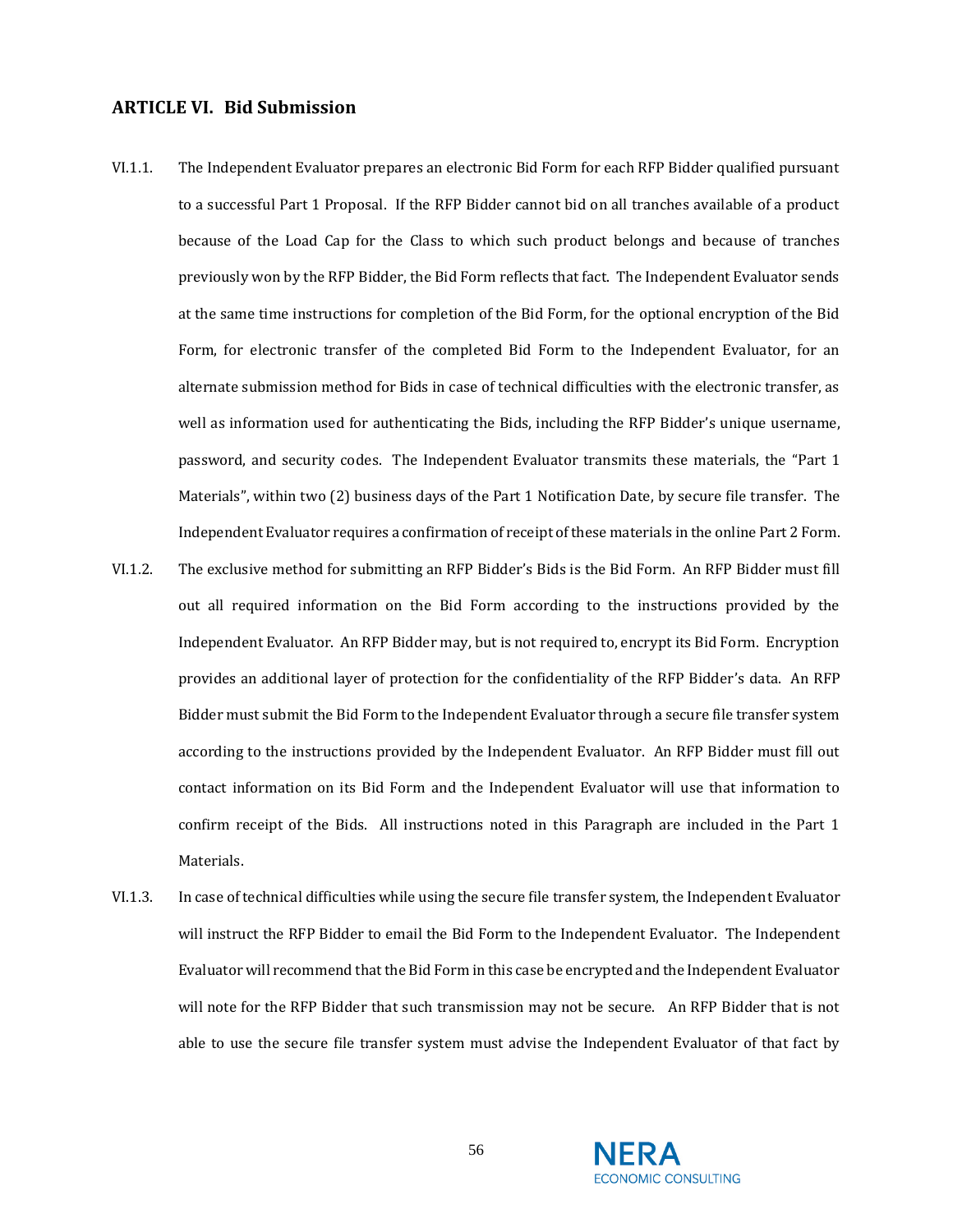email. The Independent Evaluator will provide additional instructions for such a contingency that will be included with the Part 1 Materials.

- VI.1.4. All Bid Forms must be received between 10 AM and 12 PM (noon) on the Bid Date. No late Bid Forms will be accepted regardless of the method used by the RFP Bidder to submit its Bid Form.
- VI.1.5. A Bid for a tranche for any product is a price in U.S. Dollars per MWh, and must be displayed in the format \$xx.xx or \$xxx.xx, rounded to the nearest cent. The number of tranches bid on a product is the number of tranches of that product for which a Bid is provided.
- VI.1.6. A Bid that is not expressed in dollars per MWh will automatically be rejected. A Bid that that has more than two (2) decimals will be automatically rounded to the nearest cent.
- VI.1.7. The RFP Bidder may not bid on less than a full tranche for a product. The RFP Bidder may not bid on fractions, portions, or parts of tranches.
- VI.1.8. The RFP Bidder may not submit any additional instructions, contingencies, or conditions on its Bids. Any such additional instructions, contingencies, or conditions will be ignored.
- VI.1.9. An RFP Bidder may not submit Bids that exceed the Load Caps and the Bid Form will include guidance for the RFP Bidder so that the RFP Bidder submits Bids that conform with the Load Caps. The Load Caps are described in Paragrap[h I.2.11.](#page-10-0)
- VI.1.10. The number of tranches bid for an RFP Bidder may not exceed the number of tranches supported by the Pre-Bid Letter of Credit. The amount of the Pre-Bid Letter of Credit is described in Paragraph [V.2.1.](#page-45-1) The procedure used by the Independent Evaluator to modify the Bid Form is described in Paragrap[h VII.2.10.](#page-69-0)
- <span id="page-56-0"></span>VI.1.11. Bids are evaluated on a price-only basis, in accordance with the process described in Sectio[n VII.2.](#page-67-0)

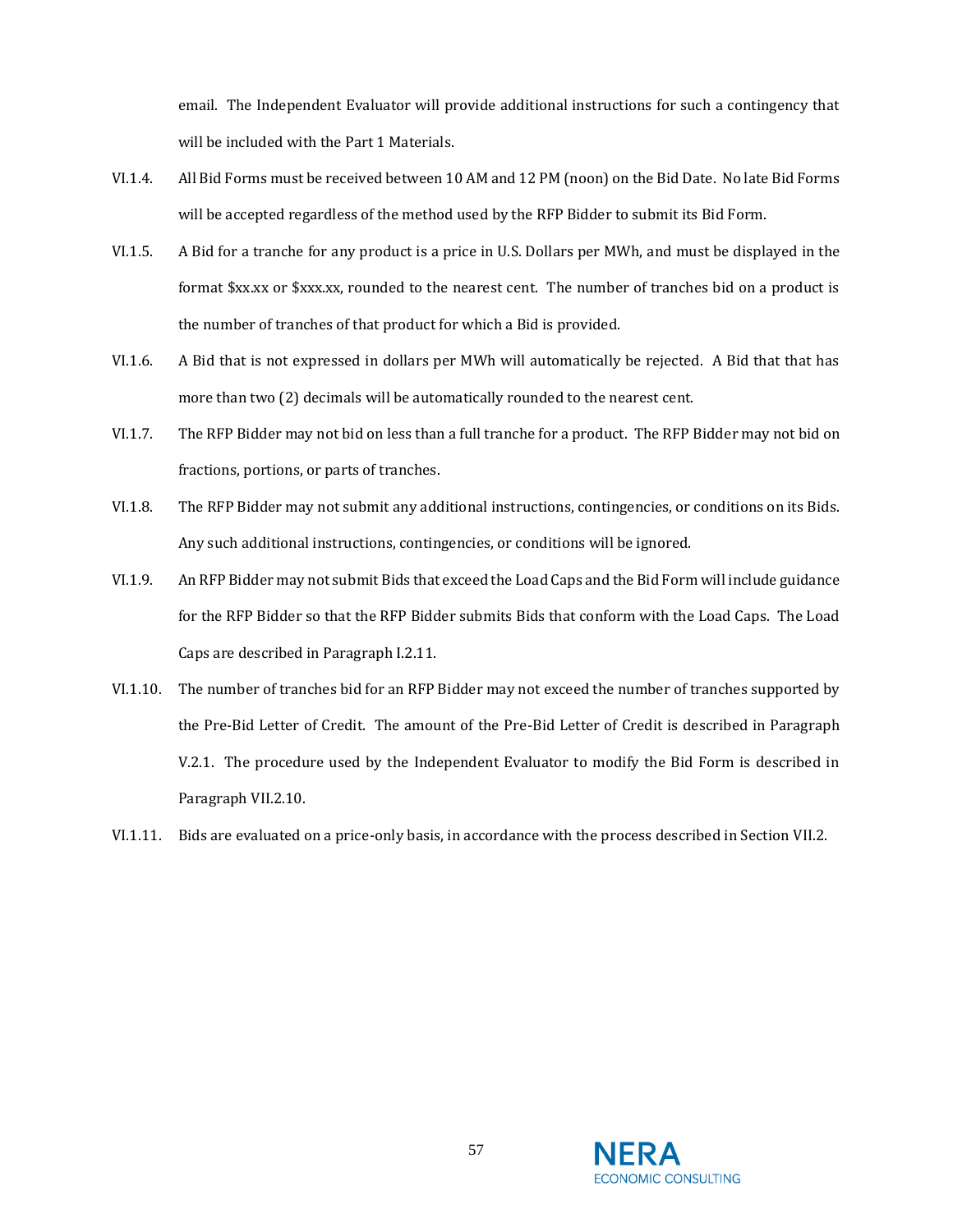## **ARTICLE VII. Process**

#### **VII.1. Part 1 and Part 2 Proposals: Submission and Processing**

- VII.1.1. The Independent Evaluator, for the purposes of this RFP, transmits all communications to the "Bidder Team" consisting of the Representative of the RFP Bidder and any Nominees. The Representative or the Officer of the RFP Bidder may designate up to three (3) Nominees.
- VII.1.2. Any notification or written communication will be deemed received by the RFP Bidder at the time of delivery or transmission, provided that when delivery or transmission occurs after 6 PM on a business day or occurs on a day that is not a business day, receipt will be deemed to occur at 9 AM on the following business day.
- VII.1.3. The exclusive method of responding to the qualification standards for the Part 1 Proposal listed in [Article IV](#page-24-0) of these RFP Rules is the use of the online Part 1 Form. RFP Bidders that did not qualify in a previous solicitation under DSP V must use the Standard Part 1 Form to respond to the qualification standards described i[n Article IV.](#page-24-0) Previously qualified RFP Bidders may participate in an abbreviated Part 1 Proposal process by using the Short Part 1 Form. The generic term "Part 1 Form" refers either to the Standard Part 1 Form or to the Short Part 1 Form. Responses to the qualification standards of [Article IV](#page-24-0) that do not use the online Part 1 Form will not be considered and the Part 1 Proposal will be considered deficient.
- VII.1.4. An RFP Bidder must provide contact information for the RFP Bidder, name an Officer of the RFP Bidder who designates a Representative of the RFP Bidder and make general representations as required by Section [IV.1,](#page-24-1) exclusively by completing Section 1 of the online Part 1 Form. An RFP Bidder must show compliance with the financial requirements of Section [IV.2](#page-26-0) exclusively by completing Section 2 of the online Part 1 Form and by providing all documents supporting the financial information and credit information as requested in that Section of the online Part 1 Form. The RFP Bidder is asked to provide all information to prepare the Uniform SMA, as required by Section [IV.3](#page-31-0) exclusively by completing Section 3 of the online Part 1 Form. The RFP Bidder must show that it has all regulatory authorizations necessary for it to legally perform its obligations under the Uniform SMA and the Transaction Confirmations as required by Section [IV.4,](#page-34-0) exclusively by

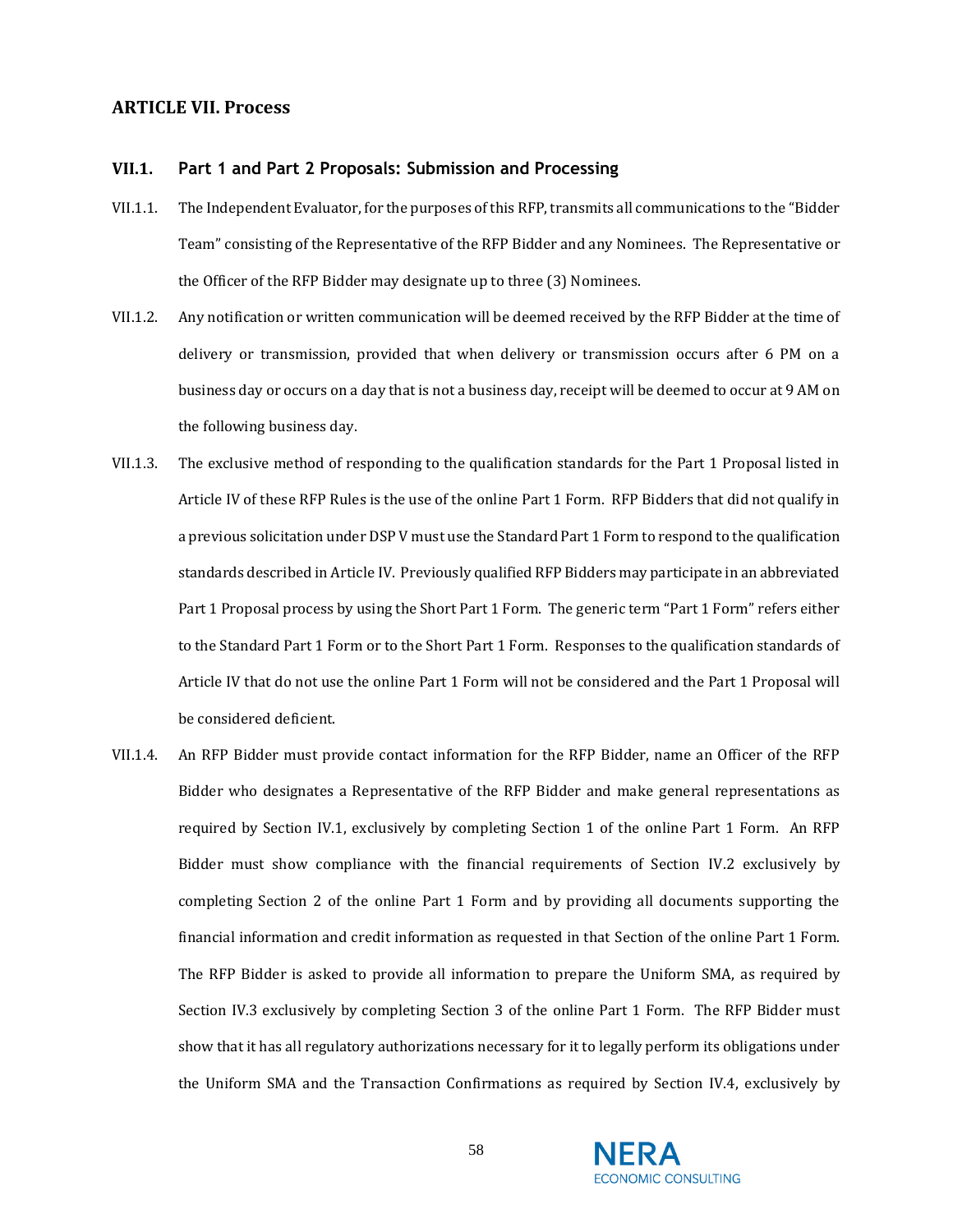completing Section 4 of the online Part 1 Form. A Foreign RFP Bidder that seeks to be granted unsecured credit under the terms of the Uniform SMA, or an RFP Bidder relying on the financial standing of a Foreign Entity, either an RFP Guarantor or a Principal, must provide any additional information required by Section [IV.5,](#page-37-0) exclusively by completing Section 5 of the Part 1 Form.

- VII.1.5. The Part 1 Proposal for an RFP Bidder includes the completed Part 1 Form as well Inserts to the Part 1 Form available as separate Word Forms on the Proposal submission website or from the Independent Evaluator. Documents (supporting documents, draft Letter of Credit and draft Standard Guaranty) may be uploaded to the Proposal submission website or sent to the Independent Evaluator by email at [PECOProcurement@nera.com.](mailto:PECOProcurement@nera.com) An Insert to the Part 1 Form that does not require a signature may be uploaded to the Proposal submission website or sent to the Independent Evaluator by email a[t PECOProcurement@nera.com](mailto:PECOProcurement@nera.com). An Insert to the Part 1 Form that requires a signature will contain instructions describing the acceptable methods of completion and submission for that Insert and an RFP Bidder must follow such instructions. Responses to the qualification standards of Article IV that do not use the online Part 1 Form and the Inserts prepared for this purpose will not be considered and the part 1 Proposal will be considered deficient. No late Part 1 Proposals will be accepted under any circumstances.
- VII.1.6. The Independent Evaluator considers and processes the Part 1 Proposals during the Part 1 Window. When a Part 1 Proposal is received, the Independent Evaluator sends an acknowledgment to the RFP Bidder by email. The Independent Evaluator only processes Part 1 Proposals during the Part 1 Window and, if the Part 1 Proposal is received before the Part 1 Window opens, the Independent Evaluator confirms receipt no later than on the first day of the Part 1 Window.
- VII.1.7. If the Part 1 Proposal is received before 12 PM (noon) on any business day during the Part 1 Window, the Independent Evaluator sends the acknowledgment confirming receipt on the day the Part 1 Proposal is received with the results of an initial review. The initial review states either that the Part 1 Proposal is complete and is being considered, or the initial review lists items of the Part 1 Proposal that are deficient or require clarification. If a Part 1 Proposal is received after 12 PM (noon) on any business day during the Part 1 Window prior to the Part 1 Date, the Independent Evaluator sends the

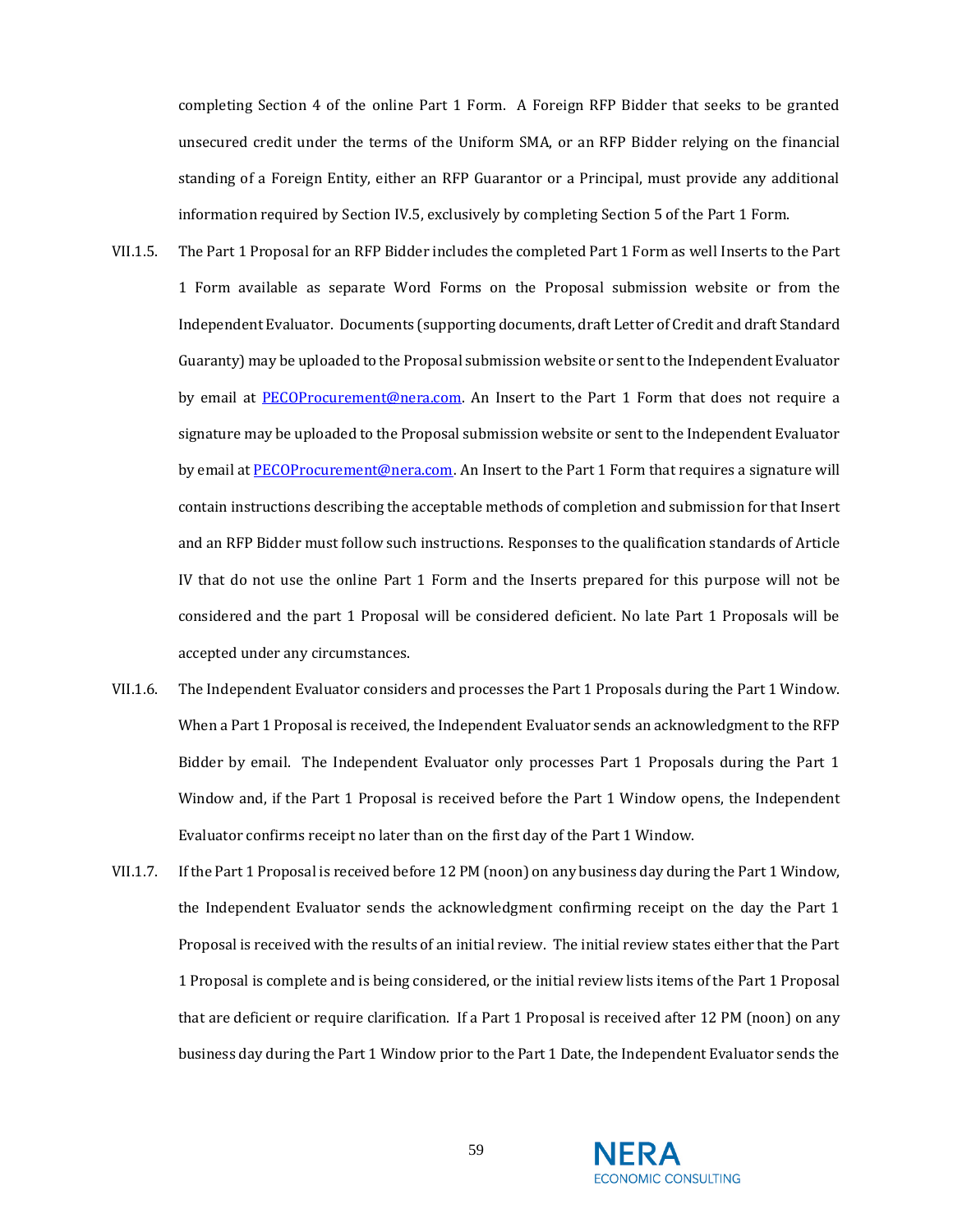acknowledgment along with the initial review by 12 PM (noon) of the next business day. The Independent Evaluator sends such acknowledgments to the RFP Bidder by email.

- VII.1.8. An RFP Bidder that submits a Draft Pre-Bid Letter of Credit will receive a review of any proposed modifications within two (2) business days. The Independent Evaluator sends such review by email. The RFP Bidder can only submit one (1) Draft Pre-Bid Letter of Credit. Any review communicated to the RFP Bidder of the Draft Pre-Bid Letter of Credit is final. The RFP Bidder cannot submit a subsequent request for changes on the basis of this review. All modifications accepted to the Standard Pre-Bid Letter of Credit for the benefit of a single RFP Bidder will be made available to all RFP Bidders on an optional basis. All such modifications will be posted in a single document on the RFP website that will be updated daily during the Part 1 Window. By 12 PM (noon) on the day the Part 2 Window opens, the final document containing all accepted modifications will be posted.
- VII.1.9. An RFP Bidder that submits a Draft Post-Bid Letter of Credit will receive a review of any proposed modifications within seven (7) business days. The Independent Evaluator sends such review by email. The RFP Bidder can only submit one (1) Draft Post-Bid Letter of Credit. Any review communicated to the RFP Bidder of the Draft Post-Bid Letter of Credit is final. The RFP Bidder cannot submit a subsequent request for changes on the basis of this review. All modifications accepted to the Standard Post-Bid Letter of Credit for the benefit of a single RFP Bidder will be made available to all RFP Bidders on an optional basis. All such modifications will be posted in a single document on the RFP website that will be posted no later than 6 PM on the Part 2 Date.
- VII.1.10. An RFP Bidder that submits a Draft Standard Guaranty will receive a review of any proposed modifications within two (2) business days. The Independent Evaluator sends such review by email. The RFP Bidder can only submit one (1) Draft Standard Guaranty. Any review communicated to the RFP Bidder of the Draft Standard Guaranty is final. The RFP Bidder cannot submit a subsequent request for changes on the basis of this review. All modifications accepted to the Standard Guaranty for the benefit of a single RFP Bidder will be made available to all RFP Bidders on an optional basis. All such modifications will be posted in a single document on the RFP website that will be updated daily during the Part 1 Window. By 12 PM (noon) on the day the Part 2 Window opens, the final document containing all accepted modifications will be posted.

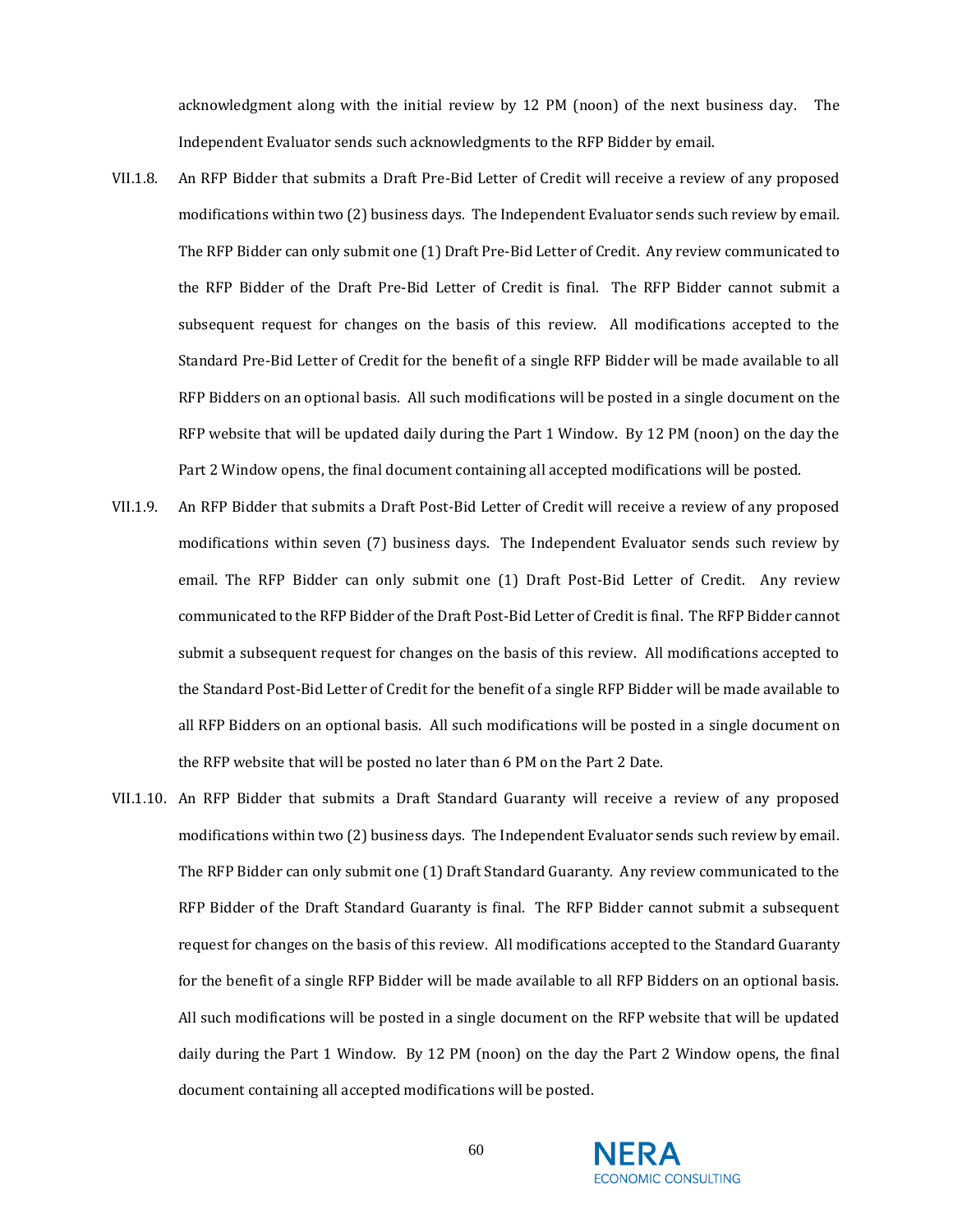- VII.1.11. An RFP Bidder submitting a Proposal under an Agency Agreement that submits a Draft Officers' Certificate will receive an evaluation of this document by the Part 1 Notification Date. The Independent Evaluator sends such review by email. Any evaluation communicated to the RFP Bidder of the Draft Officers' Certificate is final. The RFP Bidder cannot submit a subsequent request for changes on the basis of this evaluation.
- VII.1.12. A Foreign RFP Bidder that submits a draft of any of the documents described in Paragrap[h IV.5.2](#page-37-1) will receive an evaluation of these documents by the Part 1 Notification Date. The Independent Evaluator sends such review by email. Any evaluation communicated to the RFP Bidder of such draft documents is final. The RFP Bidder cannot submit a subsequent request for changes on the basis of this evaluation.
- VII.1.13. An RFP Bidder that relies on the financial standing of a Foreign Entity as RFP Guarantor and that submits a draft of any of the documents described in Paragraph [IV.5.3](#page-39-0) will receive an evaluation of these documents by the Part 1 Notification Date. The Independent Evaluator sends such review by email. Any evaluation communicated to the RFP Bidder of such draft documents is final. The RFP Bidder cannot submit a subsequent request for changes on the basis of this evaluation.
- VII.1.14. An RFP Bidder submitting a Proposal under an Agency Agreement that relies on the financial standing of a Foreign Entity as Principal and that submits a draft of any of the documents described in Paragrap[h IV.5.4](#page-41-0) will receive an evaluation of these documents by the Part 1 Notification Date. The Independent Evaluator sends such review by email. Any evaluation communicated to the RFP Bidder of such draft documents is final. The RFP Bidder cannot submit a subsequent request for changes on the basis of this evaluation.
- VII.1.15. The RFP Bidder includes, in its Part 1 Proposal, a certification from the Officer of the RFP Bidder that the RFP Bidder is bidding independently and is not acting in concert with another RFP Bidder. The Independent Evaluator may request additional information to ascertain that the RFP Bidder is bidding independently of other RFP Bidders. An RFP Bidder that is not bidding independently of another RFP Bidder may fail to qualify.
- VII.1.16. If an RFP Bidder receives any notice from the Independent Evaluator that any item of the Part 1 Proposal is deficient or requires clarification, the RFP Bidder has until 12 PM (noon) on the Part 1

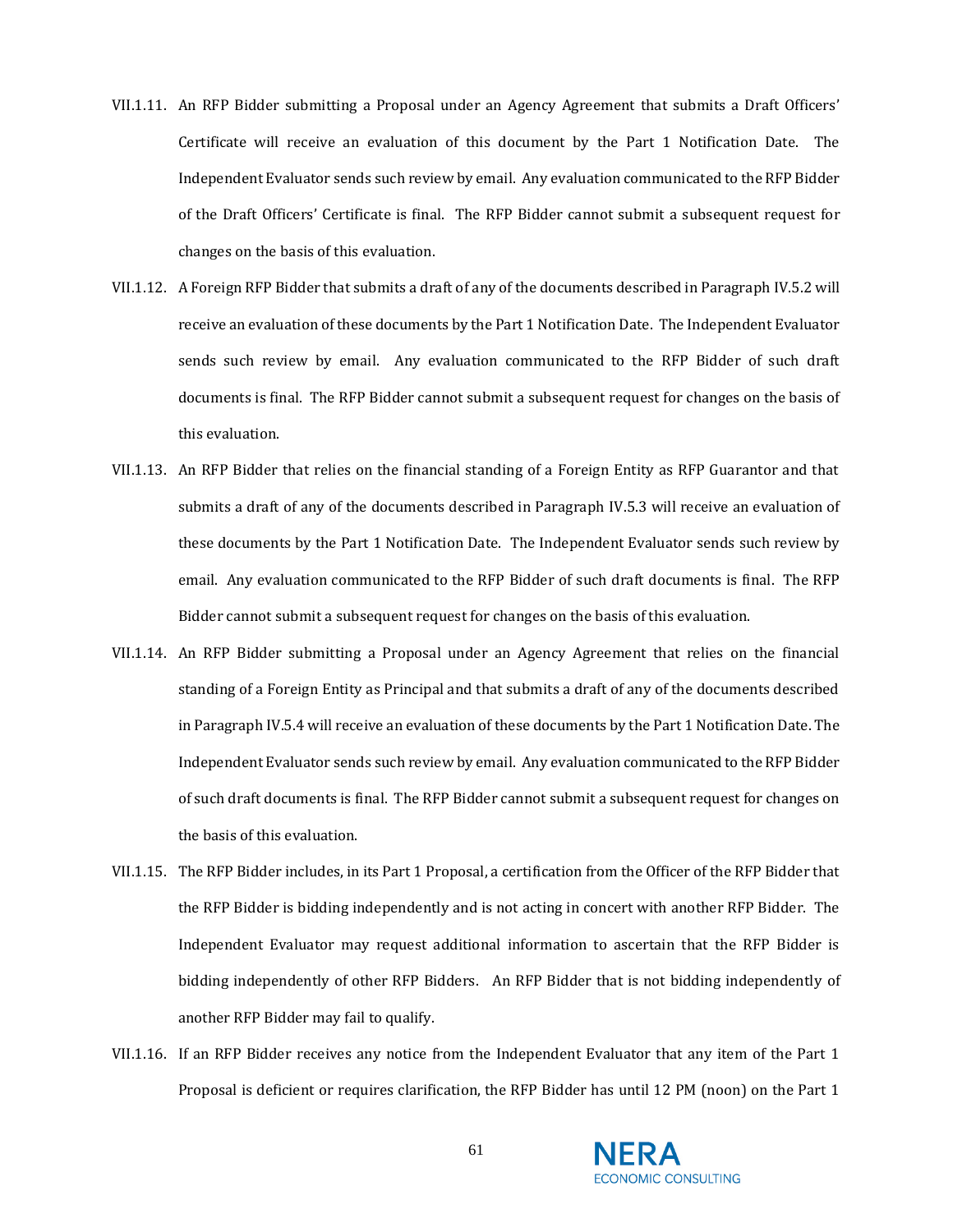Date, or until 6 PM on the business day following the business day during which the Independent Evaluator transmits such notice, whichever comes later, to respond. If the RFP Bidder does not correct or adequately explain the deficiency within the time allowed, the Part 1 Proposal may be rejected. The Independent Evaluator sends such notice to the RFP Bidder by email.

- VII.1.17. An RFP Bidder meets the qualification standards of this RFP if its Part 1 Proposal is received on or before 12 PM (noon) on the Part 1 Date, if its Part 1 Proposal is complete, and if its Part 1 Proposal fully complies with all requirements o[f Article IV.](#page-24-0)
- VII.1.18. The Independent Evaluator informs each RFP Bidder of whether it has met all qualification standards of [Article IV](#page-24-0) through a Part 1 Notification that the Independent Evaluators sends no later than 6 PM on the Part 1 Notification Date.
- VII.1.19. If the RFP Bidder has a successful Part 1 Proposal, within two (2) business days of the Part 1 Notification Date, the Independent Evaluator transmits to the RFP Bidder a number of documents and instructions, called the Part 1 Materials. The Part 1 Materials include: (i) the Bid Form; (ii) instructions for filling out and optionally encrypting the Bid Form; (iii) instructions for the submission of the completed Bid Form from the RFP Bidder to the Independent Evaluator by secure file transfer system; (iv) instructions for an alternate method for submission of the Bids in case of technical difficulties with the secure file transfer system; (v) an invitation to a training session on the Bid submission process; and (vi) a username, a password, and security codes to be used for Bid submission uniquely by that RFP Bidder. The Part 1 Materials may also include other training materials or important notifications to RFP Bidders. The Independent Evaluator transmits the Part 1 Materials by secure file transfer. However, if special circumstances warrant, the Independent Evaluator may transmit by email a particular document needed for participation in a solicitation upon agreement by the RFP Bidder.
- VII.1.20. The Independent Evaluator requires an acknowledgment from the RFP Bidder that the RFP Bidder has received intact the information necessary to submit Bids and that no one but authorized personnel of the RFP Bidder has had access to this information. The RFP Bidder may make this acknowledgment by email. The RFP Bidder's Bids are only evaluated if this acknowledgment is received.

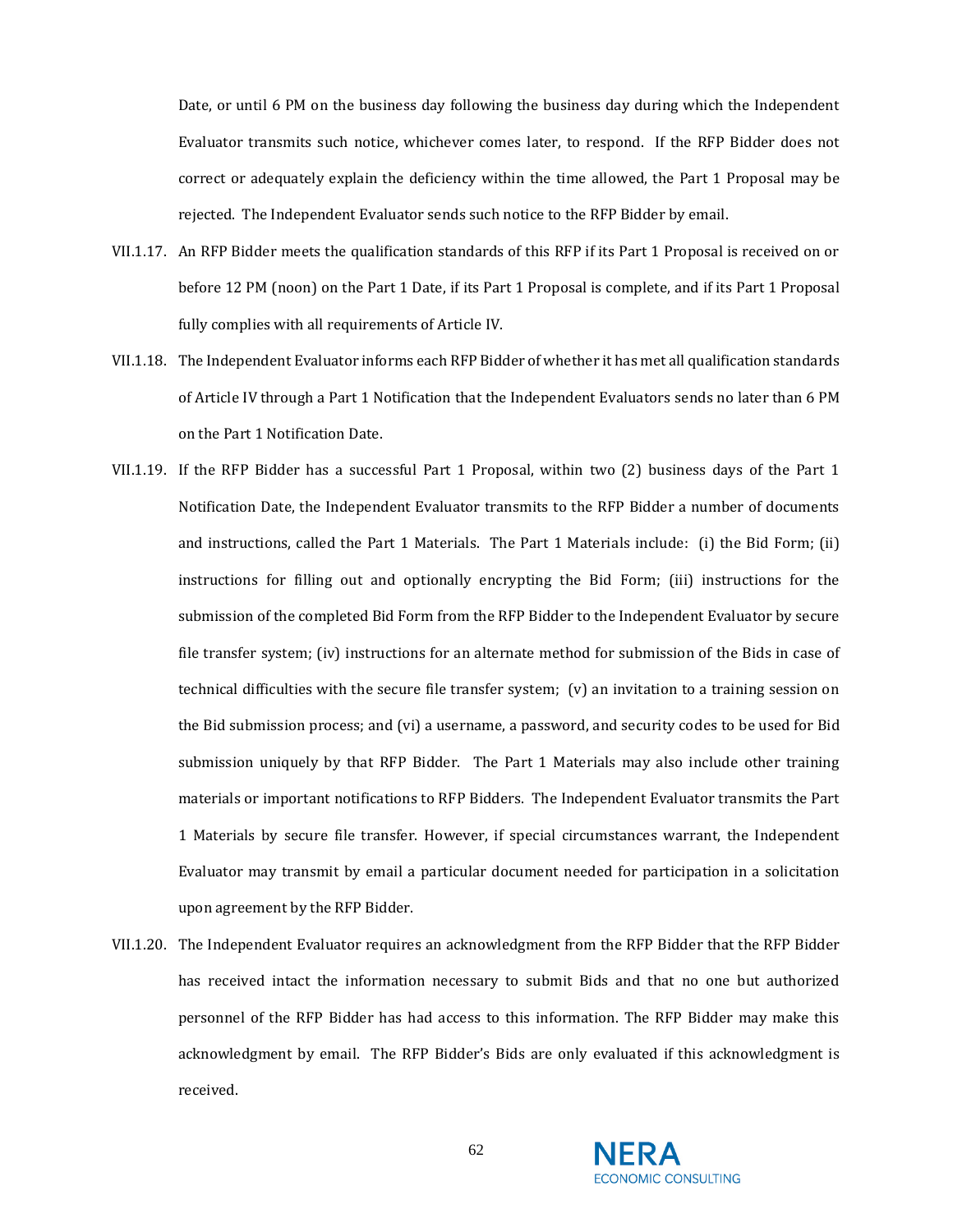- VII.1.21. The exclusive method of responding to the requirements for Part 2 Proposals listed in [Article V](#page-43-1) of these RFP Rules is the use of the online Part 2 Form. Responses to the requirements of [Article V](#page-43-1) that do not use the online Part 2 Form will not be considered and the Part 2 Proposal will be considered deficient.
- VII.1.22. An RFP Bidder must confirm its contact information and make any general representations required by Section [V.1](#page-43-0) exclusively by completing Section 1 of the online Part 2 Form. An RFP Bidder must submit the Pre-Bid Letter of Credit as required by Section V.2 and as instructed in Section 2 of the online Part 2 Form. An RFP Bidder relying on the financial standing of an RFP Guarantor will provide intent to provide a guaranty from its RFP Guarantor and an RFP Bidder submitting a Proposal under an Agency Agreement must submit additional documents as required by Section V.3 exclusively by completing Section 3 of the online Part 2 Form. A Foreign RFP Bidder that seeks to be granted unsecured credit under the terms of the Uniform SMA, or an RFP Bidder that seeks to rely on the financial standing of a Foreign Entity (either an RFP Guarantor or a Principal), must submit any additional documents as required by Section V.4 and as instructed by Section 4 of the online Part 2 Form.
- VII.1.23. The Part 2 Proposal consists of the completed online Part 2 Form, the Pre-Bid Letter of Credit, as well as Inserts to the Part 1 Form available as separate Word Forms on the Proposal submission website or from the Independent Evaluator. The Pre-Bid Letter of Credit must be submitted as an electronic PDF file via electronic means only to the Independent Evaluator at [pecoprocurement@nera.com.](mailto:pecoprocurement@nera.com) An Insert to the Part 2 Form that does not require a signature may be uploaded to the Proposal submission website or sent to the Independent Evaluator by email at [PECOProcurement@nera.com](mailto:PECOProcurement@nera.com). An Insert to the Part 2 Form that requires a signature will contain instructions describing the acceptable methods of completion and submission for that Insert and an RFP Bidder must follow such instructions. Any other documents, excluding Inserts and the Pre-Bid Letter of Credit, may be uploaded to the Proposal submission website or sent to the Independent Evaluator by email at [PECOProcurement@nera.com.](mailto:PECOProcurement@nera.com) In particular:

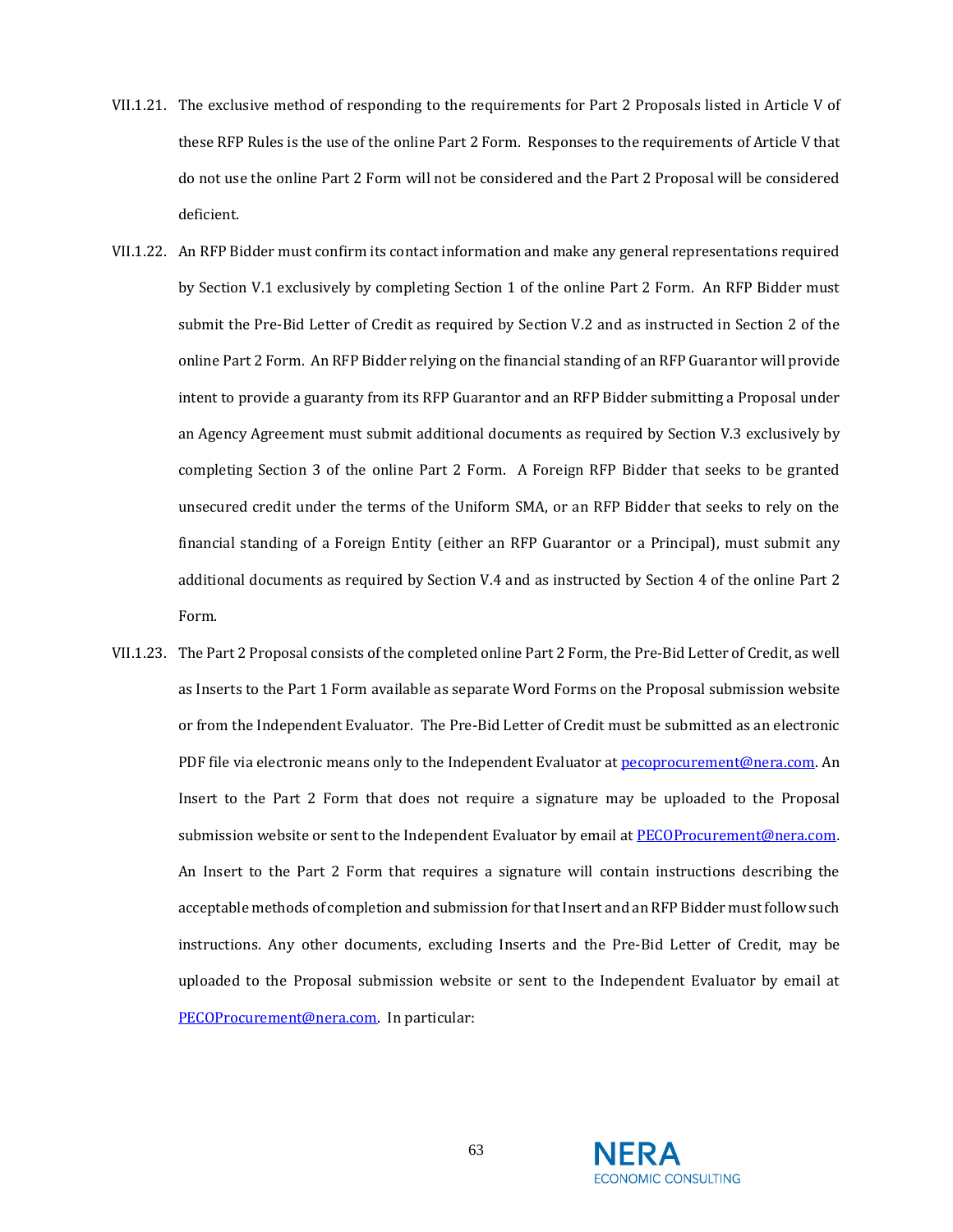- For an RFP Bidder relying on the financial standing of an RFP Guarantor and that is not a Default Supplier, the Part 2 Proposal also includes an acknowledgment from a representative of the RFP Guarantor.
- For an RFP Bidder submitting a Proposal under an Agency Agreement, the Part 2 Proposal also includes an executed Officers' Certificate.
- For an RFP Bidder that: (i) is submitting a Proposal under an Agency Agreement and relying on the financial standing of a Foreign Entity as Principal; or (ii) is a Foreign RFP Bidder; or (iii) relies on the financial standing of a Foreign Entity as RFP Guarantor; the Part 2 proposal also includes any documents required by Section V.4 as a condition of being granted unsecured credit. These documents may include an executed legal opinion of outside counsel and a sworn certificate of the corporate secretary.
- VII.1.24. The Independent Evaluator considers and processes the Part 2 Proposals during the Part 2 Window. No late Part 2 Proposals will be accepted under any circumstances. RFP Bidders also have the option to submit the certifications required by the online Part 2 Form during the Part 1 Window for early processing. When a Part 2 Proposal is received, the Independent Evaluator sends an acknowledgment to the RFP Bidder by email. The Independent Evaluator confirms receipt as long as the Part 2 Proposal is received after the opening of the Part 1 Window. However, Part 2 Proposals are only processed during the Part 2 Window (with the exception of certifications, which may be processed during the Part 1 Window).
- VII.1.25. If the Part 2 Proposal is received before 12 PM (noon) on any business day after the opening of the Part 1 Window, the Independent Evaluator sends the acknowledgment confirming receipt on the day the Part 2 Proposal is received with the results of an initial review. The initial review states either that the Part 2 Proposal is complete and is being considered, or the initial review lists items of the Part 2 Proposal that are deficient or require clarification. If a Part 2 Proposal is received after 12 PM (noon) on any business day during the Part 2 Window prior to the Part 2 Date, the Independent Evaluator sends the acknowledgment along with the initial review by 12 PM (noon) of the next business day. The Independent Evaluator sends such acknowledgments by email.

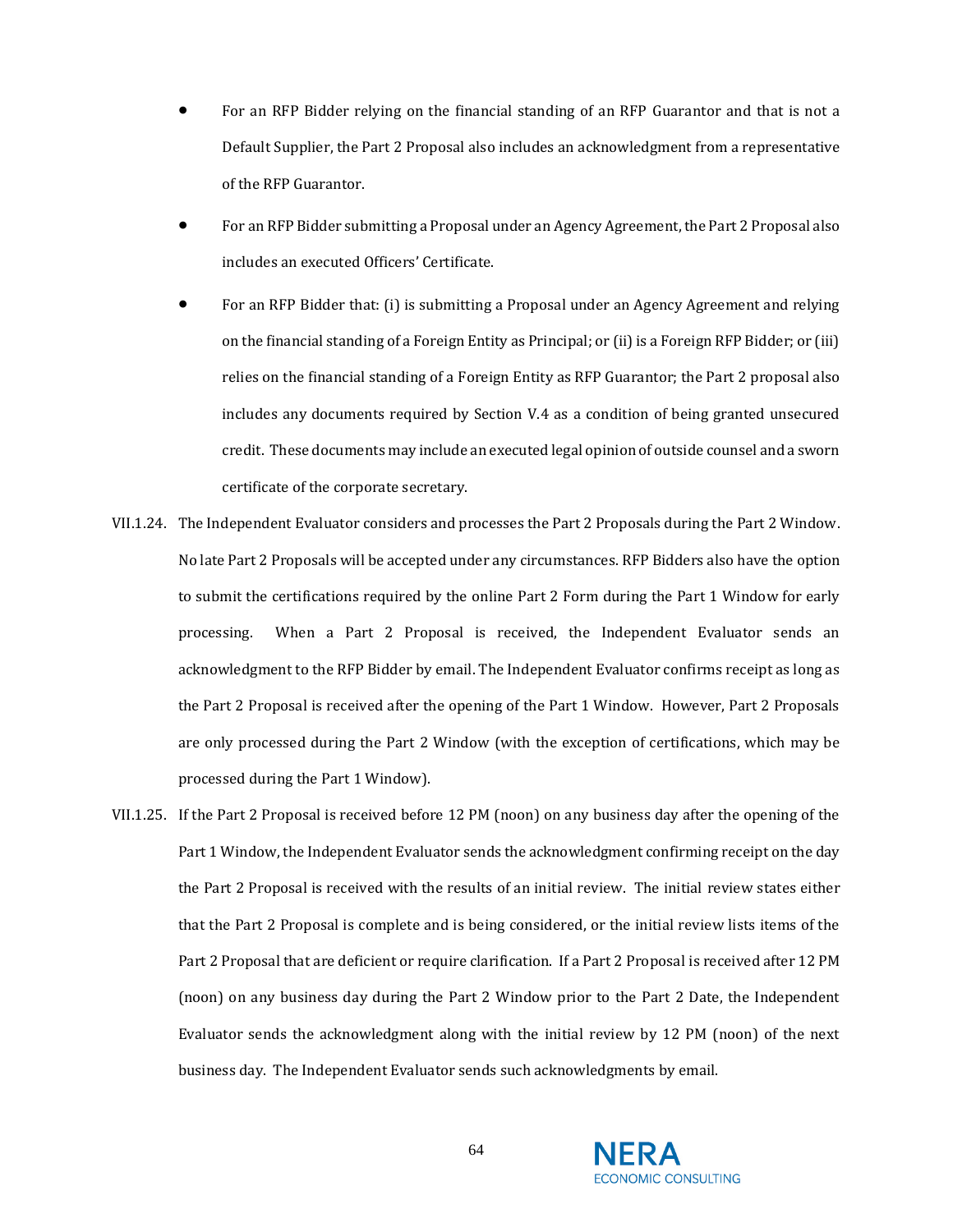- VII.1.26. An RFP Bidder's Part 2 Proposal is automatically deficient if the Pre-Bid Letter of Credit proposes or includes modifications to the Standard Pre-Bid Letter of Credit included as Appendix 9 of these RFP Rules other than those accepted modifications posted in a single document on the RFP website. If an RFP Bidder receives notice from the Independent Evaluator that its Pre-Bid Letter of Credit is deficient, the RFP Bidder has until 12 PM (noon) on the Part 2 Date, or until 6 PM on the second business day following the business day during which such a notice is sent to the RFP Bidder, whichever comes later, to respond. The Independent Evaluator sends such notices by email.
- VII.1.27. The amount of the Pre-Bid Letter of Credit must be at least \$250,000 per tranche bid on products for full requirements service on a fixed-price basis, plus \$125,000 per tranche bid on the CCI product for full requirements service on a spot-price basis (if applicable). The Indicative Amount for RFP Bidders that rely on the financial standing of an RFP Guarantor and that do not hold a current Uniform SMA with PECO must be equal or exceed \$600,000 per tranche bid on products for full requirements service on a fixed-price basis, plus \$300,000 per tranche bid on a CCI product for full requirements service on a spot-price basis (if applicable). An RFP Bidder's Part 2 Proposal is automatically deficient if the amount of the Pre-Bid Letter of Credit is not consistent with the Indicative Amount of the Guaranty provided in the Part 2 Form. If an RFP Bidder receives notice from the Independent Evaluator that its Part 2 Proposal is deficient in this regard, the RFP Bidder has until 12 PM (noon) on the Part 2 Date, or until 6 PM on the second business day following the business day during which such a notice is sent to the RFP Bidder, whichever comes later, to respond. The Independent Evaluator provides such notice to the RFP Bidder by email.
- VII.1.28. For an RFP Bidder that received approval from PECO to use an alternate guaranty form through the Alternate Guaranty Process, PECO and the Independent Evaluator will determine whether the enforceability opinion required under Paragrap[h V.3.3](#page-48-0) is acceptable to PECO, without any liability or obligation to the RFP Bidder or the RFP Guarantor. If the document is not acceptable to PECO and the RFP Bidder receives notice from the Independent Evaluator that its Part 2 Proposal is deficient in this regard, the RFP Bidder has until 12 PM (noon) on the Part 2 Date, or until 6 PM on the second business day following the business day during which such a notice is sent to the RFP Bidder, whichever comes later, to respond. If the document remains insufficient, the RFP Bidder's Part 2

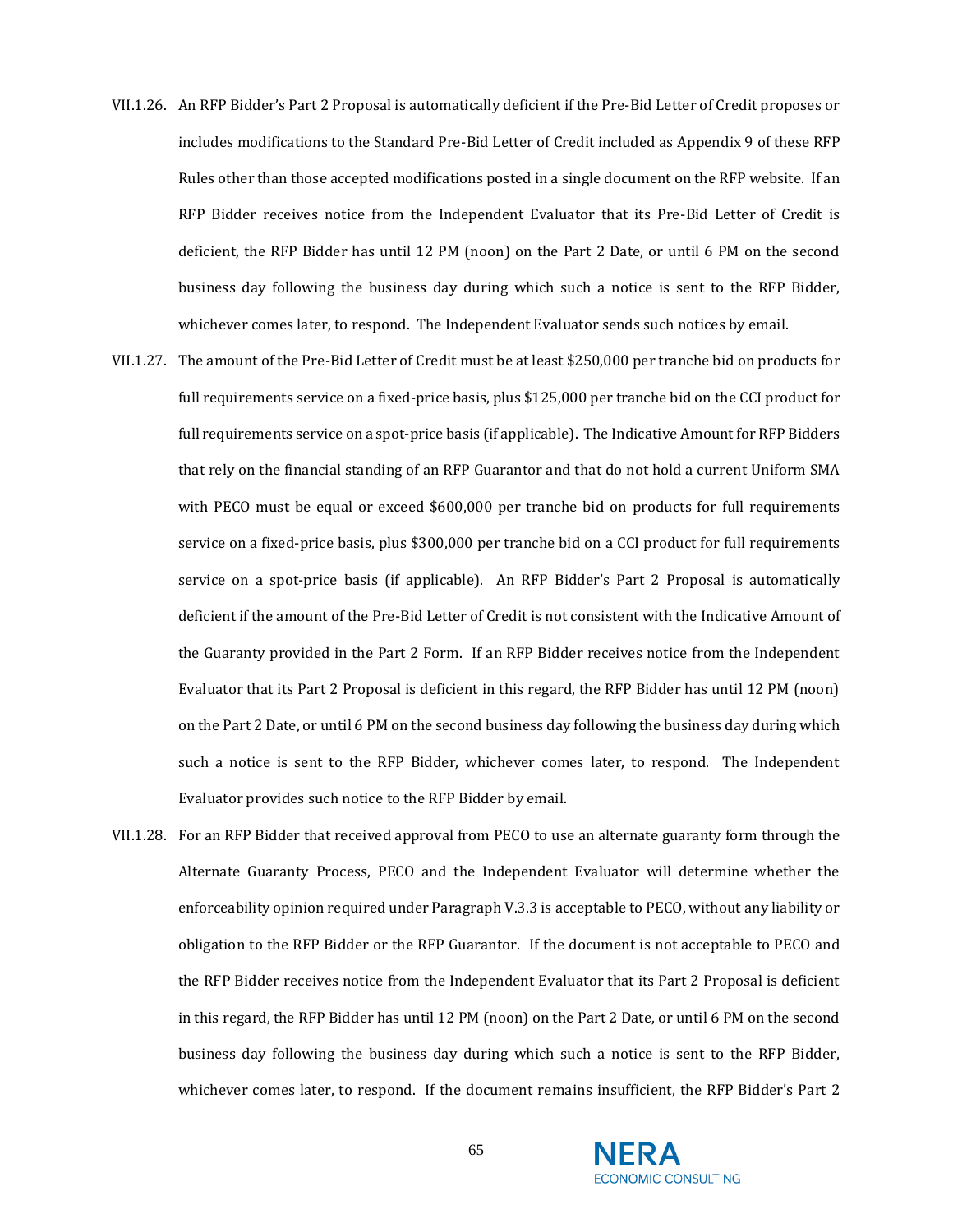Proposal may be rejected. The Independent Evaluator provides such notice to the RFP Bidder by email.

- VII.1.29. For an RFP Bidder submitting a Proposal under an Agency Agreement that provides the documents required under Section [V.4,](#page-49-0) PECO and the Independent Evaluator will determine whether the documents provided are sufficient, without any liability or obligation to the RFP Bidder or its Principal(s). If the documents are insufficient and the RFP Bidder receives notice from the Independent Evaluator that its Part 2 Proposal is deficient in this regard, the RFP Bidder has until 12 PM (noon) on the Part 2 Date, or until 6 PM on the second business day following the business day during which such a notice is sent to the RFP Bidder, whichever comes later, to respond. If the documents remain insufficient, the RFP Bidder's Part 2 Proposal may be rejected. The Independent Evaluator provides such notice to the RFP Bidder by email.
- VII.1.30. For a Foreign RFP Bidder that submits the documents required under Paragrap[h V.5.2,](#page-51-0) PECO and the Independent Evaluator will determine whether the documents provided are acceptable to PECO, without any liability or obligation to the Foreign RFP Bidder. If the documents are not acceptable to PECO and the RFP Bidder receives notice from the Independent Evaluator that its Part 2 Proposal is deficient in this regard, the RFP Bidder has until 12 PM (noon) on the Part 2 Date, or until 6 PM on the second business day following the business day during which such a notice is sent to the RFP Bidder, whichever comes later, to respond. If the deficiency remains, the Independent Evaluator provides with the Part 2 Notification a revised assessment that states either that the Foreign RFP Bidder is not granted unsecured credit or that the Foreign RFP Bidder is not eligible to continue further in the RFP. If the Foreign RFP Bidder had submitted these documents with its Part 1 Proposal for evaluation and if the Foreign RFP Bidder conforms the documents submitted with the Part 2 Proposal to the evaluation provided with its Part 1 Notification, then these documents will automatically be considered acceptable to PECO. The Independent Evaluator provides such notices to the RFP Bidder by email.
- VII.1.31. For an RFP Bidder relying on the financial standing of a Foreign Entity as RFP Guarantor and that submits the documents required under Paragraph [V.5.3,](#page-52-0) PECO and the Independent Evaluator will determine whether the documents provided are acceptable to PECO, without any liability or

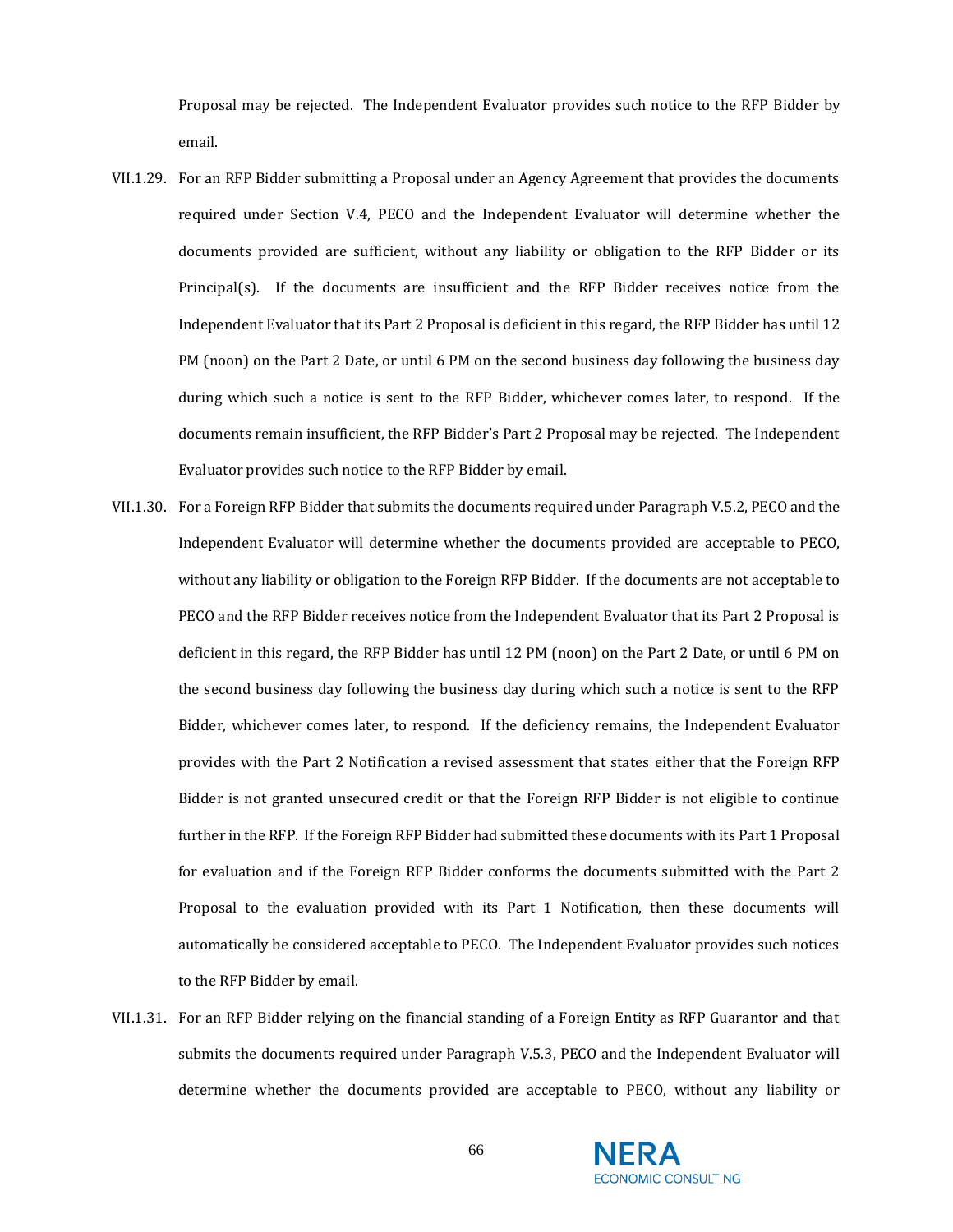obligation to the RFP Bidder or the RFP Guarantor. If the documents are acceptable to PECO and the RFP Bidder receives notice from the Independent Evaluator that its Part 2 Proposal is deficient in this regard, the RFP Bidder has until 12 PM (noon) on the Part 2 Date, or until 6 PM on the second business day following the business day during which such a notice is sent to the RFP Bidder, whichever comes later, to respond. If the deficiency remains, the RFP Bidder the Independent Evaluator provides with the Part 2 Notification a revised creditworthiness assessment that states that the RFP Guarantor is not granted unsecured credit. The RFP Bidder may not rely on the financial standing of the RFP Guarantor and the Independent Evaluator may request additional information regarding the RFP Bidder under Sectio[n IV.2.](#page-26-0) If the RFP Bidder had submitted these documents with its Part 1 Proposal for evaluation and if the RFP Bidder conforms the documents submitted with the Part 2 Proposal to the evaluation provided with its Part 1 Notification, then these documents will automatically be considered acceptable to PECO. The Independent Evaluator provides such notices to the RFP Bidder by email.

VII.1.32. For an RFP Bidder relying on a Foreign Entity as Principal that provides the documents required under Paragraph [V.5.4,](#page-53-0) PECO and the Independent Evaluator will determine whether the documents provided are acceptable to PECO, without any liability or obligation to the RFP Bidder or its Principal(s). If the documents are not acceptable to PECO and the RFP Bidder receives notice from the Independent Evaluator that its Part 2 Proposal is deficient in this regard, the RFP Bidder has until 12 PM (noon) on the Part 2 Date, or until 6 PM on the second business day following the business day during which such a notice is sent to the RFP Bidder, whichever comes later, to respond. If the deficiency remains, the Independent Evaluator provides with the Part 2 Notification a revised creditworthiness assessment that states that the RFP Bidder and its Principal are not granted unsecured credit. If the RFP Bidder had submitted these documents with its Part 1 Proposal for evaluation and if the RFP Bidder conforms the documents submitted with the Part 2 Proposal to the evaluation provided with its Part 1 Notification, then these documents will automatically be considered acceptable to PECO. The Independent Evaluator provides such notices to the RFP Bidder by email.

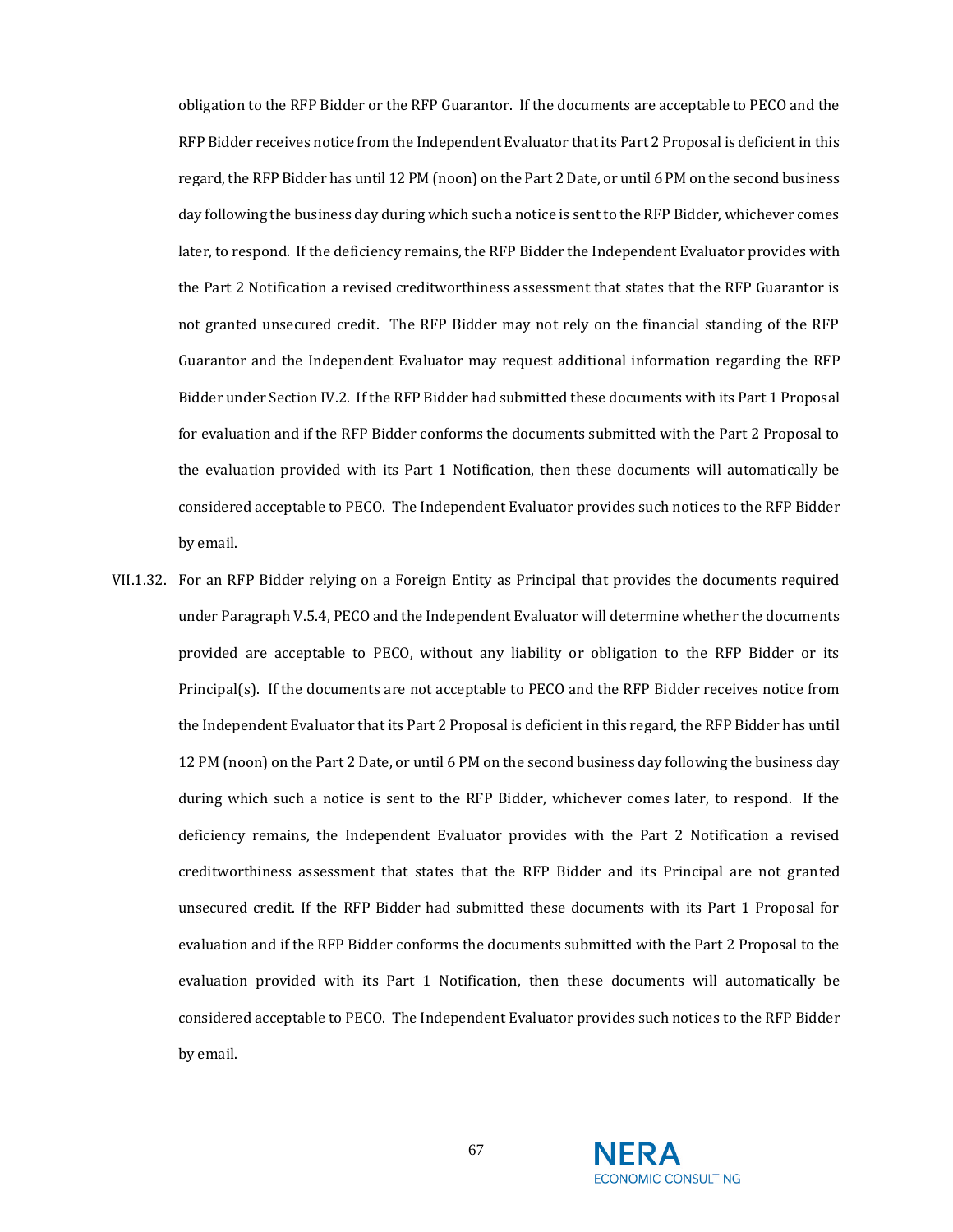- VII.1.33. With the exceptions noted in the Paragraphs of this Section, if an RFP Bidder receives any notice from the Independent Evaluator that an item of the Part 2 Proposal is deficient or requires clarification, the RFP Bidder has until 12 PM (noon) on the Part 2 Date, or until 6 PM on the business day following the business day during which such a notice is sent to the RFP Bidder, whichever comes later, to respond. If the RFP Bidder does not correct or adequately explain the deficiency within the time allowed, the Part 2 Proposal may be rejected. The Independent Evaluator sends such notice to the RFP Bidder by email.
- VII.1.34. An RFP Bidder's Part 2 Proposal is successful if its Part 2 Proposal is received on or before 12 PM (noon) on the Part 2 Date, if its Part 2 Proposal is complete, and if its Part 2 Proposal fully complies with the requirements of [Article V](#page-43-1) of these RFP Rules.
- VII.1.35. An RFP Bidder that submits a Part 2 Proposal will be notified whether it is eligible to submit Bids no later than 6 PM on the Part 2 Notification Date. The Independent Evaluator provides such notification to the RFP Bidder by email.

## <span id="page-67-0"></span>**VII.2. Bids: Submission, Processing, and Evaluation**

- VII.2.1. An RFP Bidder must submit its Bids in accordance with the instructions provided in the Part 1 Materials and in accordance with the requirements of [Article VI.](#page-54-0) An RFP Bidder's Bids must be received between 10 AM and 12 PM (noon) on the Bid Date. The requirements for Bid submission are the same for all RFP Bidders, regardless of whether they were previously eligible to submit Bids.
- VII.2.2. The Bid Form, as provided to each RFP Bidder with the Part 1 Notification, is the exclusive method for the submission of Bids. A sample of the Bid Form is provided for illustrative purposes as Appendix 10 of these RFP Rules. The Bid Form is prepared specifically for each RFP Bidder. The Bid Form must be filled out completely and transferred according to the instructions provided by the Independent Evaluator in the Part 1 Materials. The RFP Bidder may encrypt the Bid Form using the instructions provided by the Independent Evaluator. Bids on any Bid Form that is incompletely or inconsistently filled out will be considered deficient and will not be evaluated.
- VII.2.3. An RFP Bidder submits its Bids electronically, by transferring its Bid Form through a secure file transfer system. The RFP Bidder must use the username and the password provided by the

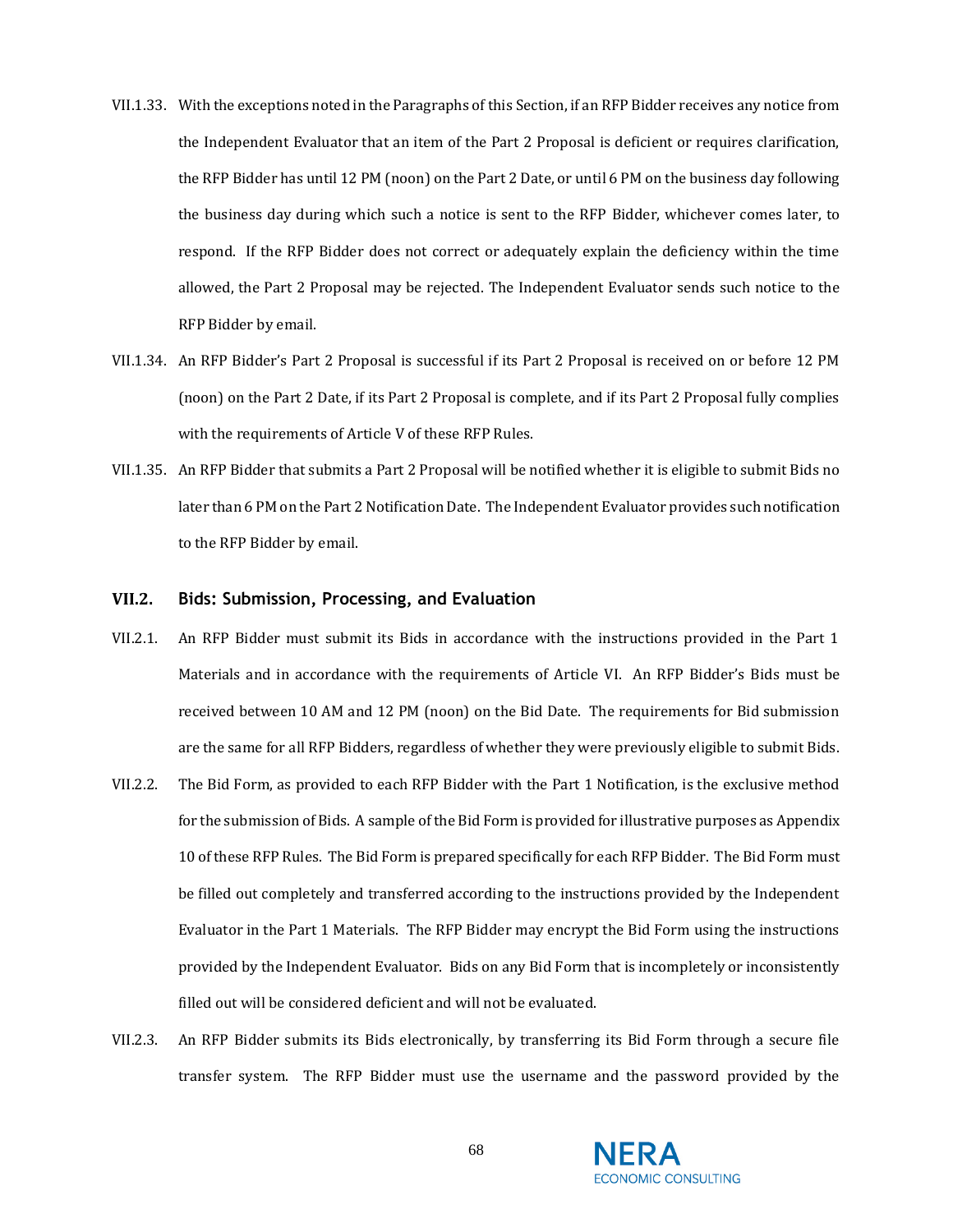Independent Evaluator to access the secure file transfer system. The Independent Evaluator supplies a security code that the RFP Bidder may use to encrypt the Bid Form.

- VII.2.4. An RFP Bidder that must resort to an alternate method for submitting its Bid Form by email because of technical difficulties with the secure file transfer system must follow the instructions provided by the Independent Evaluator for this contingency. These instructions will include a representative of the RFP Bidder emailing the Independent Evaluator to advise the Independent Evaluator of the use of an alternate method for the submission of the Bid Form and to provide authenticating information. The Independent Evaluator will recommend that the Bid Form in this case be encrypted and the Independent Evaluator will note for the RFP Bidder that such transmission may not be secure.
- VII.2.5. All Bid Forms must be received between 10 AM and 12 PM (noon) on the Bid Date. No late Bid Forms will be considered regardless of the method used by the RFP Bidder to submit its Bid Form.
- VII.2.6. If an RFP Bidder submits its Bid Form more than once between 10 AM and 12 PM (noon) on the Bid Date, the last Bid Form submitted in accordance with all requirements of the Bid Form and o[f Article](#page-55-0)  [VI](#page-55-0) automatically supersedes all previously submitted Bid Form(s).
- VII.2.7. The Independent Evaluator acknowledges receipt of the Bid Form with each RFP Bidder by telephone. The telephone number used is the telephone number provided on the Bid Form. If the Bid Form received by the Independent Evaluator is not encrypted by the RFP Bidder, the Independent Evaluator will require that the RFP Bidder provide the security code to the Independent Evaluator before the Bid Form is acknowledged and evaluated. The Independent Evaluator makes this acknowledgment within thirty (30) minutes of receipt of the Bid Form. An RFP Bidder that does not receive an acknowledgment within thirty (30) minutes of submitting its Bid Form should assume technical difficulties, should proceed to submitting its Bid Form by and alternate method, and should email the Independent Evaluator immediately. RFP Bidders may email the Independent Evaluator at [pecoprocurement@nera.com](mailto:pecoprocurement@nera.com) to ask for confirmation of receipt of the Bid Form.
- <span id="page-68-0"></span>VII.2.8. If the Bid Form received by the Independent Evaluator is incomplete or inconsistent with all requirements of the Bid Form and of [Article VI,](#page-55-0) the Independent Evaluator will advise the RFP Bidder of that fact when confirming receipt of the Bid Form. In the case where the Independent Evaluator provides the evaluation of a Bid Form with at least ten minutes left in the Bid Window for that Bid

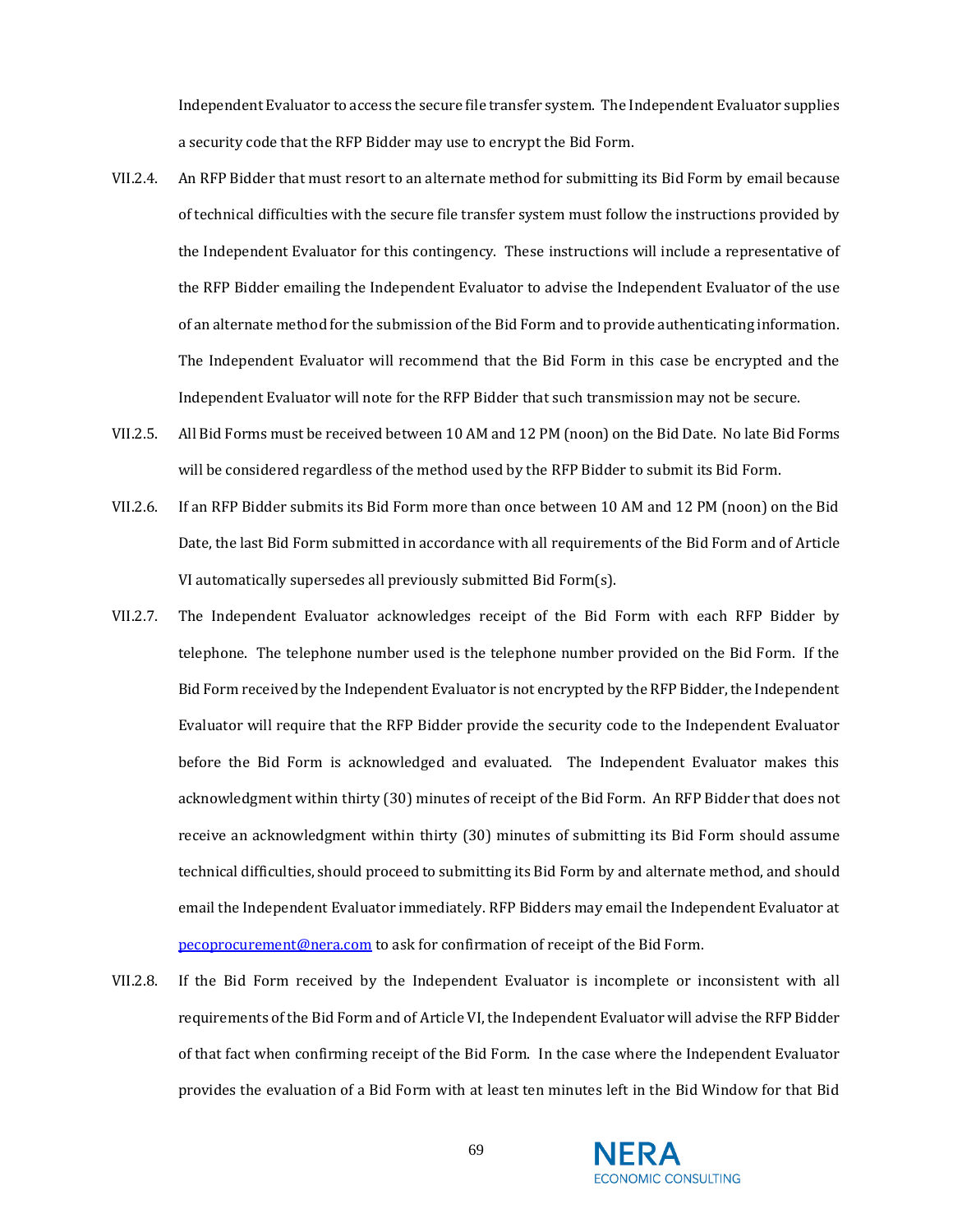Form, if the Bid Form is incomplete or inconsistent with the RFP Rules, or if the Pre-Bid Letter of Credit is insufficient to support the number of tranches bid by the RFP Bidder, then the RFP Bidder may correct and resubmit that Bid Form as long as it is received between 10 AM and 12 PM (noon) on the Bid Date. In the case where the Independent Evaluator provides the evaluation of a Bid Form with less than ten minutes left in the Bid Window, or after the Bid Window has closed, the following will apply. If the Bid Form is incomplete or inconsistent with the RFP Rules, or if the Pre-Bid Letter of Credit is insufficient to support the number of tranches bid by the RFP Bidder, the RFP Bidder will have ten minutes to resubmit the Bid Form strictly for the purpose of addressing the deficiencies identified by the Independent Evaluator. Only one such resubmission will be considered. The Independent Evaluator will reject a resubmitted Bid Form that modifies Bids that were consistent with the RFP Rules as originally submitted.

- VII.2.9. It is the responsibility of the RFP Bidder to ensure that a completely and consistently filled out Bid Form is submitted between 10 AM and 12 PM (noon) on the Bid Date. The Independent Evaluator will hold a training session for RFP Bidders to practice the Bid submission process. RFP Bidders are encouraged to participate to minimize the possibility of technical difficulties with the submission of their Bid Forms.
- <span id="page-69-0"></span>VII.2.10. The Independent Evaluator will verify that the Pre-Bid Letter of Credit is in an amount sufficient to support the number of tranches bid by each RFP Bidder. If an RFP Bidder's Pre-Bid Letter of Credit is insufficient to support the number of tranches bid by the RFP Bidder, the Independent Evaluator will contact the RFP Bidder on a best efforts basis. The RFP Bidder may correct and resubmit the Bid Form in accordance with paragraph [VII.2.8.](#page-68-0) If the Independent Evaluator is not able to contact the RFP Bidder in time or if the RFP Bidder has not submitted a revised Bid Form in accordance with paragraph [VII.2.8,](#page-68-0) the Independent Evaluator will modify the Bid Form. The Independent Evaluator will determine for such RFP Bidder the greatest number of whole tranches that its Pre-Bid Letter of Credit is sufficient to support. The Independent Evaluator will strike a Bid from a Bid Form for any tranche that is not supported by the Pre-Bid Letter of Credit. The Independent Evaluator will remove a Bid first from the product where there is most competition, as measured by the ratio of the number of tranches bid to the number of tranches needed. For that product, the Independent Evaluator will

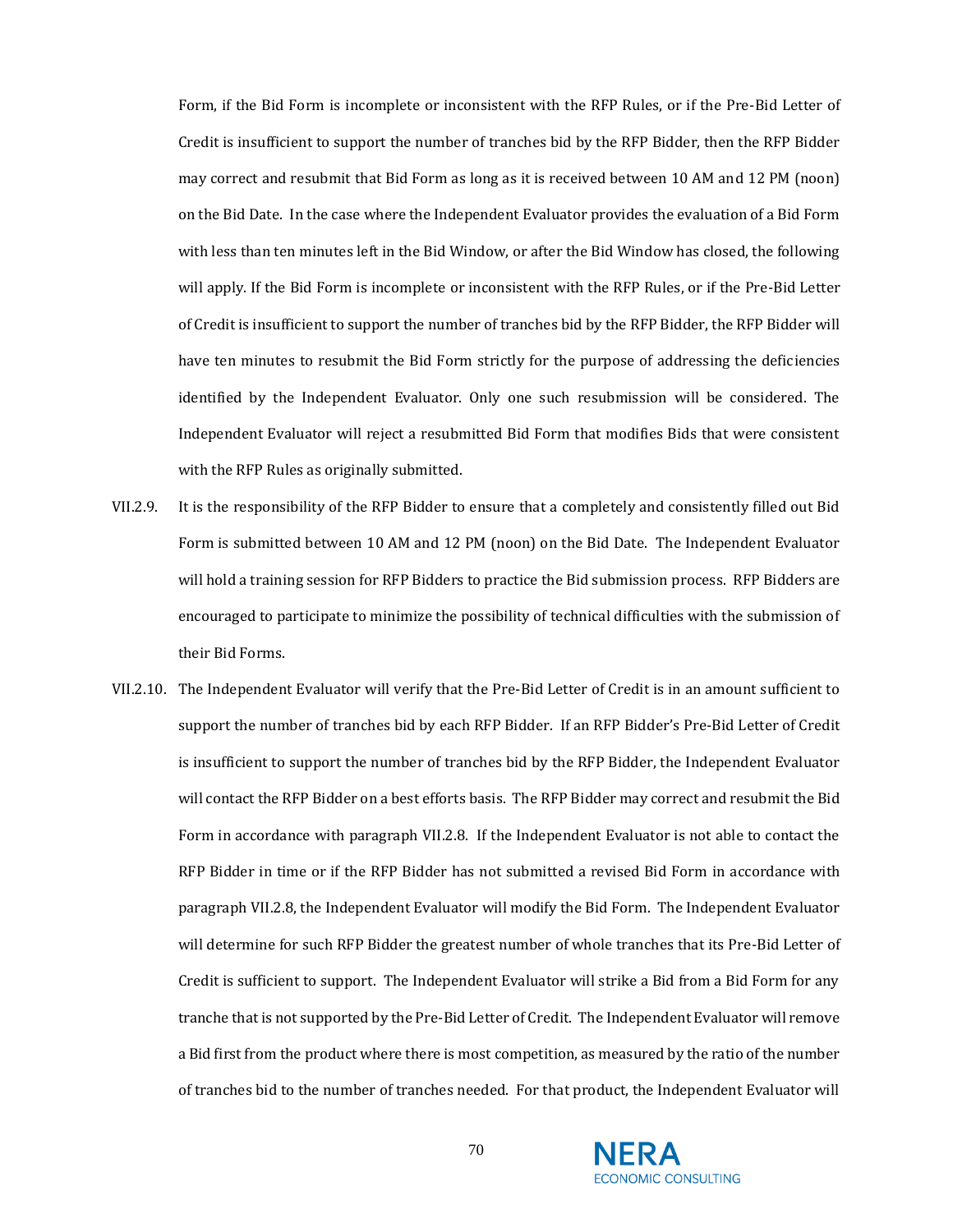start with the tranche that has the highest Bid. If more than one RFP Bidder submitted Pre-Bid Letters of Credit that are insufficient to support the number of tranches bid by each such RFP Bidder, the Independent Evaluator will first modify the Bid Form from the RFP Bidder whose Bid Form is received last.

- VII.2.11. By submitting a Proposal in response to an RFP, each RFP Bidder is authorizing the Independent Evaluator to modify the RFP Bidder's Bid Form as specified Paragraph [VII.2.10.](#page-69-0) Each RFP Bidder acknowledges and accepts that the methodology may result in removal of a Bid that would have been approved by the Commission or the retention of a Bid that was not approved by the Commission.
- VII.2.12. The Bids supported by adequate Pre-Bid Letters of Credit will be evaluated on a price-only basis. The Bids for each product will be ranked from lowest to highest price until all Bids are ranked or until the number of Bids that are ranked equals the number of tranches available for the product.
- VII.2.13. If two or more RFP Bidders submit Bids that are identical for a product, these Bids will be considered "Tied Bids" at that price. The Independent Evaluator will use the tie-breaking procedure described in the next Paragraph if: i) in total, more Bids must be ranked for a product than there are tranches available for that product; ii) the tie among two or more Tied Bids must be broken in order to determine the RFP Bidders that have submitted the lowest Bids on that product.
- VII.2.14. The tie-breaking procedure will award tranches in the following order: (1) to the RFP Bidder which, if awarded the tranche, would hold the fewest tranches for the product for any one month during the product term; (2) to the RFP Bidder which, if awarded the tranche, would hold the fewest tranches for the Class in question for any one month during the product term; and then (3) to the RFP Bidder which, if awarded the tranche, would hold the fewest tranches in aggregate for any one month during the product term. If a tie were to remain, it would be broken by random selection.
- VII.2.15. An RFP Bidder acting in concert with another RFP Bidder may be disqualified by the Independent Evaluator on behalf of the Company in its sole and exclusive discretion. The RFP Bidder will be considered to have made a material misrepresentation in its Part 2 Proposal and payment under the Pre-Bid Letter of Credit can be demanded by PECO.

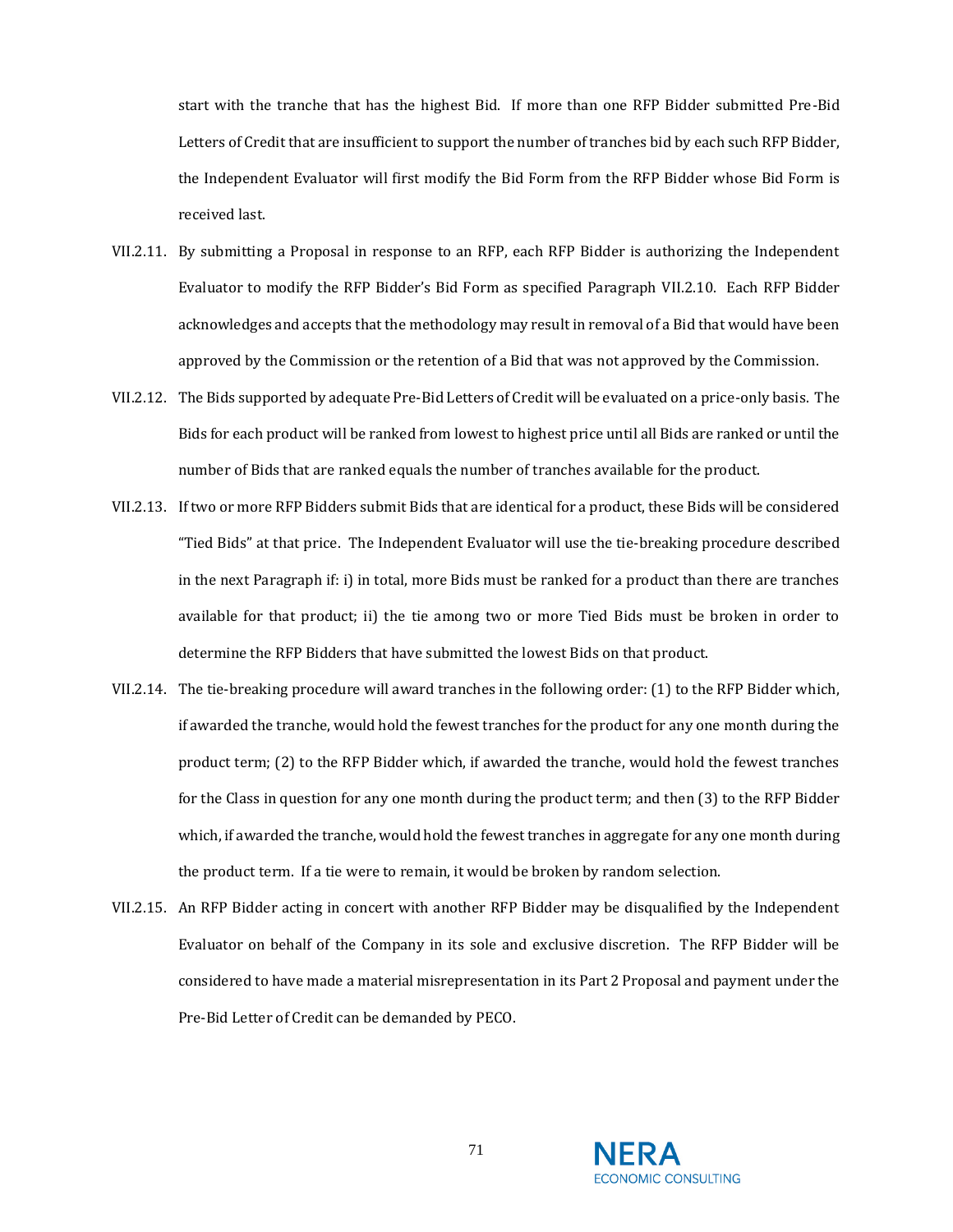VII.2.16. For each product in this solicitation, a Default Supplier will be paid a supplier-specific price for each MWh of electric load served as specified in the Transaction Confirmation for that product. The supplier-specific price will be the average of approved Bids for that product.

## <span id="page-71-0"></span>**VII.3. Post-Bid Process**

- VII.3.1. The winning RFP Bidders and PECO must execute the Uniform SMAs and Transaction Confirmations within three (3) days of acceptance of the results by the Commission.
- VII.3.2. PECO can collect on the Pre-Bid Letter of Credit if a winning RFP Bidder does not execute the Uniform SMA and all Transaction Confirmations, or if the winning RFP Bidder does not fulfill the creditworthiness requirements in the required timeframe.
- VII.3.3. The Independent Evaluator phones each RFP Bidder that has submitted Bids by 6 PM on the Bid Date and identifies the RFP Bidder's Bids that are provided to the Commission as winning Bids. The Independent Evaluator also provides a notification to the RFP Bidder by email.
- VII.3.4. An RFP Bidder that: (i) is not a Default Supplier; and (ii) has Bids that are identified to the Commission as winning Bids; and (iii) did not provide the necessary information to prepare the Uniform SMA with the Part 1 Proposal, will receive a notification from the Independent Evaluator on the Bid Date. This notification will require that such RFP Bidder provide all information needed to prepare the Uniform SMA by 12 PM (noon) on the next day. The Independent Evaluator uses this information to prepare the Uniform SMA for each such RFP Bidder.
- VII.3.5. An RFP Bidder that: (i) relies on the financial standing of an RFP Guarantor; (ii) has Bids that are identified to the Commission as winning Bids; and (iii) did not provide the information necessary to prepare the guaranty with the Part 1 Proposal will receive a notification from the Independent Evaluator on the Bid Date. This notification will require that such RFP Bidder provide all information needed to prepare the guaranty by 12 PM (noon) on the next day. The Independent Evaluator uses this information to prepare the guaranty for each such RFP Bidder.
- VII.3.6. The Independent Evaluator presents the results of the solicitation to the Commission on the business day after the Bid Date in a confidential report. This confidential report will include the winning Bids identified during the evaluation. The Commission will have one (1) business day to consider the

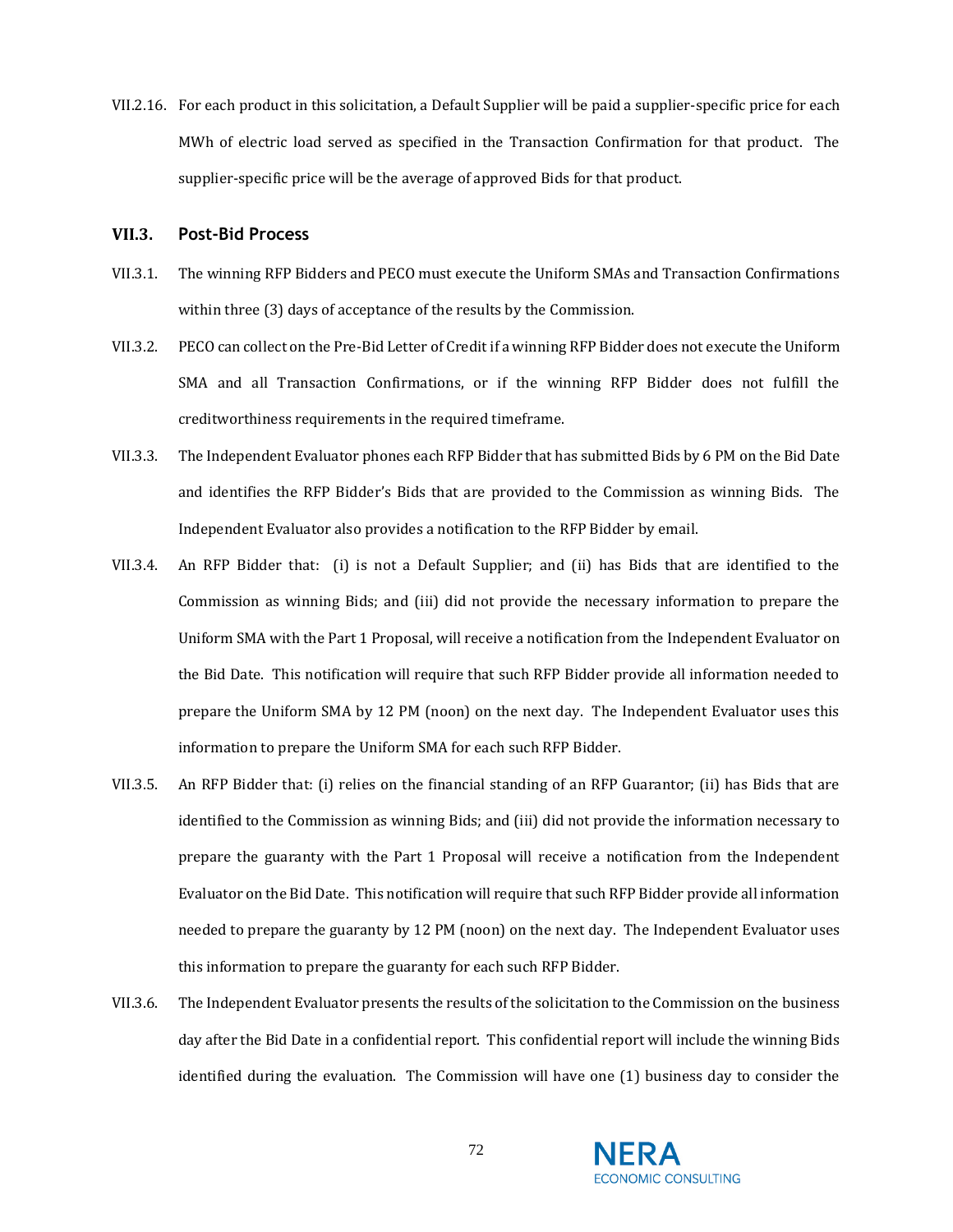report of the Independent Evaluator and to approve or reject each of the winning Bids. If the Commission does not act within one (1) business day, the winning Bids are deemed to be approved.

- VII.3.7. On the day that the Commission approves some or all of the winning Bids, the Independent Evaluator notifies all RFP Bidders that have approved Bids. Such RFP Bidders are called Default Suppliers. When referring specifically to RFP Bidders that are not already Default Suppliers, the term New Default Suppliers will be used. When referring specifically to RFP Bidders that are already Default Suppliers, the term Existing Default Suppliers will be used.
- VII.3.8. On the day the Commission approves some or all of the winning Bids, the Independent Evaluator provides to PECO the name of each Default Supplier, the number of tranches won by each Default Supplier, and the Default Supplier's price for each product. The price for each such Default Supplier and for a given product is the average of the Default Supplier's approved Bids for that product in this solicitation.
- VII.3.9. On the day the Commission approves some or all of the winning Bids, the Independent Evaluator sends to PECO by secure file transfer the Uniform SMA, including all Exhibits, for each New Default Supplier. On the same day, the Independent Evaluator sends to PECO by secure file transfer the guaranty for each New Default Supplier relying on the financial standing of an RFP Guarantor. The Independent Evaluator also sends to PECO by secure file transfer the most current contact information that the Independent Evaluator has for each Default Supplier.
- VII.3.10. On the business day following the Commission approval of some or all of the winning Bids, PECO prepares a Transaction Confirmation (Exhibit 1 of the Uniform SMA) for each product and Default Supplier. PECO partially executes each Transaction Confirmation for each Default Supplier and each product using a digital signature. PECO also partially executes the Uniform SMA with each New Default Supplier using a digital signature.
- VII.3.11. By 12PM on the second business day following the Commission approval of some or all of the winning Bids, PECO sends by email:
	- An electronic version of the Uniform SMA, including all Exhibits, to each New Default Supplier;
	- An electronic version of the partially executed Transaction Confirmation to each Default Supplier for each product for which the Default Supplier has won tranches; and



73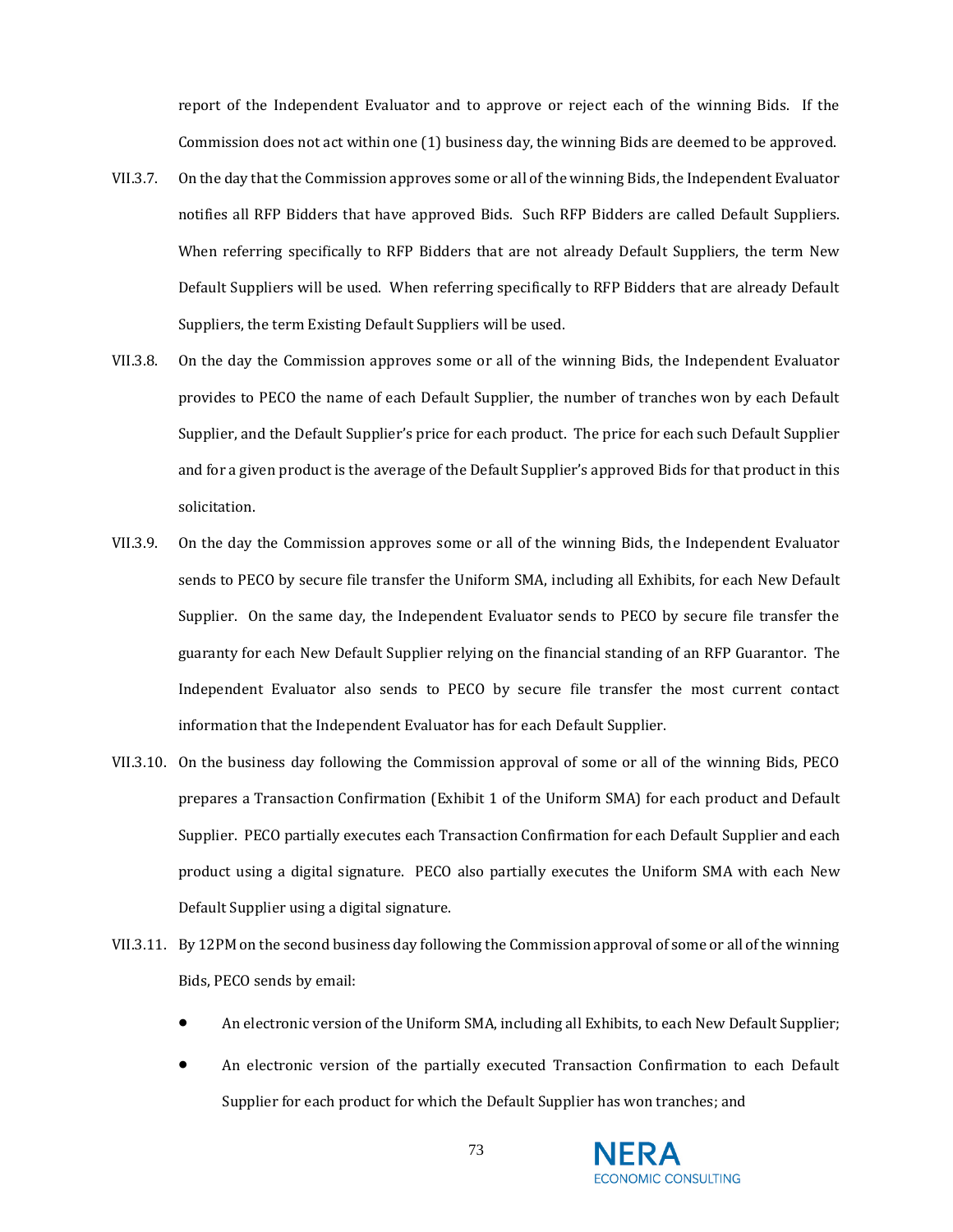• An electronic version of the guaranty to each New Default Supplier relying on the financial standing of an RFP Guarantor.

PECO also informs each Default Supplier of its specific creditworthiness requirements. No hardcopy versions will be provided by overnight delivery service.

VII.3.12. By 2PM on the third business day following Commission approval of some or all of the winning Bids:

- Each New Default Supplier partially executes the Uniform SMA, including signing Exhibit 3 and the PJM Declaration of Authority, using a digital signature and returns an electronic version to PECO by email;
- Each Default Supplier partially executes the Transaction Confirmation(s) using a digital signature and returns an electronic version to PECO by email; and
- Each New Default Supplier relying on the financial standing of an RFP Guarantor executes the guaranty using a digital signature and returns an electronic version to PECO by email.

No hardcopy versions should be mailed.

- VII.3.13. By close of the third business day following Commission approval of some or all of the winning Bids, each Default Supplier complies with all instructions from PECO to fulfill the creditworthiness requirements under the Uniform SMA.
- VII.3.14. Following receipt of documents by PECO:
	- PECO and each New Default Supplier have a fully executed Uniform SMA, Exhibit 3, PJM Declaration of Authority, as well as all other Exhibits; and
	- PECO and each Default Supplier have a fully executed Transaction Confirmation for each product for which the Default Supplier has approved Bids.
- VII.3.15. As provided in the Commission's directive dated October 12, 2010 (Docket No. M-2009-2082042), the Independent Evaluator will release, within fifteen (15) days of the close of the solicitation, the weighted average price and the percentage of load represented by each tranche for each product procured through this RFP. The Independent Evaluator will issue an announcement on behalf of PECO with this information and the announcement will also be posted to the RFP website.
- VII.3.16. Within fifteen (15) days of the full execution of the Uniform SMA, the Independent Evaluator provides to PECO a report on the solicitation. This report is based on the confidential report provided to the

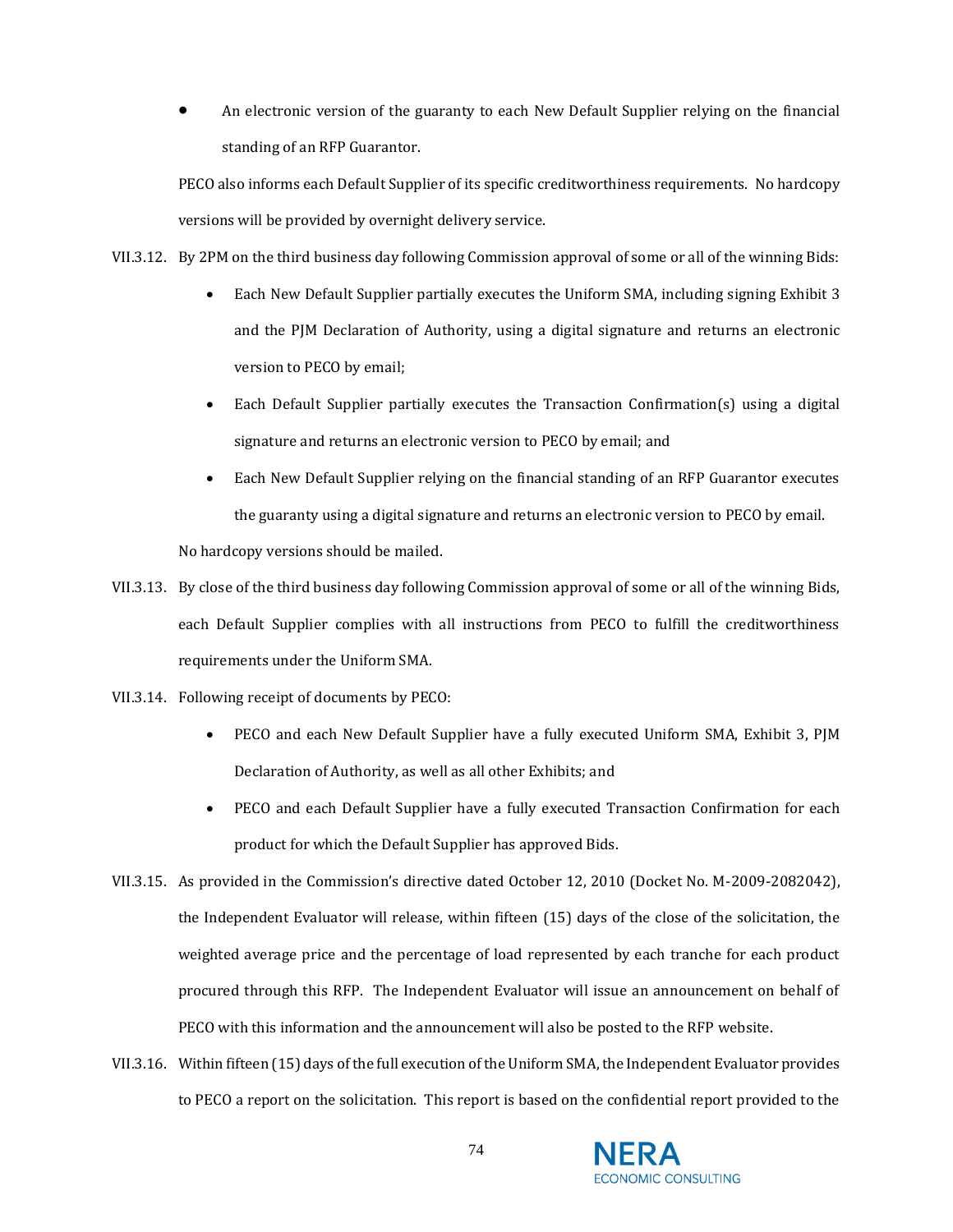Commission, except that no losing bid information specific to a particular RFP Bidder is provided and that any information that an RFP Bidder may consider confidential or proprietary is also redacted.

VII.3.17. As provided in the PaPUC's directive dated October 12, 2010 (Docket No. M-2009-2082042), PECO will continue to provide a default service rate calculation model. The model shows the methodology for translating RFP results into default service rates. A separate tool or illustrative example will be provided for determination of TOU rates. The calculation model is posted to the PECO website: <https://www.peco.com/MyAccount/MyService/Pages/ElectricPricetoCompare.aspx>

## **VII.4. Personnel and Confidentiality**

- VII.4.1. Any information provided by an RFP Bidder in its Part 1 Proposal is provided on a confidential basis to the Independent Evaluator and may be provided on a confidential basis to the Commission Staff. PECO representatives will review the information provided to fulfill the requirements of Sectio[n IV.2,](#page-26-0) Section IV.3, and Section [IV.5](#page-37-0) and will participate in the evaluation of the creditworthiness of each RFP Bidder.
- VII.4.2. Any information provided by an RFP Bidder in its Part 2 Proposal is provided on a confidential basis to the Independent Evaluator, and may be provided on a confidential basis to the Commission Staff. PECO representatives will review the Pre-Bid Letter of Credit with the name of the RFP Bidder and the amount redacted and will participate in the evaluation of this Pre-Bid Letter of Credit. PECO representatives will also review the documents provided to fulfill the requirements of Section [V.4](#page-49-0) and Section [V.5.](#page-50-0)
- VII.4.3. The Independent Evaluator and representatives from PECO involved in the evaluation of Proposals will consider all data and information provided by RFP Bidders in response to this RFP to be confidential and will attempt to limit its disclosure to the public in accordance with the provisions of this Section. PECO will also take reasonable action to ensure that its employees, representatives and agents authorized to consider and evaluate all Proposals protect the confidentiality of such data and information. Each representative of the Independent Evaluator and PECO that has access to any portion of the Proposals is required to sign a Confidentiality Statement in the form of Appendix 12 to

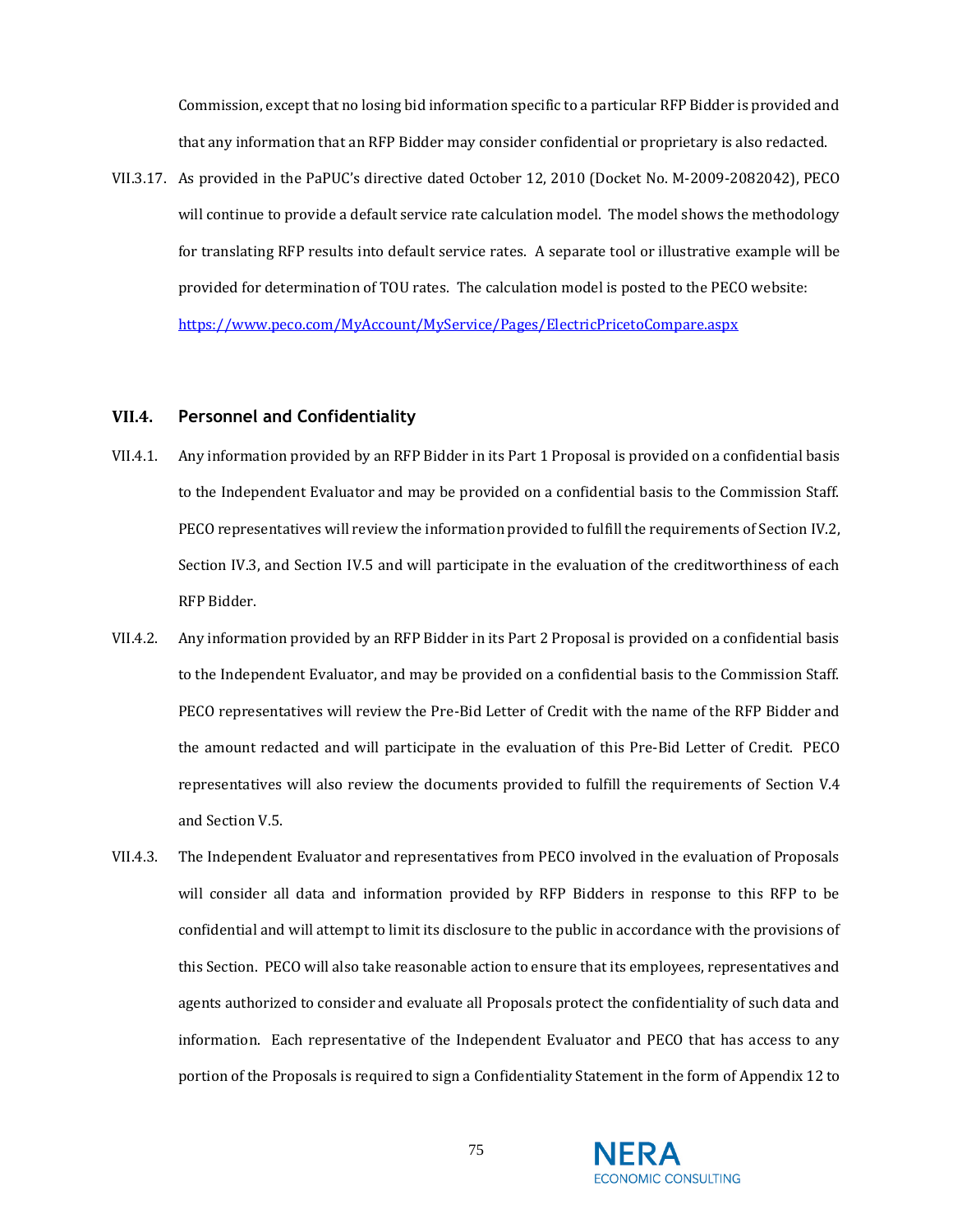these RFP Rules prior to evaluation of any portion of the Proposals. The list of all signatories is available to an RFP Bidder upon request.

- VII.4.4. However, absolute protection from public disclosure of the RFP Bidders' data and information filed in response to this RFP cannot be provided and is not intended. By submitting a Proposal in response to this RFP, each RFP Bidder acknowledges and agrees to the limitations of the confidentiality provisions set forth in this Section.
- VII.4.5. In addition, the RFP Bidders' data and information filed in response to the RFP will be disclosed if required by any federal, state or local agency (including, without limitation, the Commission) or by a court of competent jurisdiction. PECO or the Independent Evaluator will notify the RFP Bidder in advance of such disclosure and cooperate with such RFP Bidder, to the extent deemed reasonable by PECO, and at the expense of the RFP Bidder, to prevent the disclosure of such materials. In any event, PECO, its employees, and agents including the Independent Evaluator will not be responsible to the RFP Bidders or any other party or liable for any disclosure of such designated materials before, during or subsequent to this RFP.

## **ARTICLE VIII. Reserved Rights**

- VIII.1.1. PECO will not be liable to any RFP Bidder or any other party for failure to execute a Uniform SMA or any Transaction Confirmation. Nothing herein may be construed to bind PECO unless and until the Commission has approved winning Bids, and the Uniform SMA and each Transaction Confirmation with an approved Default Supplier has been executed and is effective. Once effective, it is the Uniform SMA and not the RFP Rules or any documents relating thereto that will govern the relationship between and the responsibilities of the parties.
- VIII.1.2. The Independent Evaluator reserves the right to reject Proposals submitted in response to this RFP that are incomplete, or do not conform with the requirements of this RFP, or are submitted beyond